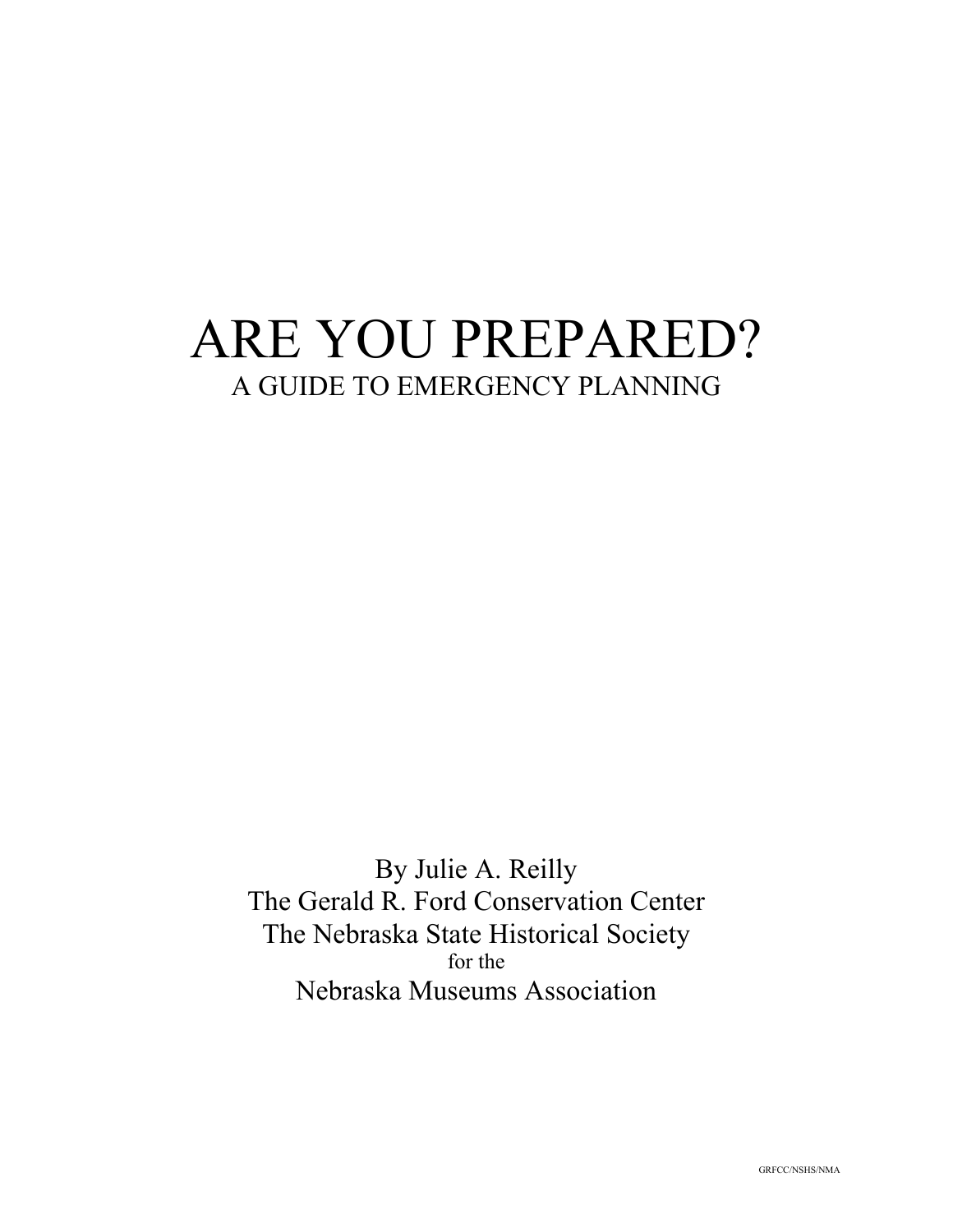1997 by The Nebraska State Historical Society Julie A. Reilly c/o The Gerald R. Ford Conservation Center 1326 South 32<sup>nd</sup> Street Omaha, Nebraska 68105

All Rights Reserved. Printed in the United States of America

Library of Congress Catalog Card Number 97-75451 International Standard Book Number 0-933307-13-6

Funding for this publication was provided by a grant from the Woods Charitable Fund, Inc., through the Nebraska Museums Association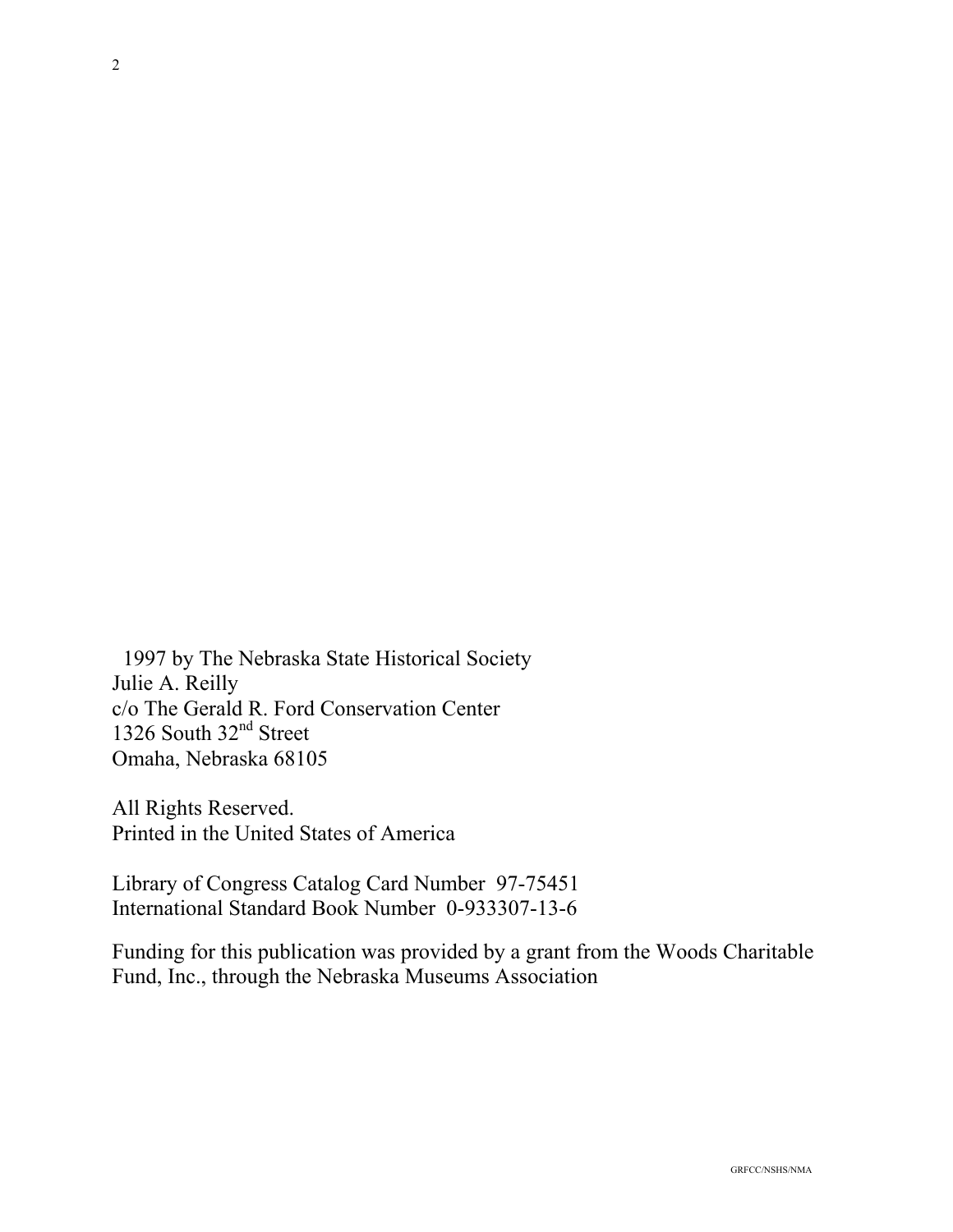### **CONTENTS**

| I.        | Introduction                                             | 1              |
|-----------|----------------------------------------------------------|----------------|
| $\prod$ . | Before You Write Your Emergency Plan                     | 5              |
|           | Introduction                                             | 5              |
|           | The Risk Evaluation                                      | 6              |
|           | The Vulnerability Evaluation                             | $\overline{7}$ |
|           | The Physical Assets Evaluation                           | 8              |
|           | The Staffing Evaluation                                  | 14             |
| Ш.        | Writing Your Emergency Plan                              | 21             |
|           | The Plan Format                                          | 21             |
|           | Discovery                                                | 22             |
|           | Assessment                                               | 27             |
|           | Response                                                 | 29             |
|           | <b>Normal Operation Procedures</b>                       | 30             |
|           | Preparation                                              | 31             |
|           | Recovery                                                 | 33             |
|           | <b>Restoration of Normal Operations</b>                  | 39             |
|           | IV. Conclusions                                          | 41             |
| V.        | Appendix                                                 | 42             |
|           | <b>Emergency Phone Number and Address List</b>           | 43             |
|           | <b>Emergency Supply List</b>                             | 45             |
|           | <b>Evacuation Preparation and Procedures</b>             | 46             |
|           | <b>Locational Guides</b>                                 | 48             |
|           | <b>Press Releases</b>                                    | 51             |
|           | <b>Incident Forms</b>                                    | 53             |
|           | Maintenance Checklist                                    | 65             |
|           | <b>Bibliography of Emergency Preparedness References</b> | 66             |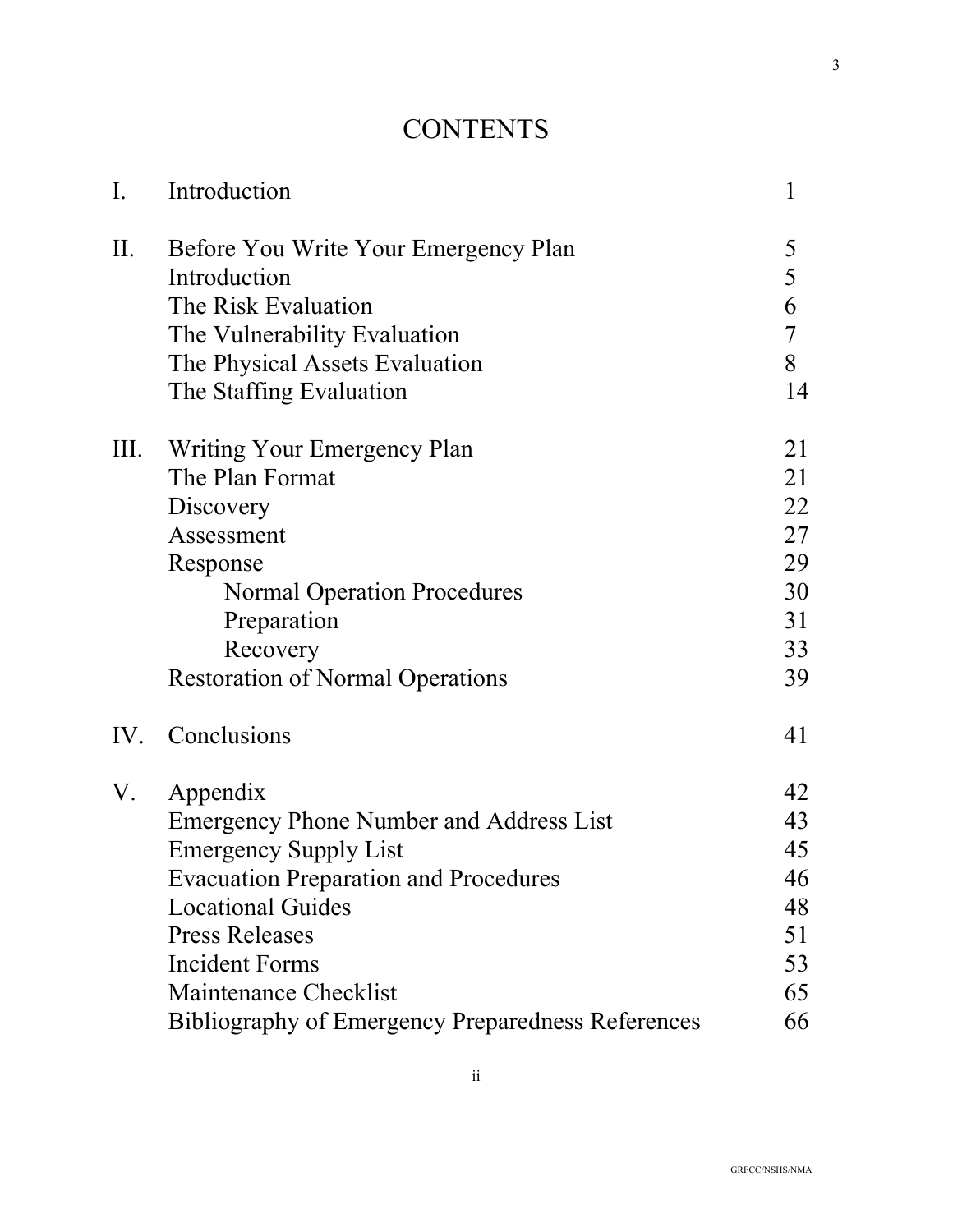### ACKNOWLEDGMENTS

The author would like to acknowledge the many colleagues who contributed to this guide:

The Canadian Conservation Institute The Conservation Center for Art and Historic Artifacts Betty Fiske Lisa Metzger Grotrian Lynne Ireland Deborah Long Mary-Jo Miller James Potter Ronna Rivers The Registrars Committee of the American Association of Museums The Southeastern Registrars Association The Woods Charitable Trust, Inc. Dale Wuster

i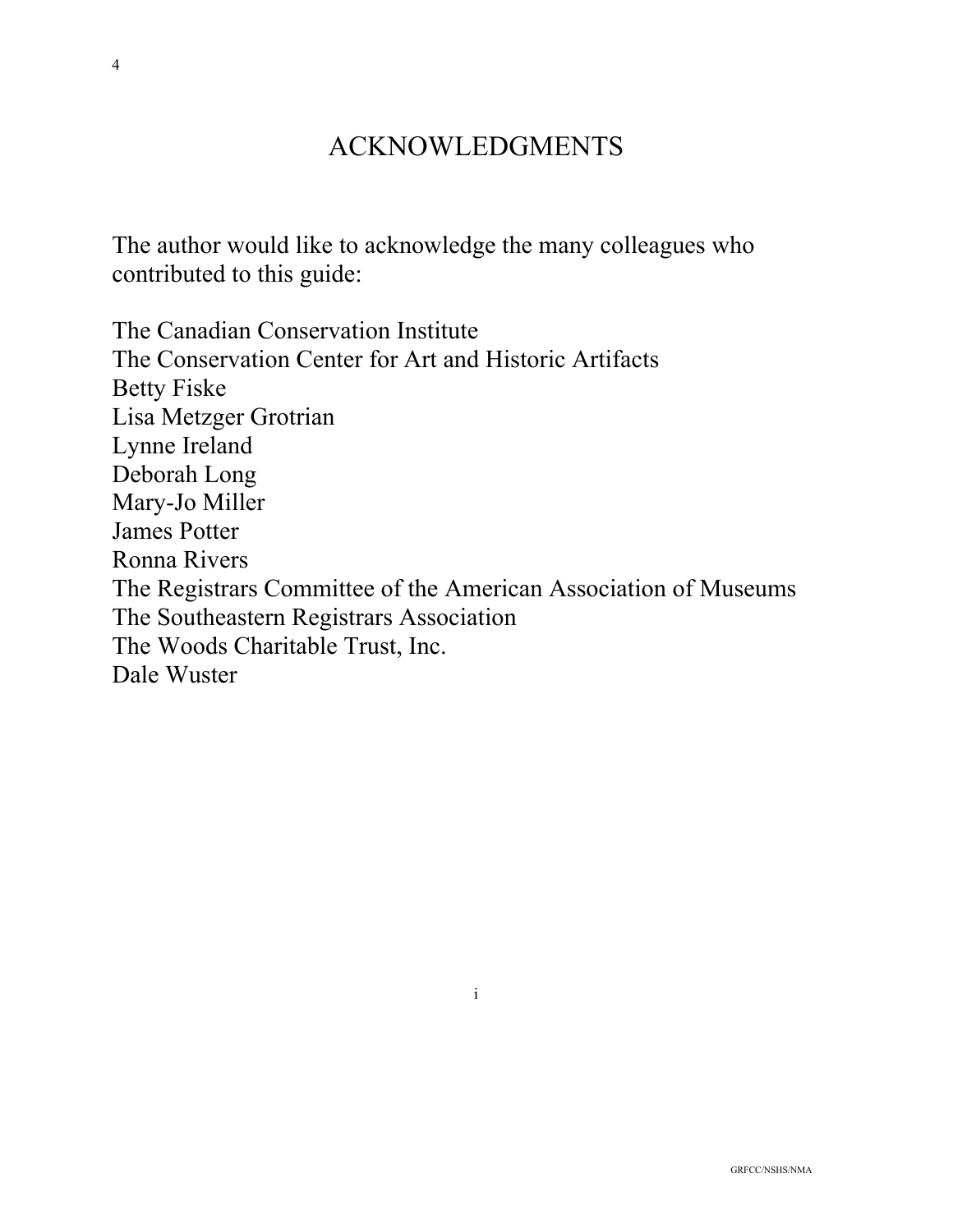### ARE YOU PREPARED? A Guide To Emergency Planning

The Gerald R. Ford Conservation Center The Nebraska State Historical Society The Nebraska Museums Association September 1997

### I. INTRODUCTION

This manual has been prepared as an aid in the development of emergency preparedness plans for institutions of various sizes located in the state of Nebraska. This project has been made possible by a grant from the Woods Charitable Fund, Inc. through the Nebraska Museums Association.

The approach to emergency preparedness planning presented in this manual is a synthesis of the concerted work of many other museum professionals who have focused on the need for emergency planning in the museum environment. Many have written excellent plans and shared them; many have prepared manuals and source books brimming with superb lists, charts, and procedures. This manual will present the fundamental underpinnings through which much of the available emergency response-related material can be organized and used.

The size and scope of an emergency plan should be tailored to the size and scope of the institution and the collection it will protect. Smaller institutions can simplify and shorten many sections for their plans; larger institutions may need to do the reverse. However, the basic plan format should be effective in any length and detail and for any size institution.

As we all know, the preparation of an emergency plan is a complex and critically important task for an institution charged with the preservation and protection of cultural resources. It takes time and a great deal of energy to prepare a good and effective plan. It cannot be done in one or two days. Parts of the plan can be implemented and, as time goes by, improvements and additions can be made. A basic plan can be drawn up fairly quickly and can be fleshed out in stages. The sample forms, checklists, and other items in this manual can be copied directly, transformed into institutional formats, or altered for specific needs. They serve as an excellent starting point and save time in the preparation of the emergency plan.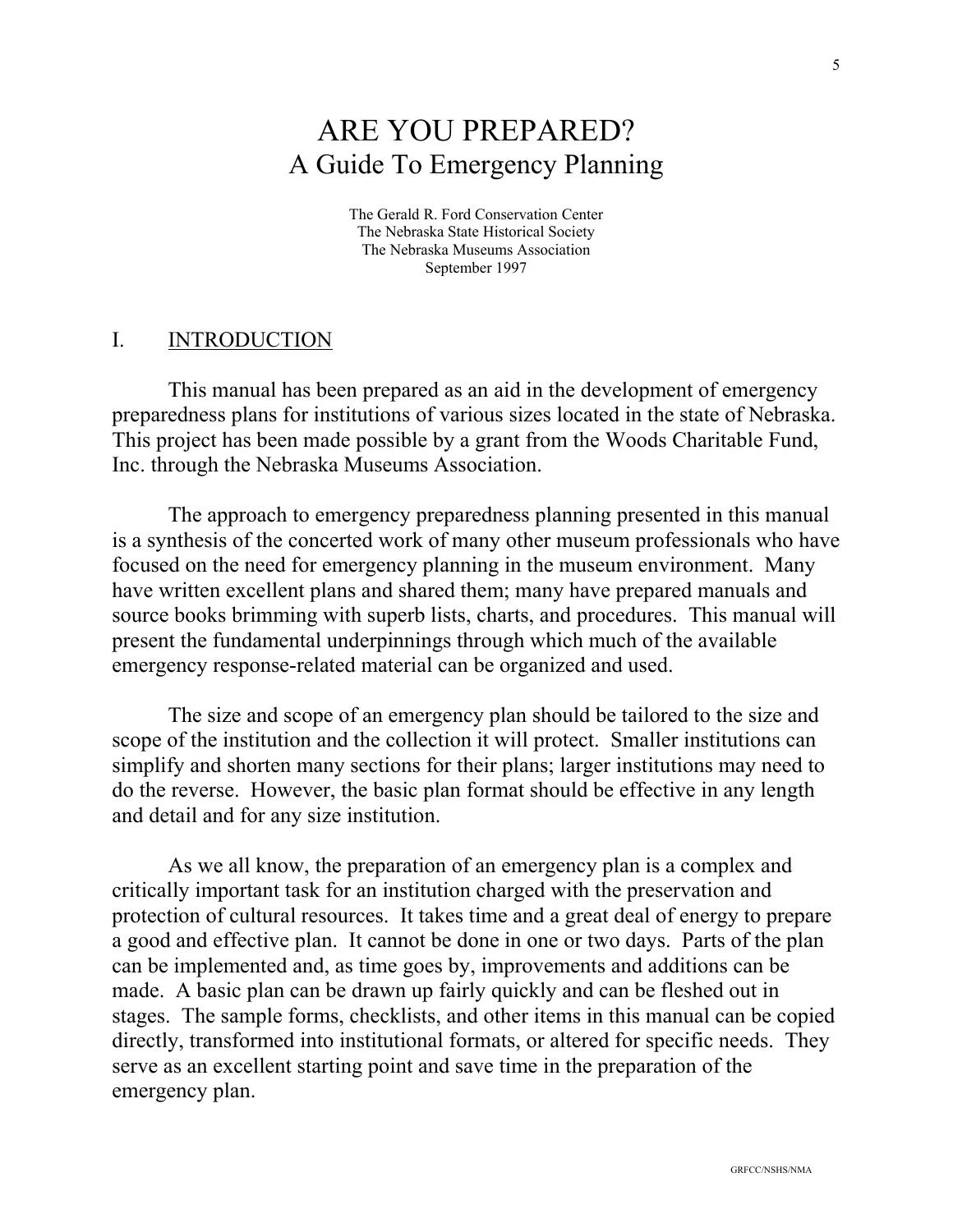### WHAT IS AN EMERGENCY?

An emergency is an event that interrupts normal operations. It is unplanned and unpredictable. An emergency introduces a threat to life, health or property. It requires immediate response and administrative decision-making. Emergencies focus media and public attention on an institution and its collections.

- 1. Interrupts normal operations
- 2. Is unplanned and unpredictable
- 3. Introduces a threat to life, health, or property
- 4. Requires immediate response and decision-making
- 5. Focuses media and public attention on an institution

### WHAT ARE THE DIFFERENT WAYS AN EMERGENCY CAN OCCUR?

Emergencies can be of a major scale, as in the case of a tornado, or of a minor scale, as in the case of a leak in a water pipe. They can be generalized, as in the case of an earthquake, or they can be localized to one room or one small area, as in the case of a roof leak or drip pan overflow. Emergencies can come with prior notice, as in the case of a major storm, or they can be completely spontaneous, as in the case of an explosion.

- 1. Major vs. minor
- 2. Generalized vs. localized
- 3. With prior notice vs. spontaneous

### WHAT ARE THE MAIN SOURCES OF EMERGENCIES?

**Weather** is often a primary source of emergencies. Storms, rain, and wind are probably the major sources of damage to collections and structures. Severe weather, such as tornadoes, or hurricanes along the coast, can cause major damage. Snow and ice cause significant damage, as does freezing in the winter months.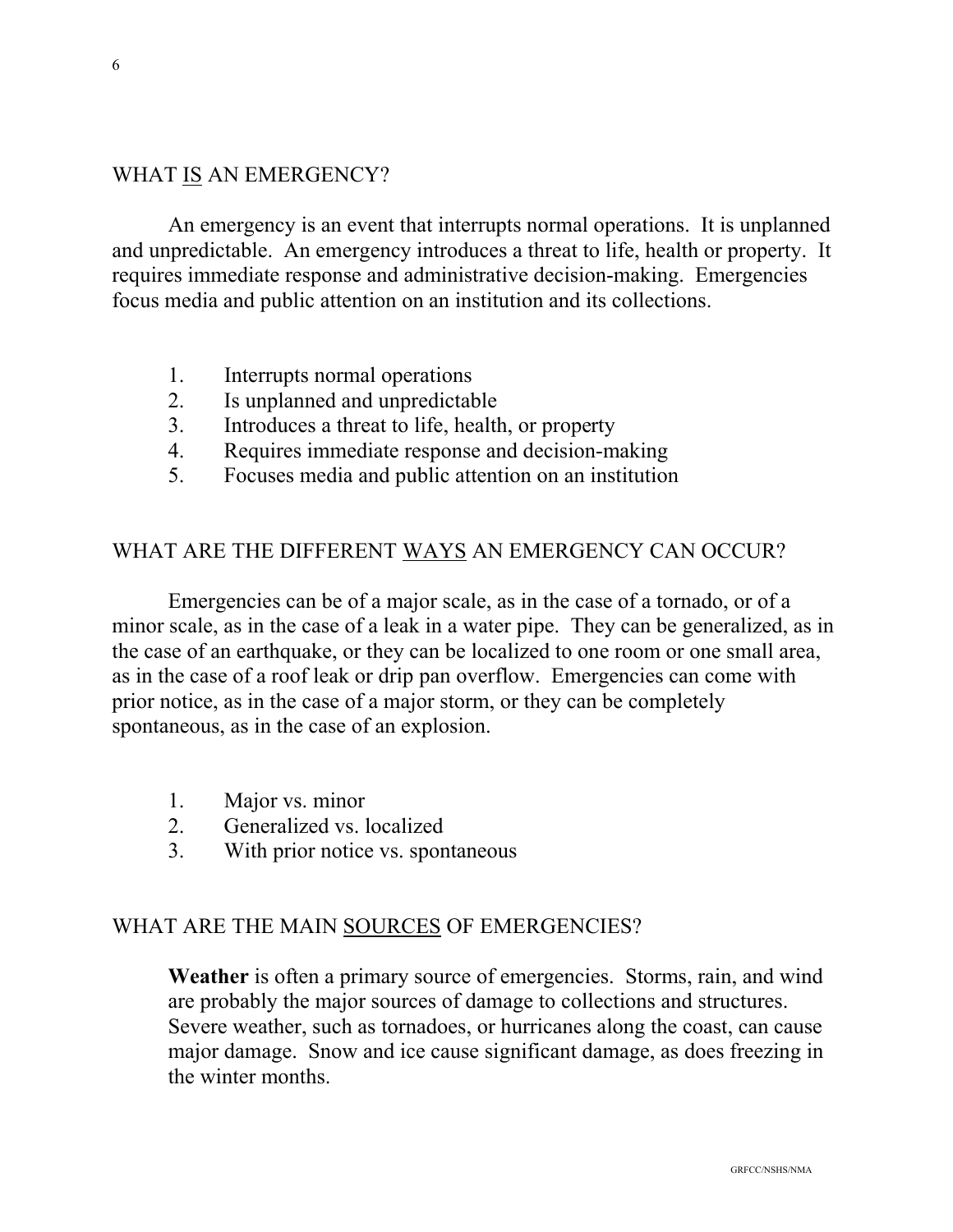**Flooding and leaks** that result from many causes probably rank second as a source of damage to collections.

**Power failure** and other causes for the loss of heating and cooling systems are frequent and recurrent sources of problems for the historical society, library, or museum.

**Accidents** like staff or visitor falls, judgment errors in routine activities, chemical spills, and automobile crashes, cause damage to collections.

**Malfunctions** of heating, cooling, and ventilating equipment cause water leaks, flooding, fires, gas leaks, explosions, and long-term power failure.

**Crimes**, including vandalism, theft, terrorism, and civil unrest are also sources of emergencies.

### HOW DO PEOPLE RESPOND IN EMERGENCIES?

People react in very predictable ways to the stress of an emergency situation. They sense a feeling of urgency and the need to make decisions and react quickly. They tend to overreact and find that they cannot "think straight." There is a sense of fear and anxiety that can be debilitating. Many people lose the ability to exercise clear and effective judgment.

- 1. Feeling of urgency
- 2. Need to make decisions and react quickly
- 3. Tendency to overreact
- 4. Feeling that one can't "think straight"
- 5. Sense of fear and anxiety
- 6. Loss of the ability to exercise clear and effective judgment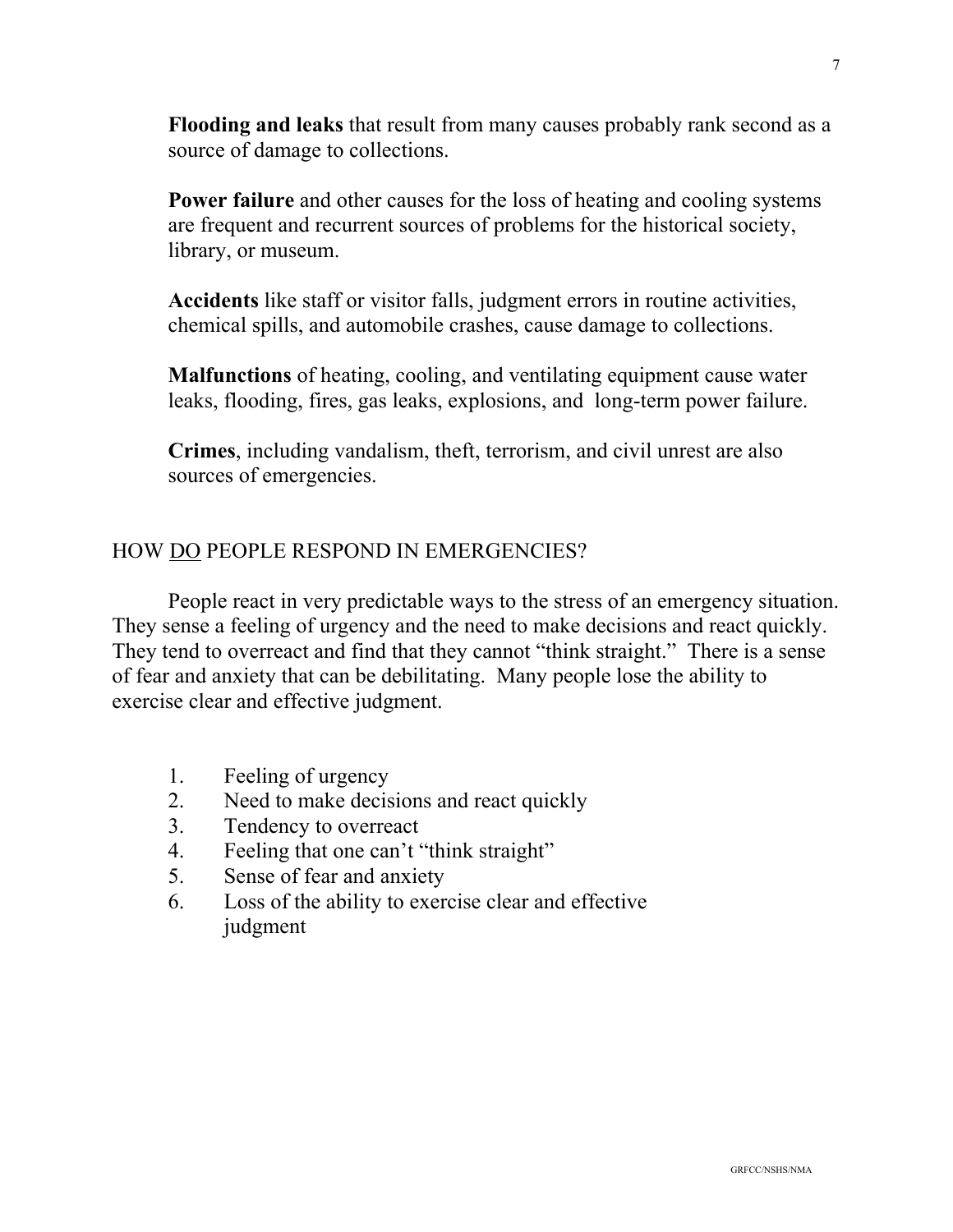### HOW SHOULD PEOPLE RESPOND IN EMERGENCIES?

Ideally, one would like to see a rational and calm response to an emergency situation. The response should be in cooperation with others. It should follow an established plan.

- 1. With rational and calm actions
- 2. In cooperation with others
- 3. Following an established plan

Considering the difference between the way we would prefer to see people behave and the way we are likely to see people behave in an emergency, we must try in every way possible to produce conditions where the best response is achieved with the staff and volunteers available. The best response can only happen when there is an **effective plan**, **well-trained staff**, adequate **supplies and equipment,** and the opportunity to **practice**.

8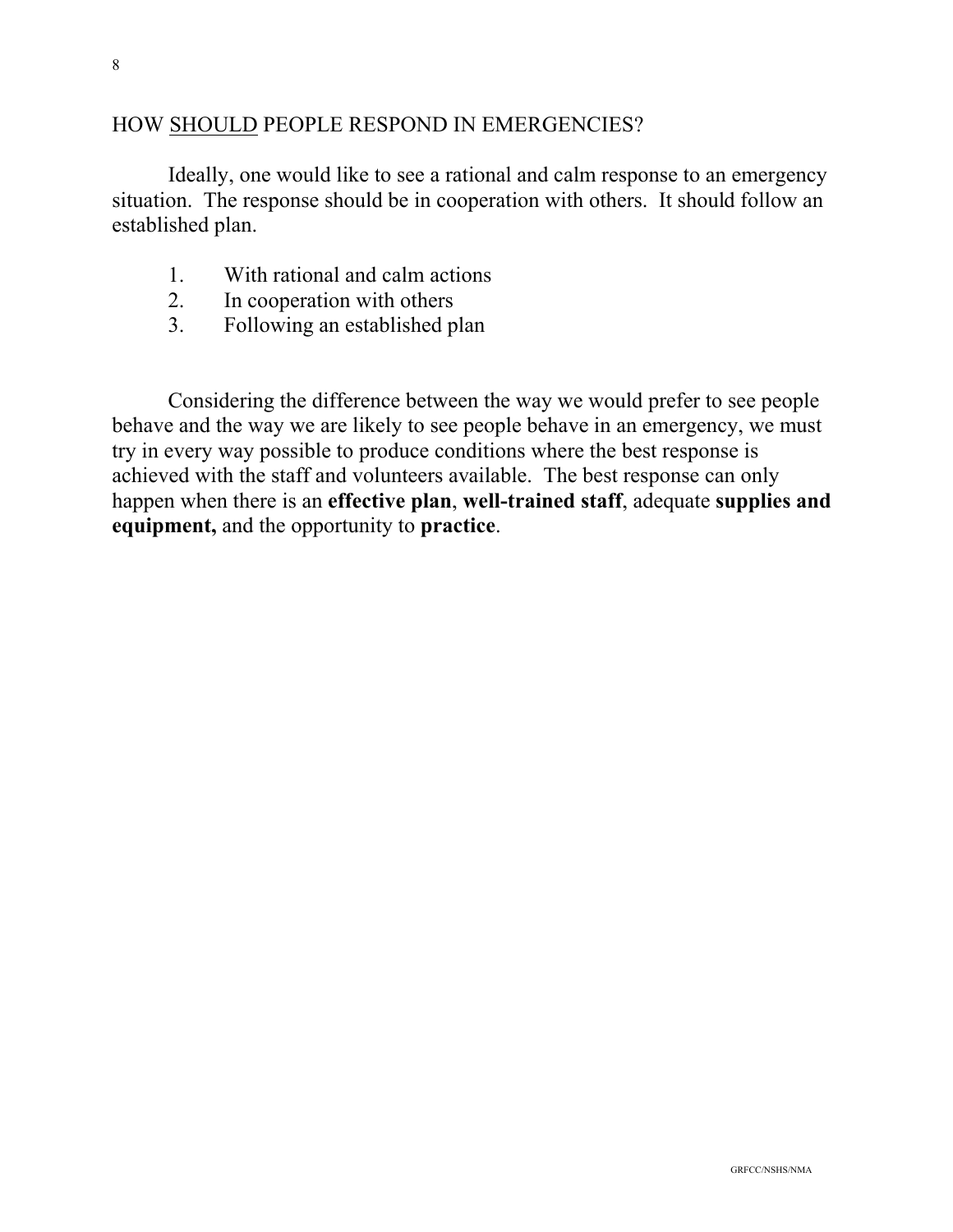### II. BEFORE YOU WRITE YOUR EMERGENCY PLAN

#### INTRODUCTION

The Emergency Plan should meet a number of important needs. Its objective is **to prevent or minimize loss of life or property and maintain operations** for an institution. A good plan will be realistic, clear, and thorough so that it can address the broadest range of situations and possibilities. The plan should:

- -- Establish a **chain of command** for decision-making
- -- Establish procedures for **notification of staff** of the presence of an emergency
- -- Evaluate and mitigate the effects of **potential risks**
- -- Survey and prioritize **assets**
- -- Indicate who should **assess emergency response needs** and how
- -- Provide mechanisms to **prevent** certain kinds of damages
- -- Define **procedures for staff response and recovery**
- -- Provide essential, detailed information about **resources**
- -- Establish emergency **training** activities and drills
- -- Provide for periodic **plan evaluation** and updates
- -- Provide mechanisms for the **return of normal operations**

An institutional emergency plan covers all responsibilities and procedures for every division and function, including safety and evacuation of the public and the staff, the protection and recovery of office functions, and the protection and recovery of the collection and other physical assets. As a result, the highest administrative officers of an institution must endorse and participate in developing the emergency plan. Representatives from all areas must be involved in the development and implementation of the plan.

A number of steps must be completed before an effective plan can be written. These include a risk evaluation, a vulnerability evaluation, a physical asset evaluation, and a staffing evaluation. Before a plan can be assembled, important information about the types of dangers possible, the likelihood that they will affect your institution, and the availability of staff to assist in an emergency must be gathered.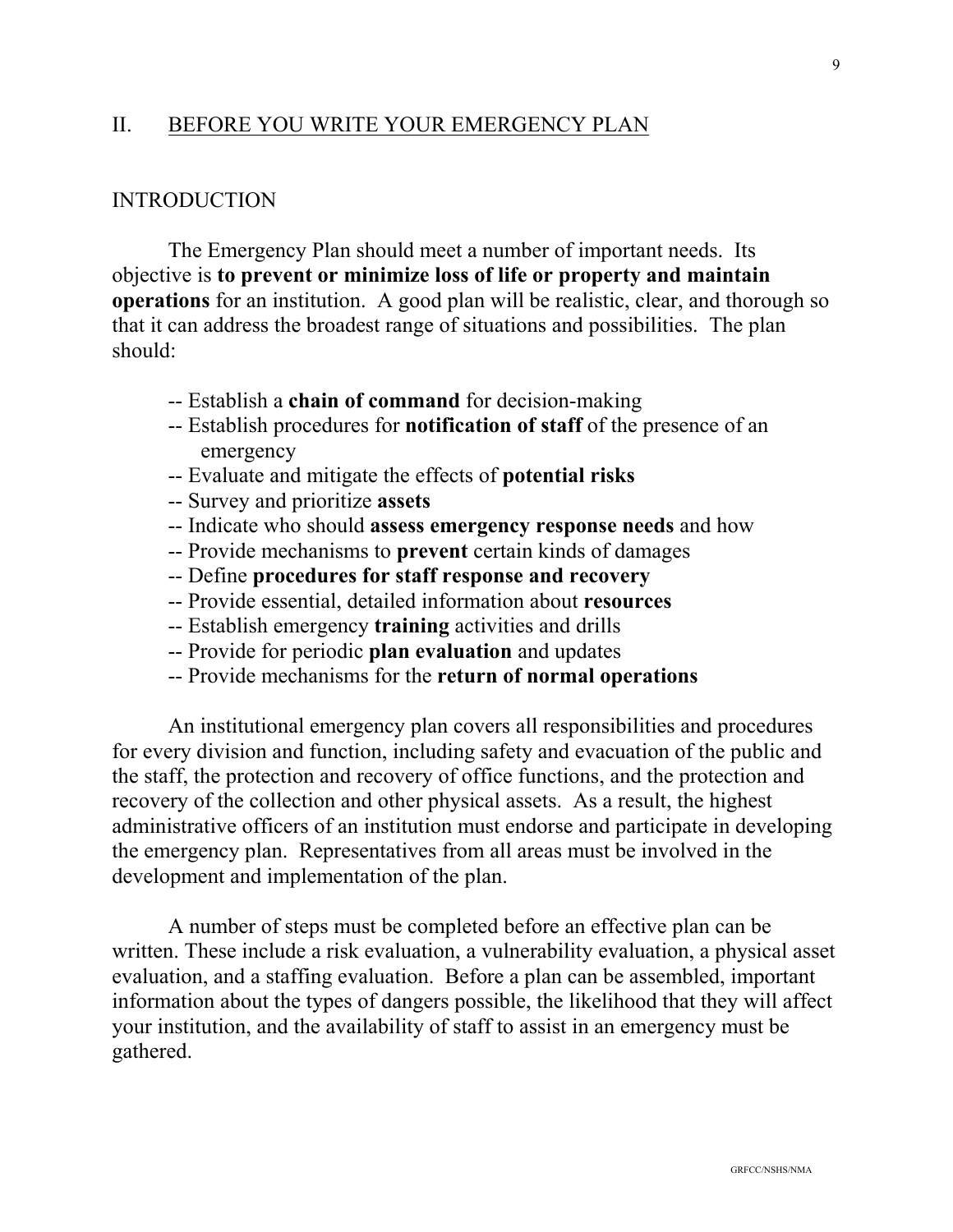### THE RISK EVALUATION

A risk evaluation involves listing all the potential types of emergency situations that could affect your collection. The list below illustrates a number of these types.

### EMERGENCY TYPES

AVALANCHE DAM FAILURE FLOOD HURRICANE TROPICAL STORM LANDSLIDE SUBSIDENCE TORNADO TSUNAMI VOLCANO RADIOLOGIC SPILL STRUCTURAL FIRE CHEMICAL ACCIDENT CHEMICAL SPILL TERRORISM VANDALISM THEFT EXPLOSION

DROUGHT EARTHQUAKE WILDFIRE SEVERE WINTER STORM POWER FAILURE RADIOLOGIC ACCIDENT COMPUTER FAILURE TRANSPORT ACCIDENT MISSILE ATTACK CHEM/BIO ATTACK CIVIL DISORDER NUCLEAR ATTACK LEAK VISITOR/STAFF ACCIDENT HIGH OR LOW RH HVAC INTERRUPTION METEOR IMPACT SONIC BOOM PHYSICAL ASSAULT FOREST OR GRASS FIRE GOPHERS, SNAKES TUMBLEWEED DEPOSITION

### CONTRIBUTING FACTORS IN EMERGENCIES

The following list indicates a number of contributing factors that can make an emergency much more serious than it might be otherwise. For example, a serious storm may not be a major threat to a collection housed in a new, purposebuilt storage facility, but it would be serious for a collection housed in a temporary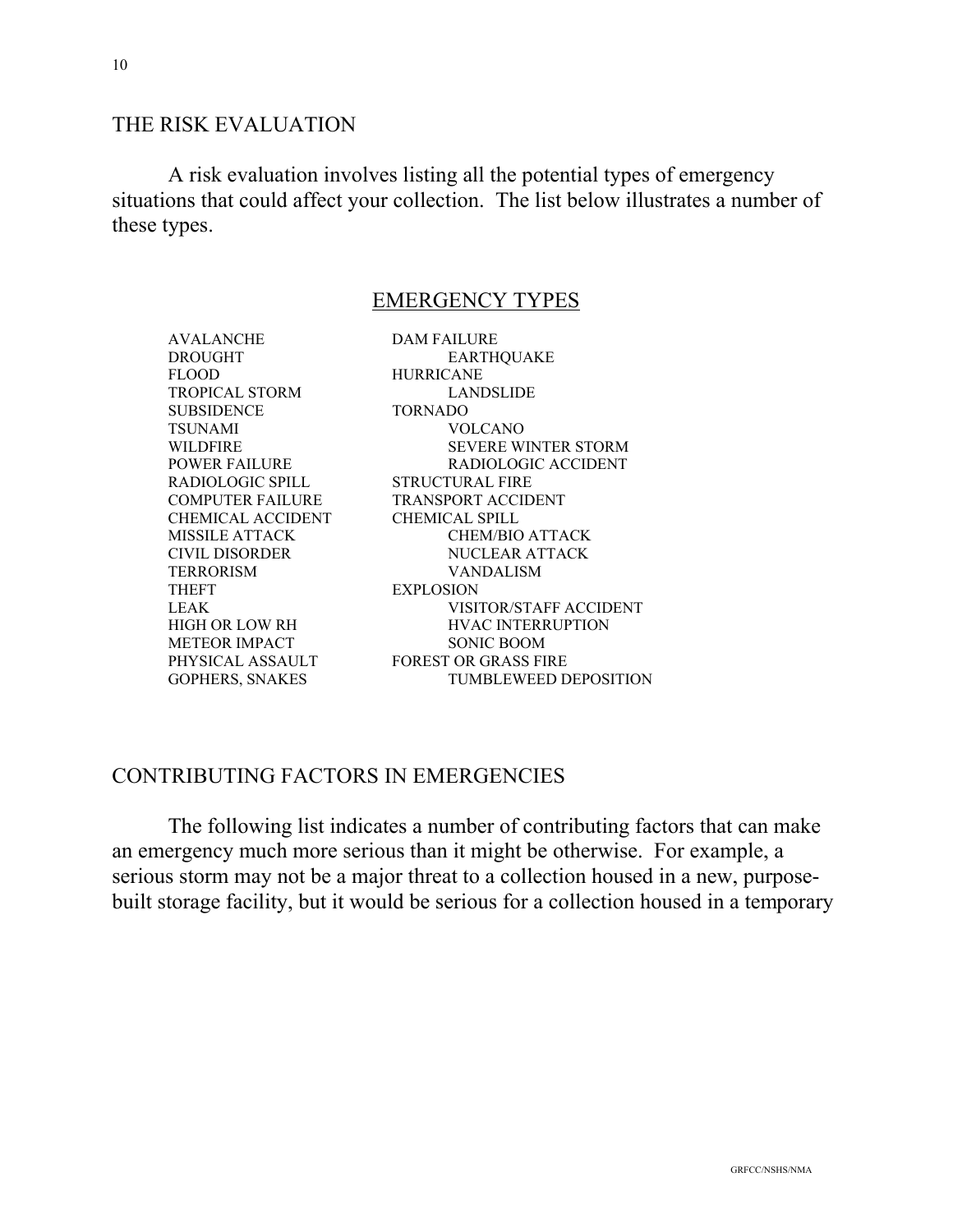storage location in a trailer or an unsound shed or barn. The following factors influence the relative risk of a potential emergency.

### CONTRIBUTING FACTORS

BUILDING TYPE BUILDING CONDITION SITE LOCATION SITE LAYOUT SITE FEATURES CLIMATIC VARIABILITY CLIMATIC EXTREMES STATE OF MAINTENANCE OF THE BUILDING COLLECTION TYPES STATE OF CONSERVATION OF COLLECTIONS SIZE OF STAFF TRAINING AND PREPARATION OF STAFF

### THE VULNERABILITY EVALUATION

A vulnerability evaluation is a tool by which one can rank the list of emergency types for the actual potential for each type to affect your specific institution and collection.

In Nebraska, for example, there is little likelihood that a hurricane poses any real threat. Avalanches are rare, if they occur at all. There is a moderate to severe risk of a drought. There is a moderate risk for the occurrence of an earthquake and very little risk for a landslide. Nebraska is listed as having seven unsafe dams and a small risk of flooding due to the failure of water control systems, but a significant risk of river and creek flooding. Nebraska has one of the highest risks for tornadoes in the United States and no risk of ever being affected by a tsunami! Nebraska has a moderate number of small wildfires each year. There are two nuclear power reactor sites in the state and a minor number of railroad accidents each year.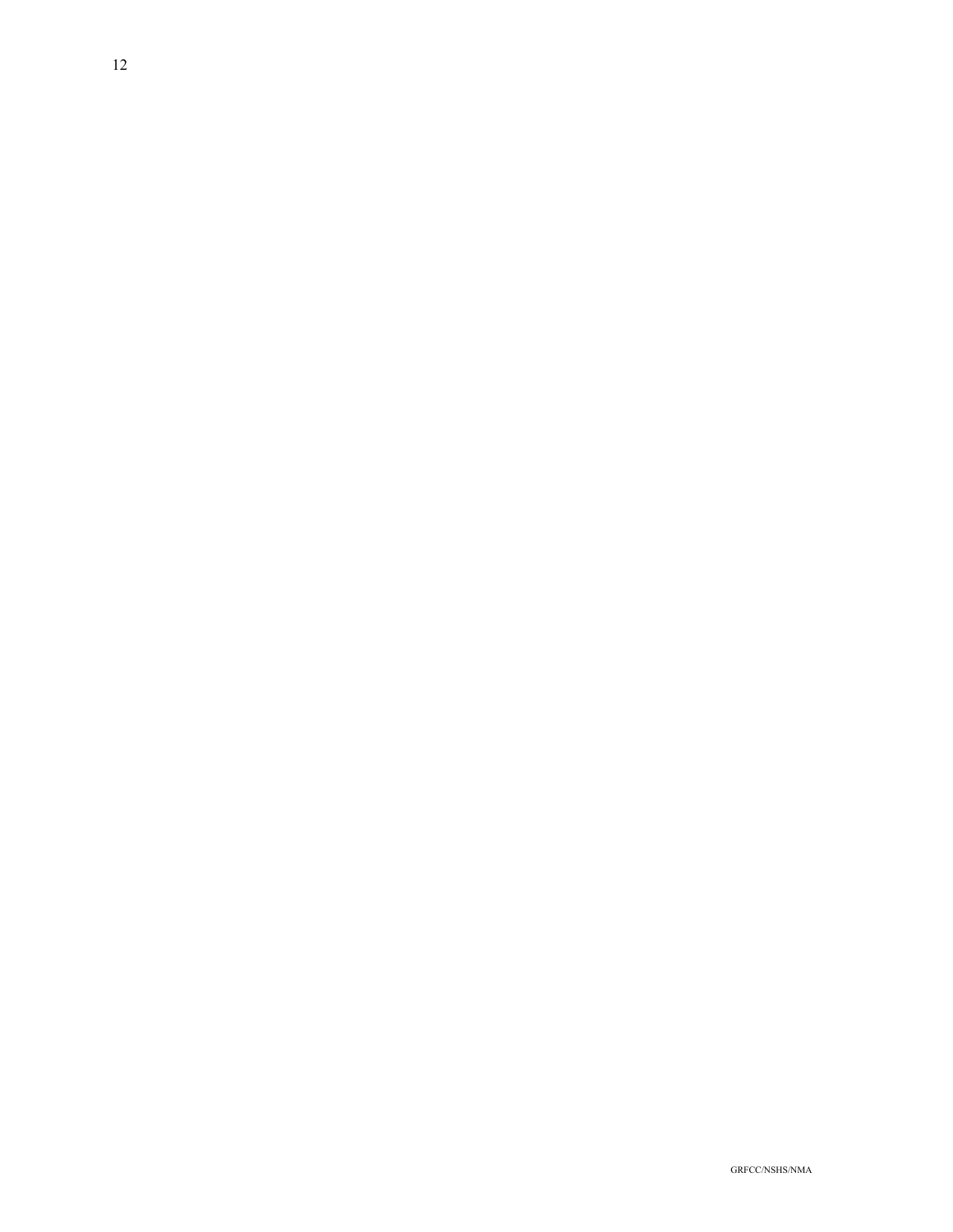# **VULNERABILITY EVALUATION**

| TYPE OF EMERGENCY | <b>PROBABILITY</b> | <b>IMPACT</b> |                 |               | <b>RESOURCES</b> | <b>TOTAL</b>    |  |
|-------------------|--------------------|---------------|-----------------|---------------|------------------|-----------------|--|
|                   | <b>OCCURRENCE</b>  | <b>HUMAN</b>  | <b>PROPERTY</b> | <b>INCOME</b> | INTERNAL         | <b>EXTERNAL</b> |  |
|                   |                    |               |                 |               |                  |                 |  |
|                   |                    |               |                 |               |                  |                 |  |
|                   |                    |               |                 |               |                  |                 |  |
|                   |                    |               |                 |               |                  |                 |  |
|                   |                    |               |                 |               |                  |                 |  |
|                   |                    |               |                 |               |                  |                 |  |
|                   |                    |               |                 |               |                  |                 |  |
|                   |                    |               |                 |               |                  |                 |  |
|                   |                    |               |                 |               |                  |                 |  |
|                   |                    |               |                 |               |                  |                 |  |
|                   |                    |               |                 |               |                  |                 |  |
|                   |                    |               |                 |               |                  |                 |  |

#### RANK 5 AS THE HIGHEST AND 1 AS THE LOWEST. THE LOWER THE SCORE THE LESS THE VULNERABILITY.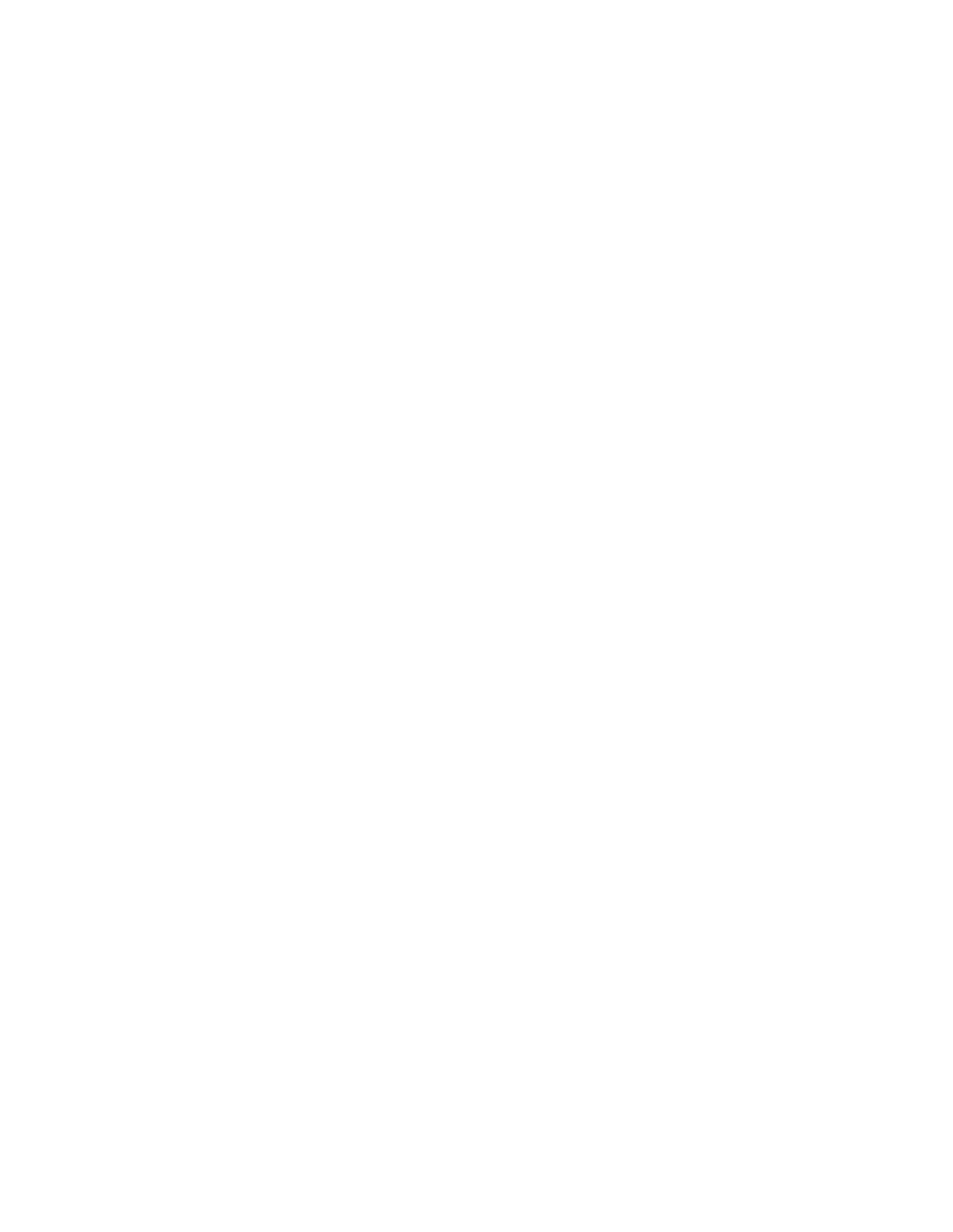In reality, it is probable that the most significant cumulative damages to collections and cultural institutions will be due to minor leaks and floods from mundane problems like plumbing backups, HVAC overflows, roof leaks, and possibly less mundane problems like tornadoes and winter storms.

For Nebraska, the lists of potential emergency types can be reduced to a handful of realistic emergencies that might affect your cultural institution.

### THE PHYSICAL ASSET EVALUATION

#### **STRUCTURES**

To evaluate the potential risks to a specific building, one must assess the building itself and the collection within. An assessment can be done using the standard facility report format developed by the AAM Registrars Committee. The AAM Standard Facility Report includes the basic information about the type and condition of a structure. With the addition of a facilities conservation assessment or a maintenance review and long-range plan, enough information will be gathered to determine if any aspects of the structure itself will contribute to or mitigate the effects of an emergency. (The AAM Standard Facility Report publication can be acquired by contacting the American Association of Museums, Technical Information Service. A flier that explains how to obtain the publication can be found in the back pocket of the manual for your reference.)

#### THE CONSERVATION ASSESSMENT

The Conservation Assessment is a tool designed to help institutions learn about their current ability to offer collection care and to meet current professional conservation standards. The assessment offers prioritized recommendations for long and short term collections care and forms the baseline information for the development of a long-term conservation plan.

The assessment is an overall report on the policies, practices, and conditions within an institution that impact collection survival, including the following eight areas:

- 1. General information about the site and collection
- 2. Staffing for collection care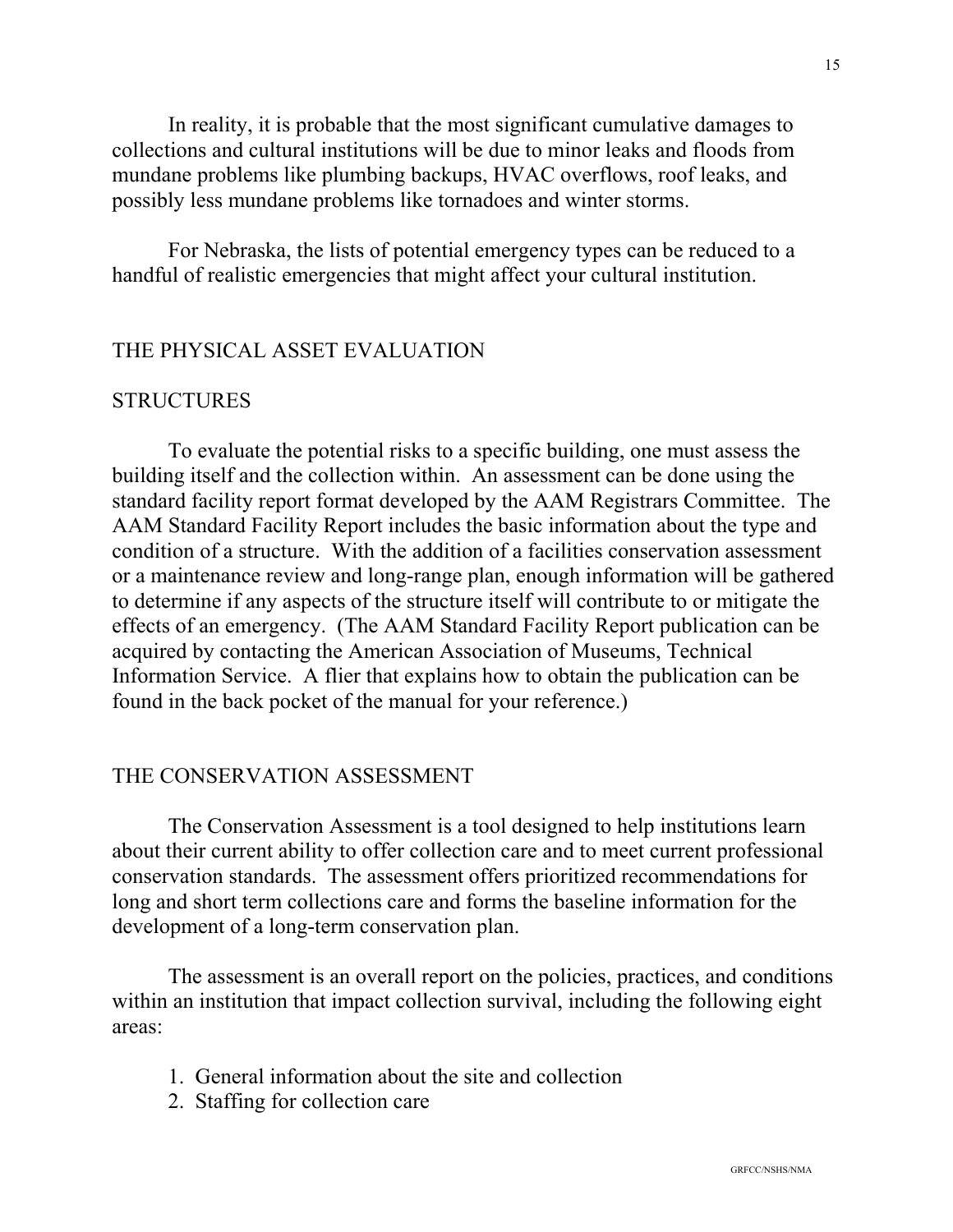- 3. Sites and structures at the site
- 4. Climate control and environment at the site Temperature/relative humidity Pollutants and particulates Illumination Pest control
- 5. Collections and collections policies at the site
- 6. Exhibitions at the site
- 7. Storage of collections at the site
- 8. Emergency preparedness for the site

The assessment is conducted through a pre-visit questionnaire, an on-site visit, and the completion of a written report describing, summarizing, and prioritizing the findings of the investigation. The goal of the assessment is to assist and inform the on-site staff and to recommend priority actions to improve collection care and collection conservation.

These reports on the physical assets of the institution should also include the preparation of floor plans, illustrations of each room in the facility, and illustrations of the building layouts and the site. These floor plans will become an integral part of the Emergency Preparedness Plan where they will be used for planning, for training, and for emergency response. They should include notations for utility shut-off valves, fire extinguisher locations, emergency supply storage areas, and emergency lighting locations. Even the location of outlets and light switches could be helpful. (See the section regarding evacuation in the Appendix for an example of a floor plan.)

### COLLECTIONS

The collections, as well as the structures, must be inventoried and prioritized. Most institutions have completed inventories of their collections for insurance purposes. If your institution does not have an inventory, it should be made the **number one institutional priority**.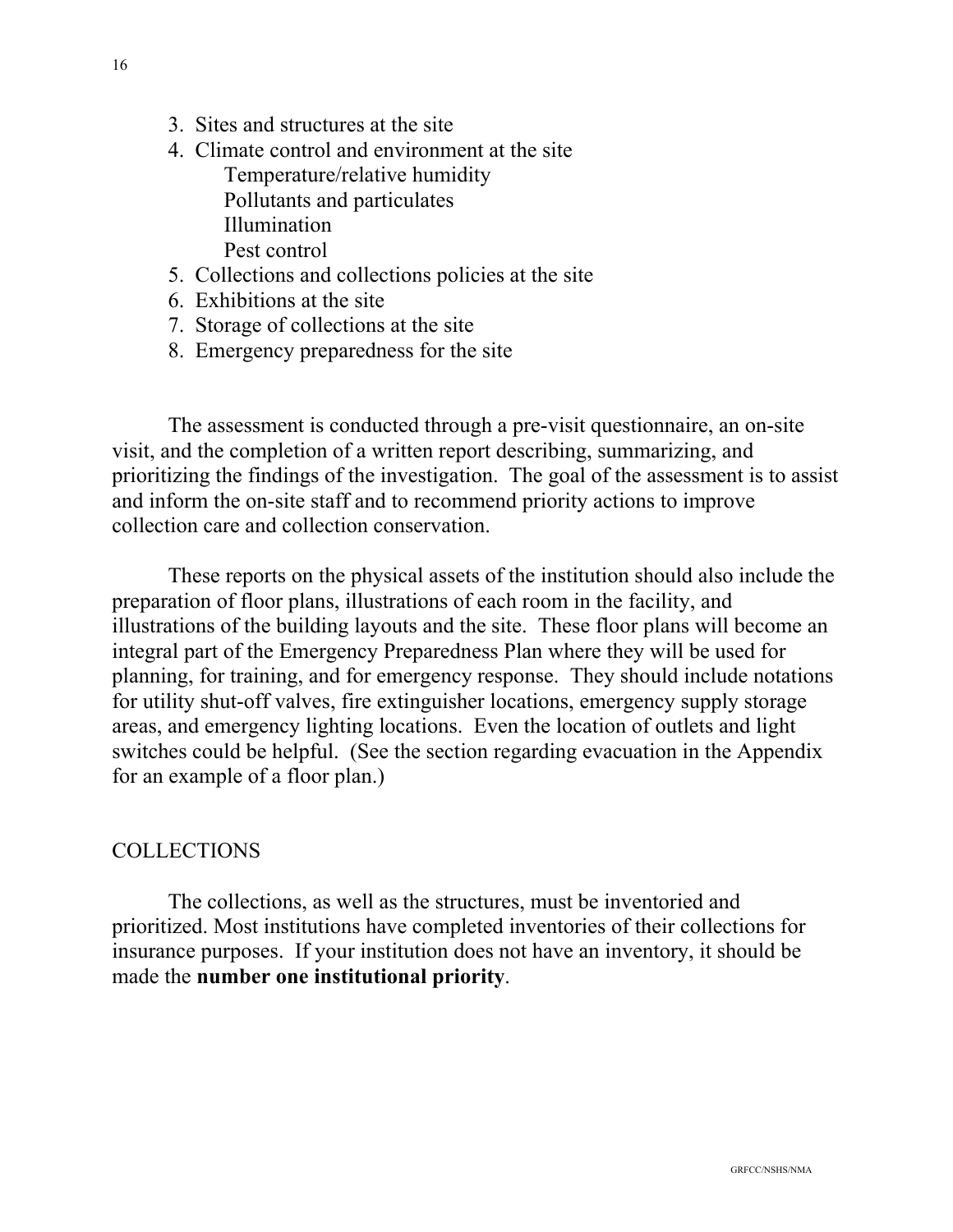Once the collections are inventoried, they should be prioritized for rescue in the event of an emergency. This aspect of emergency planning can be controversial. The existence of a list of the more valuable and significant objects in a collection and their location on a floor plan could be the perfect tools for a thief to use to select targets for theft.

Even more dangerous to a collection is the application of colored stickers or other markers to indicate value and significance in a group of objects. The stickers themselves cause irreversible damage to the objects and also serve as beacons, even for a casual burglar who might find his way into your museum.

Collection inventories and prioritized lists of objects in a museum or room are necessary tools for the rescue of objects during and after an emergency. They should be prepared, but distributed only to a restricted group of museum employees. Copies can be made and kept in a secure location until they are needed for distribution to a salvage team, for example.

### COLLECTION RESCUE AND SALVAGE FACTORS

The following is a list of factors to consider in establishing priorities for the rescue and salvage of collection materials. Each site must determine which are most important and which should be used for each collection.

| <b>Importance</b> (to the collection, museum, region)       | <b>Ability to Be Protected (size, outdoor)</b> |
|-------------------------------------------------------------|------------------------------------------------|
| <b>Monetary value</b> (by appraisal)                        | <b>Popularity</b> (frequency of request)       |
| <b>Rarity</b> (ability to be replaced)                      | <b>Condition</b> (least or most damaged)       |
| <b>Vulnerability:</b> (Most vulnerable to least vulnerable) |                                                |
|                                                             | Paper, books, parchment                        |
|                                                             | <b>Textiles</b>                                |
|                                                             | Leather, ivory, shell                          |
|                                                             | Mixed materials                                |
|                                                             | Paintings                                      |
|                                                             | Wood, furniture                                |
|                                                             | Photographs, film                              |
|                                                             | Porous stone and ceramics                      |
|                                                             | Sound and video recordings                     |
|                                                             | Glass and non-porous ceramics                  |
|                                                             | Metals                                         |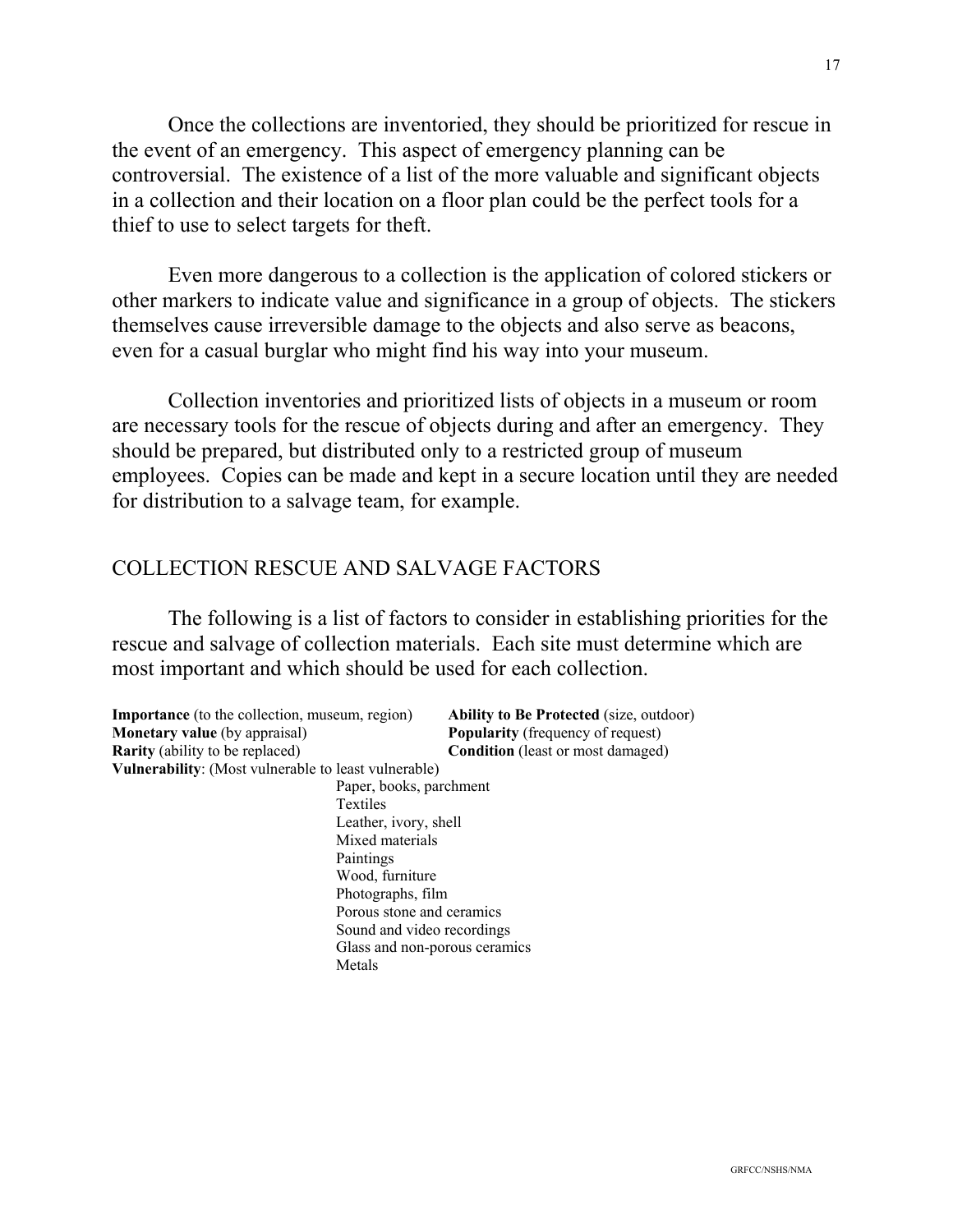### CAN ANYTHING BE DONE TO PREVENT AN EMERGENCY?

Evaluation of the condition of structures and rooms can indicate areas where improvements to the facility can reduce potential emergency risks. A long-range schedule of improvements can be prepared that will reduce or eliminate potential risks and vulnerabilities of a structure to emergencies.

If it is discovered that the museum structure has an aging and deteriorating roof, for example, then the effects of severe weather, high wind, or extensive rain will be a more serious concern than if the roof were functional and in good condition. Another example might be the need to grade exterior landscaping to divert rain and flood waters away from a structure. These improvements can provide a major reduction in the potential for disaster at a site and should be incorporated into a maintenance schedule as soon as possible and feasible.

**Evaluation of the condition and proper storage and display of the collection may suggest improvements in collection management that might help prevent damage and protect objects during emergencies. For example, proper storage housings can keep dust, debris, and sometimes even water from leaks and floods away from the objects. Keeping all objects that are in storage and on exhibition at least four inches off the floor can protect them from water damage from leaks and flood waters.** 

Once the structures and collections have been evaluated and the major potential sources of risk for your specific site and collection have been established, you can determine which risks can be eliminated through changes or improvements to the structure or the collection circumstances and which risks must be addressed in the emergency planning process. This step can be very effective in limiting the number of emergency types that your plan must cover and in eliminating the risks of some emergency types entirely. The risks that remain to be covered by your plan can be addressed in prevention planning (those things you do before an emergency occurs to protect assets) and in response and recovery planning (those things you do during and after an emergency to protect assets).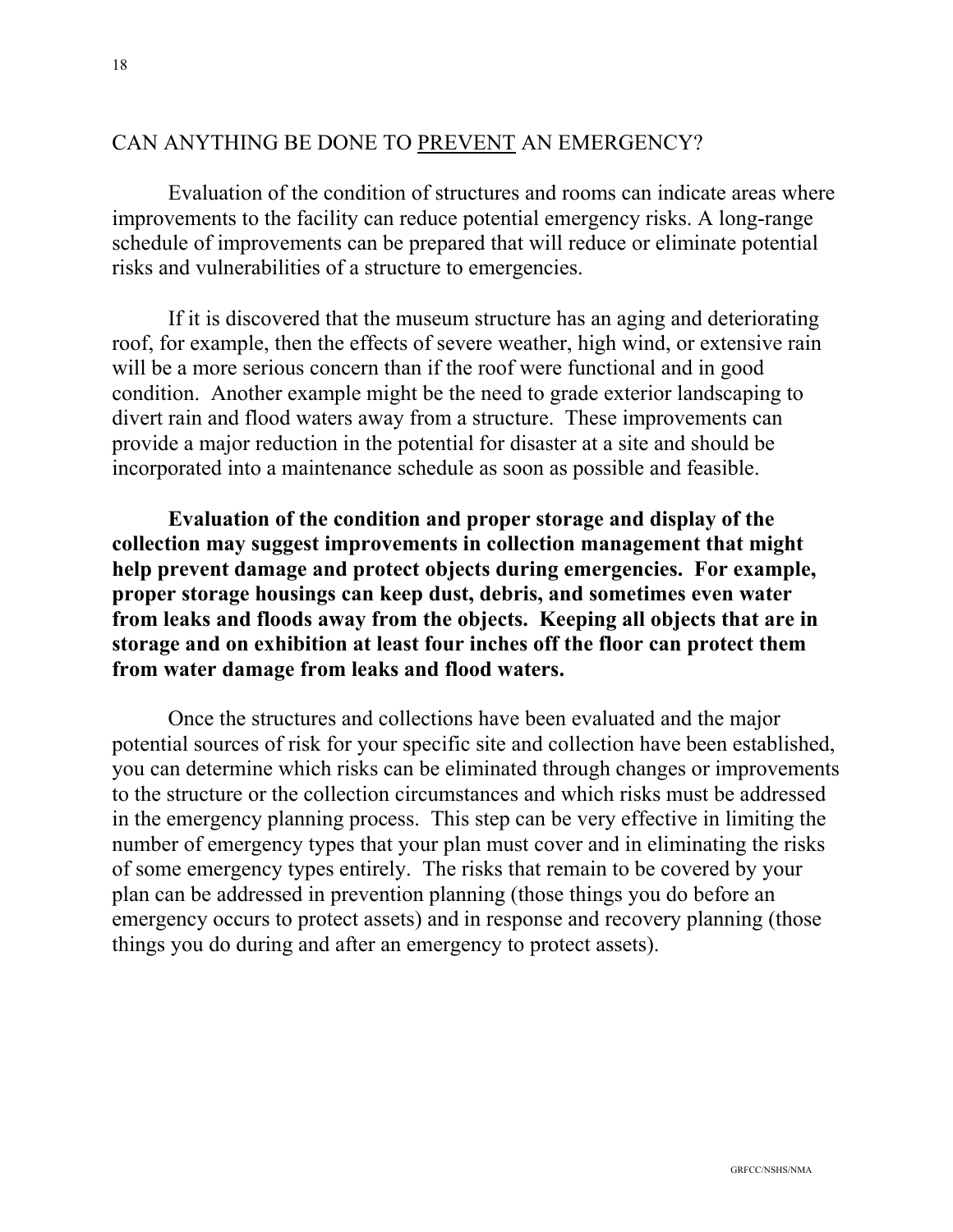### PREVENTION AND HAZARD CHECKLIST

The following checklist can be used as a reminder during maintenance, hazard, and prevention analysis of your site. Information about each area can indicate hazards, present maintenance problems, or indicate areas where potential emergencies can be prevented through corrective measures. Also refer to the CCI Note 14/2 inserted into the back pocket of the manual.

#### **THE SITE:**

**Access:** roads, bridges, size, condition, height restrictions **Location:** isolated, neighbors, adjacent properties **Grading and waterways:** flood plain, near water sources **Walkways:** material, loose, driveways, parking areas **Other:**

**THE BUILDING(S): Landscaping:** plantings, trees, railings, fences **Drainage patterns: Building type: Building age and condition: Foundation type, basement: Roof type:** condition **Chimneys:** capped, leaks **Skylights:** windows, type of doors **Porches:** covered walks **Plumbing type:** age, condition **Electrical system type:** age, condition **HVAC system:** type, age, condition **HVAC monitoring:** frequency, type **Fire detection and suppression systems:** type, age, inspections **Security system:** type, age, inspection **Other:**

#### **HOUSEKEEPING:**

**Level of cleanliness:** frequency of cleaning, trash removed daily **Supplies safely stored: Regular inspection of every room: Integrated pest management program: Other:**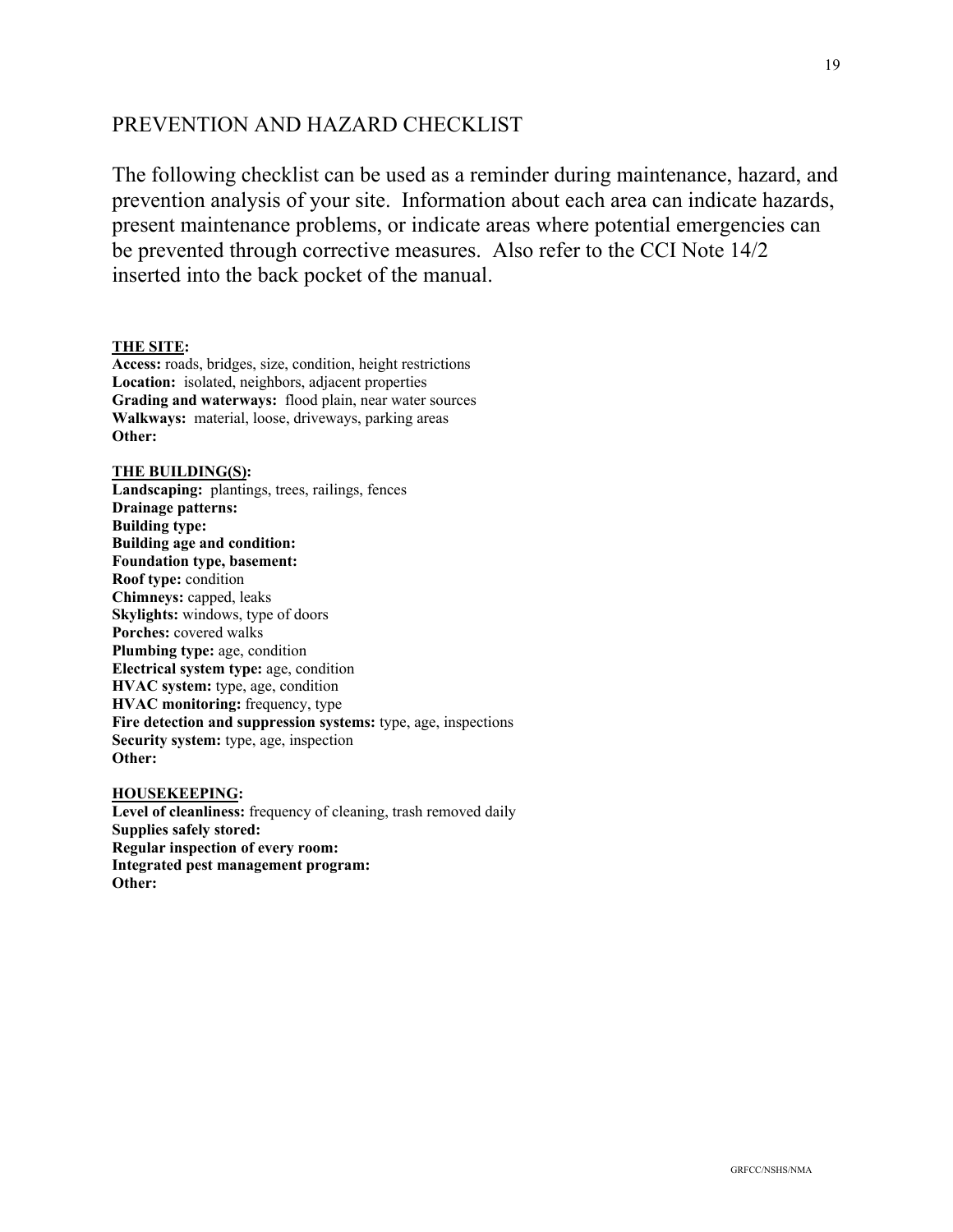**STORAGE: Shelving type:** braced **Covered storage:** open storage **4-6" off floor: Duplicate sets of records:** off site, inventory, insurance records **Proper museum enclosures:** housings, boxes **Other:**

**EXHIBITION: Covered:** enclosed cases **Open exhibits:** vignettes, period rooms **Other:**

**INSURANCE: Policies:** building, site, collections, coverage **Inventory:** appraisal **Other:**

**SAFETY PROGRAMS: Emergency lighting: Sirens:** audible alarms **First aid supplies: Cut-off switches:** boiler, electrical, water, gas **Training:** CPR, fire extinguisher use **Other:**

### THE STAFFING EVALUATION

The staff at a historical society, library, or museum constitutes the single most significant resource available to prevent, contain, and mitigate the effects of an emergency. In preparing to write a plan, everyone who would be considered appropriate to assist in preparing for, responding to, and recovering from a disaster should be listed. Such individuals may not be limited to staff, but may include volunteers, neighbors, and nearby museum personnel. People listed will need to fulfill specific duties, usually assigned as follows: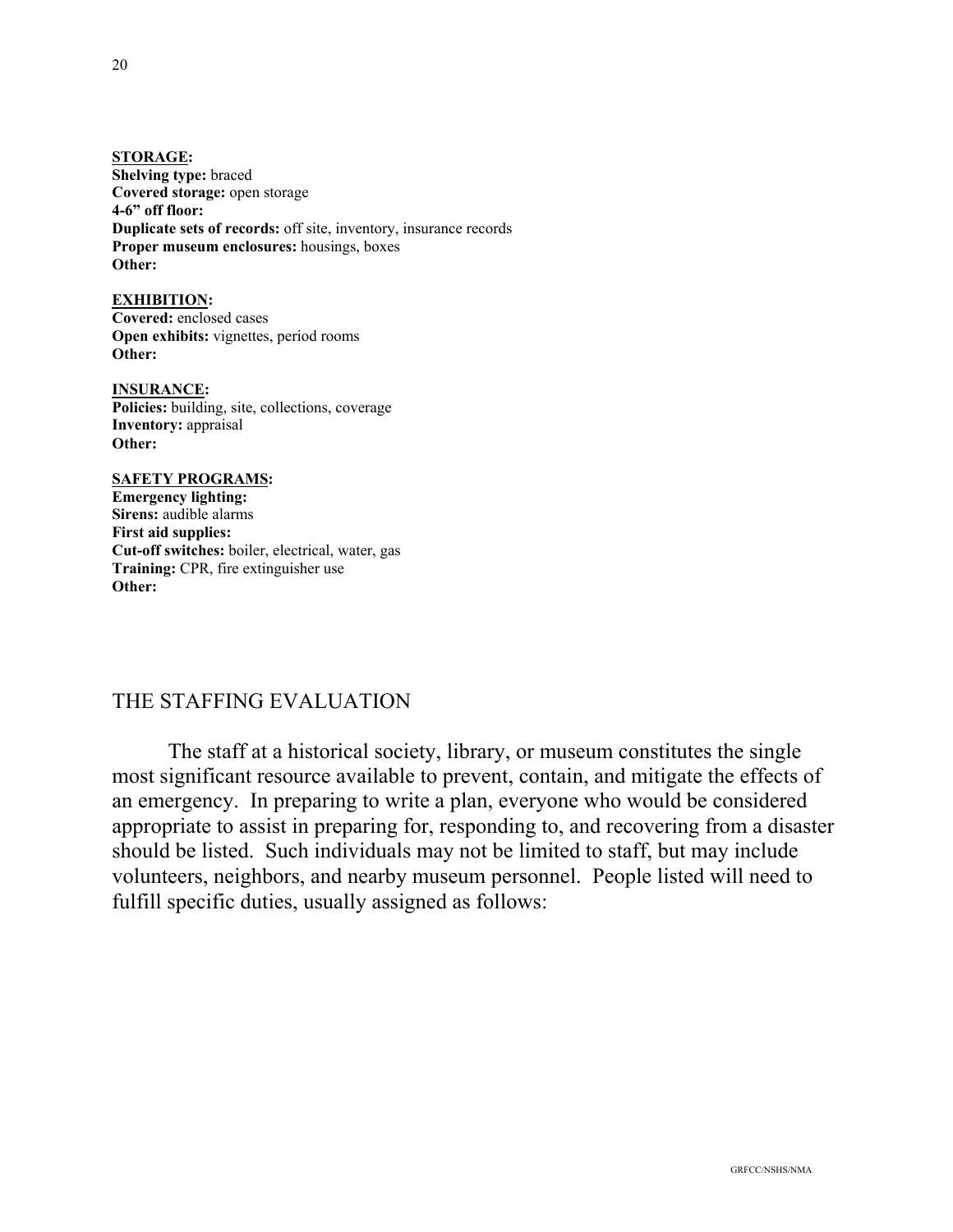### EMERGENCY ROLES FOR SMALL INSTITUTIONS FOR **MINOR EVENTS**

### 1. THE EMERGENCY PLAN ADMINISTRATOR

The Emergency Plan Administrator is the main person responsible for developing, writing, implementing, and updating the Emergency Plan. The Administrator is also responsible for directing all operations before and during an emergency. All efforts should be coordinated through this person. The Administrator is often the person who is second in command at the institution or someone of administrative rank who is completely familiar with the plan.

#### 2. THE TEAM LEADER(S)

The Team Leader(s), in minor-scale events, will assess the emergency and determine the type of response needed; preparation for a pending minor emergency or recovery of objects and functions during and after a minor emergency. If more than one team is involved, the Administrator will coordinate the actions of the teams, with all Team Leaders reporting to the Administrator. The Team Leader is responsible for directing the activities of a specific team assigned to a specific part of the institution, as the team performs its duties in responding to an emergency.

### 3. TEAM MEMBERS

The Team Members are trained staff, assigned to a specific team, that will respond to events in a particular, predetermined area. Team Members will develop and execute preparation and recovery procedures for specific types of danger and types of materials or objects.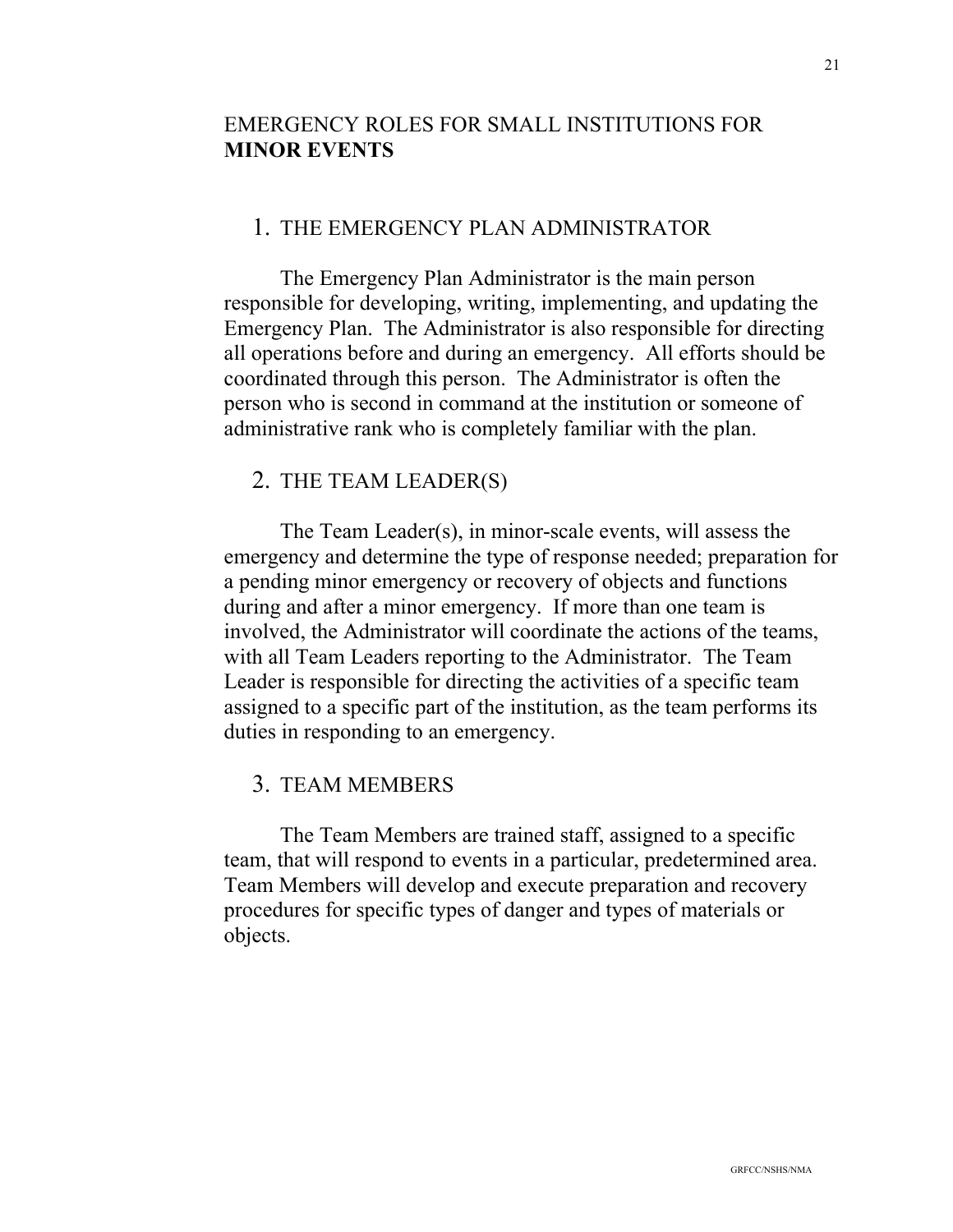### EMERGENCY ROLES FOR LARGER INSTITUTIONS FOR **MAJOR EMERGENCIES**

### 1. THE EMERGENCY PLAN ADMINISTRATOR

The Emergency Plan Administrator is the main person responsible for developing, writing, implementing, and updating the Emergency Plan. The Administrator is also responsible for directing all operations before and during an emergency. All efforts should be coordinated through this person. The Administrator is often the person who is second in command at the institution or someone of administrative rank who is completely familiar with the Plan.

### 2. THE EMERGENCY ASSESSOR

This person is primarily responsible for conducting the assessment of the emergency situation to :

- -- gather information about the emergency
- -- determine the appropriate type of response
- -- to act as the liaison with the insurance companies

This person will be trained to identify and assess the potential threat represented by the emergency and to determine how the institution should respond. The Assessor may appoint a person to record information and take photos and/or videotape of the emergency.

### 3. THE SAFETY, SECURITY, AND FACILITY MANAGER

This Manager will establish the emergency headquarters, oversee personal safety, security, and the facilities, and act as the liaison with the civil authorities and the fire and police departments. The Manager will ensure first aid, food, and shelter for the response participants.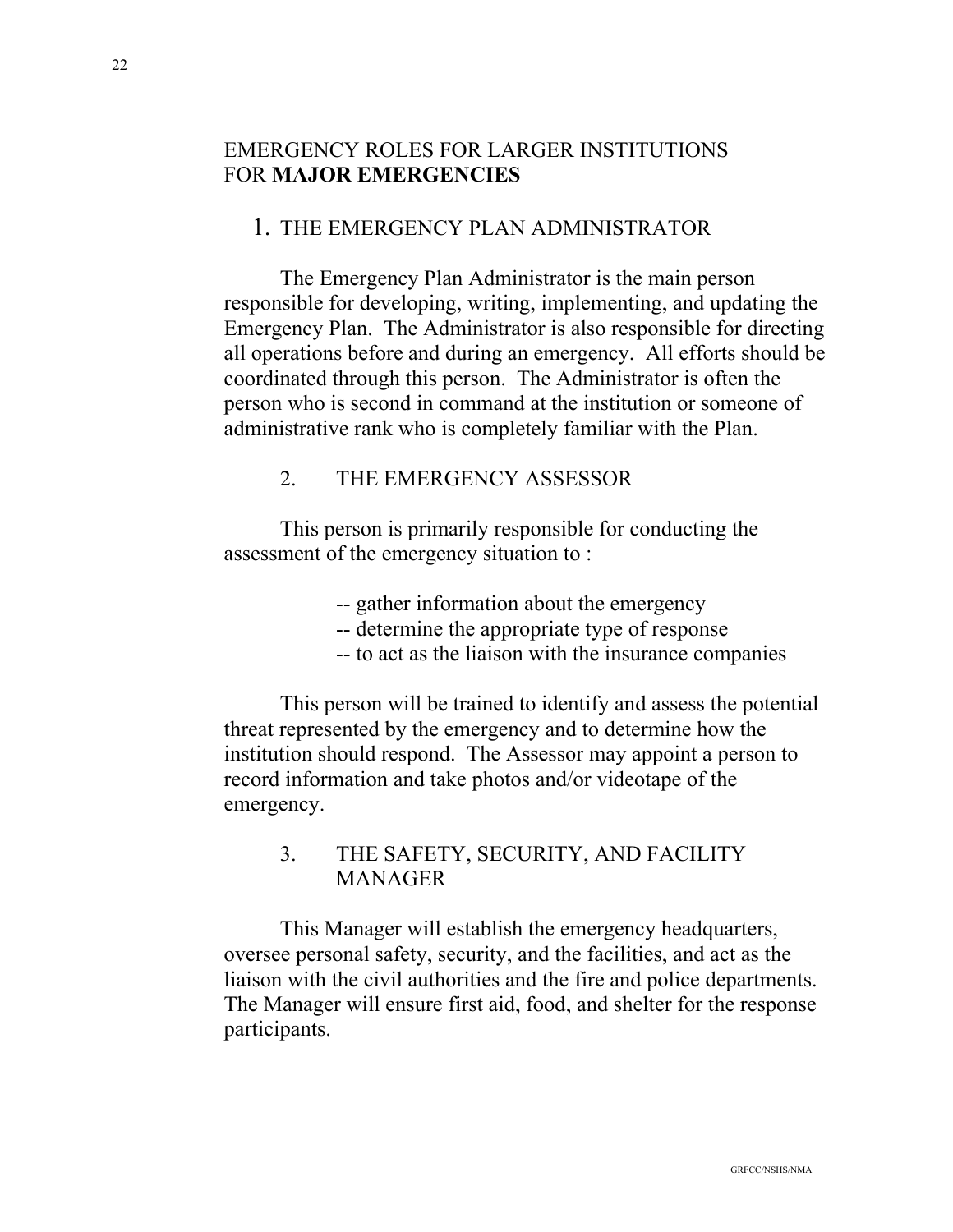#### 4. THE MEDIA LIAISON

The Media Liaison is responsible for all incoming and outgoing communications with the print and broadcast media relating to the emergency. All media inquiries and comments will be handled by this person. The Liaison will also provide a "bulletin board" for the exchange of information and messages between work groups.

### 5. THE COLLECTION(S) COORDINATOR

The Coordinator is responsible for coordinating the activities of the response teams in protecting, salvaging, recovering, and restoring collection items affected by the emergency. This person will report to the Administrator and will work closely with the Assessor, the Security, Safety, and Facility Manager, and the Media Liaison.

### 6. THE TEAM LEADER(S)

The Team Leader is responsible for directing the activities of a specific team assigned to a specific part of the institution. The Leader will direct the response activities of the team members. The Team Leader(s), in minor emergencies, will assess the emergency and determine the type of response needed, whether that be preparation for a pending minor emergency or recovery of objects and functions during and after a minor emergency. (During a major emergency, this function will be completed by the Assessor.) If more than one team is involved in a minor emergency, the Collections Coordinator will coordinate the actions of the teams with all Team Leaders reporting to the Coordinator.

### 7. TEAM MEMBERS

The Team Members are trained staff assigned to a specific team that will respond to events in a particular predetermined area. Team Members will develop and execute preparation and recovery procedures for specific types of danger and types of materials or objects.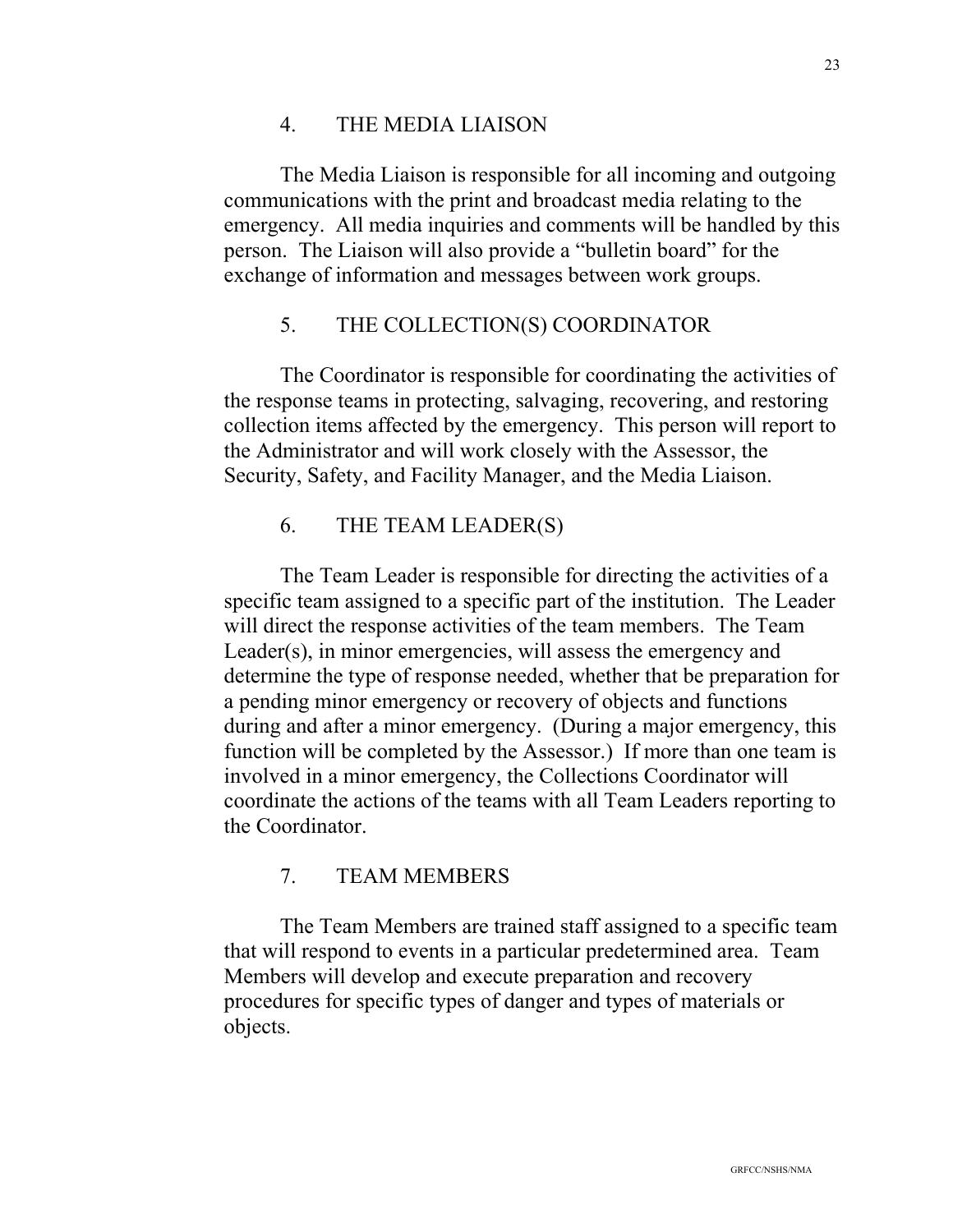By comparing the list of people available to assist with the list of duties that need to be performed, it should be possible to assign the duties to specific individuals. Each person should have a backup assigned to perform his/her duties if that person is not present during the emergency. Team Leaders and Team Members can be assigned specific areas determined by studying the floor plans and site maps assembled during the evaluation of physical assets. Often much shuffling and consternation occurs while trying to assign duties and teams.

It is important to remember that most often in an emergency, the people who are present are the ones who will be involved in the response. In major emergencies, the telephone system is usually out of order, making elaborately orchestrated telephone calling trees useless. Cellular phones and two-way radios help alleviate this problem, but the best solution is to train as many people as possible to understand the Emergency Plan and be able to perform a variety of duties.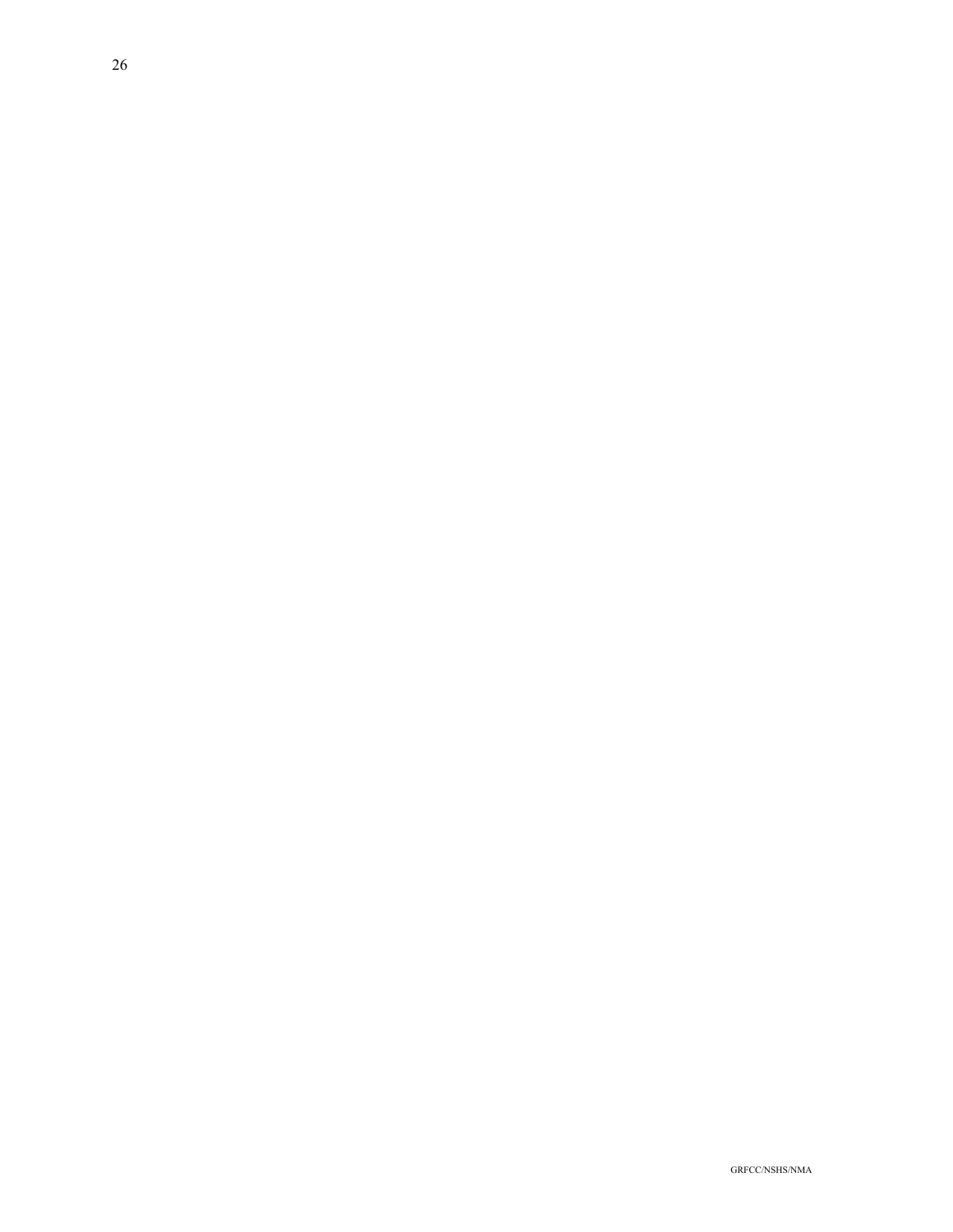### **AVAILABLE EMERGENCY PREPAREDNESS PERSONNEL**

| <b>NAME</b> | RELATIONSHIP TO MUSEUM<br>POSITION/TITLE | <b>SPECIALTY</b> | WORK/PHYSICAL<br><b>RESTRICTIONS</b> | <b>POTENTIAL</b><br><b>ROLES</b> |
|-------------|------------------------------------------|------------------|--------------------------------------|----------------------------------|
|             |                                          |                  |                                      |                                  |
|             |                                          |                  |                                      |                                  |
|             |                                          |                  |                                      |                                  |
|             |                                          |                  |                                      |                                  |
|             |                                          |                  |                                      |                                  |
|             |                                          |                  |                                      |                                  |
|             |                                          |                  |                                      |                                  |
|             |                                          |                  |                                      |                                  |
|             |                                          |                  |                                      |                                  |
|             |                                          |                  |                                      |                                  |
|             |                                          |                  |                                      |                                  |
|             |                                          |                  |                                      |                                  |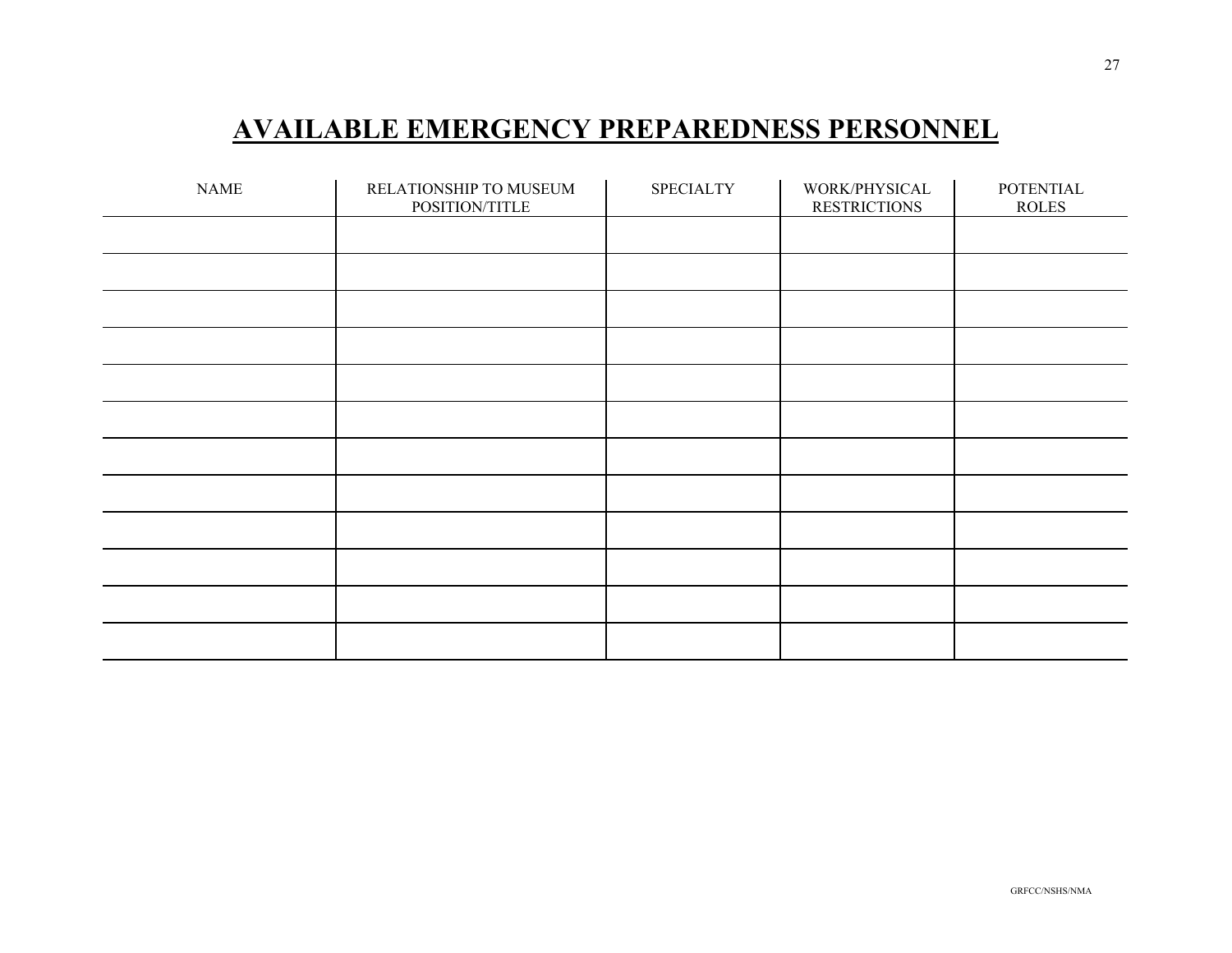### **ASSIGNED EMERGENCY PREPAREDNESS PERSONNEL**

| <b>NAME</b> | RELATIONSHIP TO MUSEUM<br>POSITION/TITLE | <b>SPECIALTY</b> | ASSIGNED<br><b>ROLES</b> | <b>DUTIES</b><br><b>RESPONSIBILITIES</b> |
|-------------|------------------------------------------|------------------|--------------------------|------------------------------------------|
|             |                                          |                  |                          |                                          |
|             |                                          |                  |                          |                                          |
|             |                                          |                  |                          |                                          |
|             |                                          |                  |                          |                                          |
|             |                                          |                  |                          |                                          |
|             |                                          |                  |                          |                                          |
|             |                                          |                  |                          |                                          |
|             |                                          |                  |                          |                                          |
|             |                                          |                  |                          |                                          |
|             |                                          |                  |                          |                                          |
|             |                                          |                  |                          |                                          |
|             |                                          |                  |                          |                                          |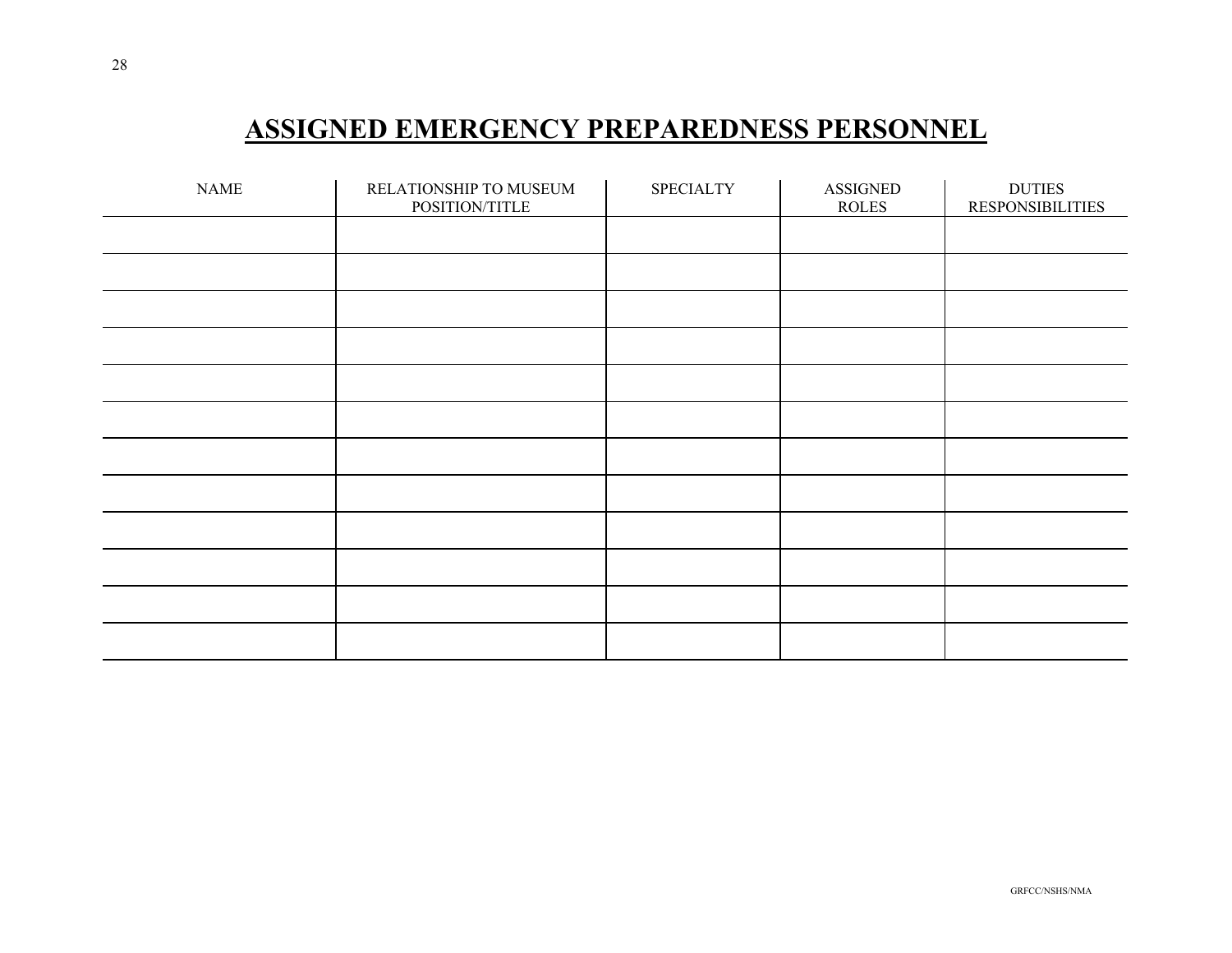### III. WRITING YOUR EMERGENCY PLAN

### INTRODUCTION

The plan template can be found below. It describes a sequence of stages and actions that should be carried out from the onset of an emergency through the complete return to normal conditions.

The four stages of the plan will be discussed briefly in the next section.

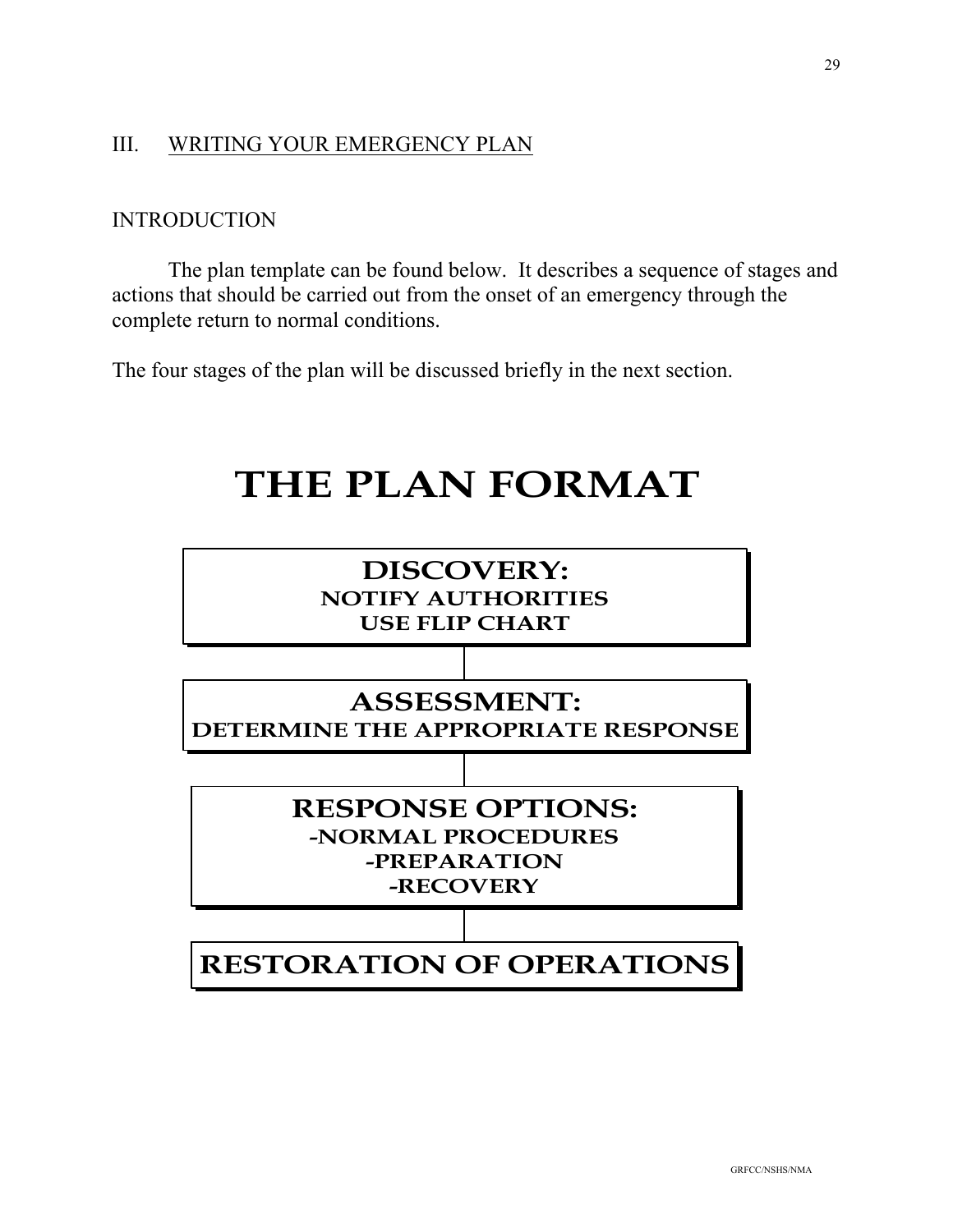### 1. DISCOVERY OF AN EMERGENCY

Anyone can discover the onset of an emergency, even people who are not affiliated with your institution. A tourist driving by a small historical society can discover a emergency and call the police or fire department. A volunteer reporting for work can notice the smell of a natural gas leak. Therefore, clear, readily available instructions about what to do when a potential emergency is discovered must be on hand.

Many institutions have prepared flip charts or spiral bound handouts that explain who to call and what to do if an emergency is found. An example has been included on the following pages. An early, well-designed flip chart packet was prepared by the Getty Museum in California, and many others have been prepared since then for other institutions.

The discovery procedure "tool," or flip chart chosen for your museum, historic house, or library should best reflect your needs and might take several forms. All should include easy-to-locate instructions for what to do in the event of different kinds of emergencies, from bomb threats to the discovery of a fire. Each page of the discovery flip chart should give a clear sequence of instructions, including the telephone numbers, cellular phone numbers, radio dispatch numbers, and beeper numbers of the primary security and safety operators covering your site. The point of contact may be the security office in a large museum or the police department for a small, local library. The pages should also give instructions in the fundamental steps that might be taken in a specific emergency, with personal safety the number one priority. Please review the sample provided and determine how best to adapt it for your institution.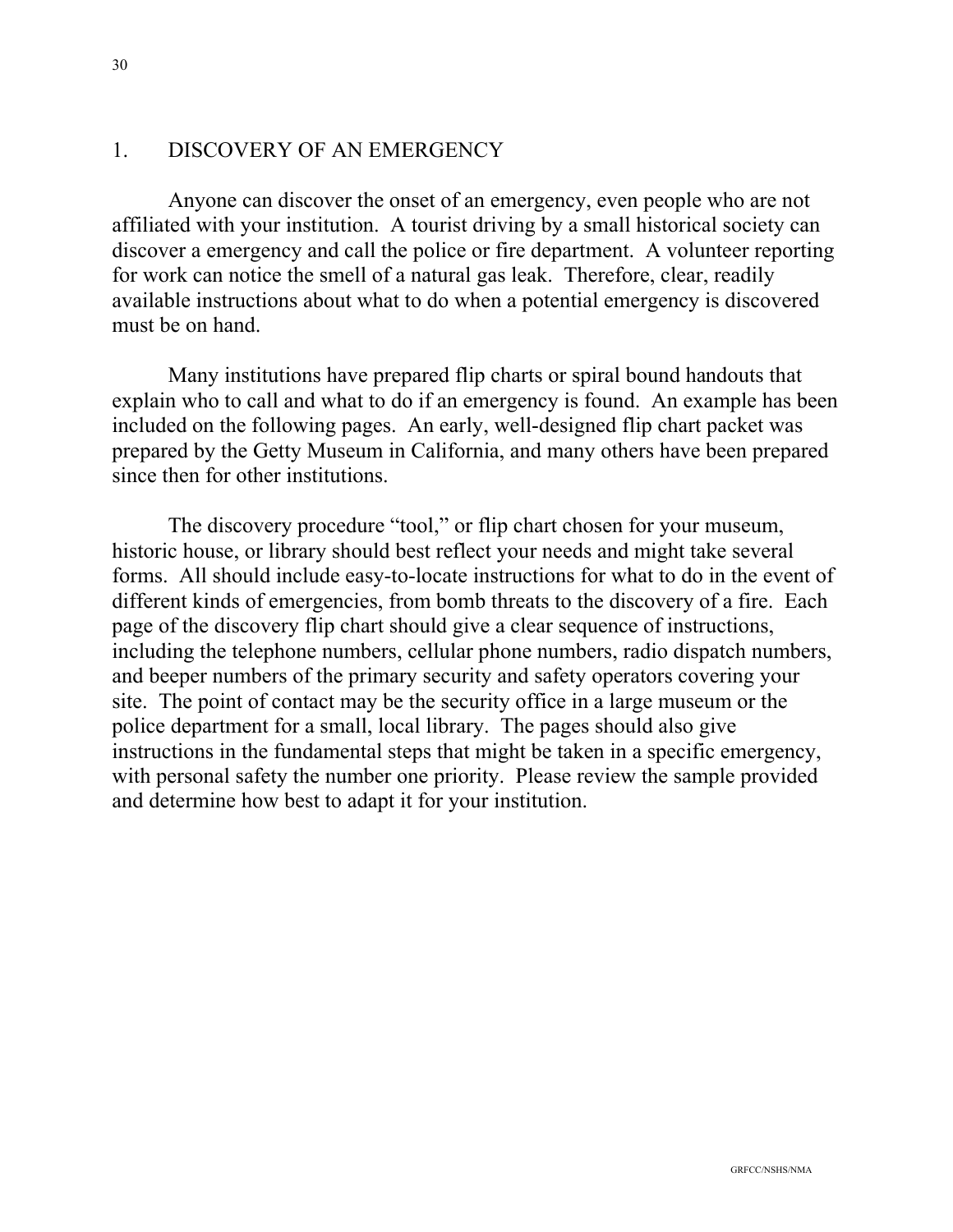**METZGER COUNTY HISTORICAL SOCIETY MUSEUM** 

# **EMERGENCY** PROCEDURES

Director: Phone: Police/Fire/Rescue: Phone:

# **LEAKS, FLOODING, WATER DAMAGE**

### **FIRE**

# **MEDICAL EMERGENCY/ACCIDENT**

# **TORNADO**

**FLOOR PLAN AND MAP** 

**PHONE NUMBERS**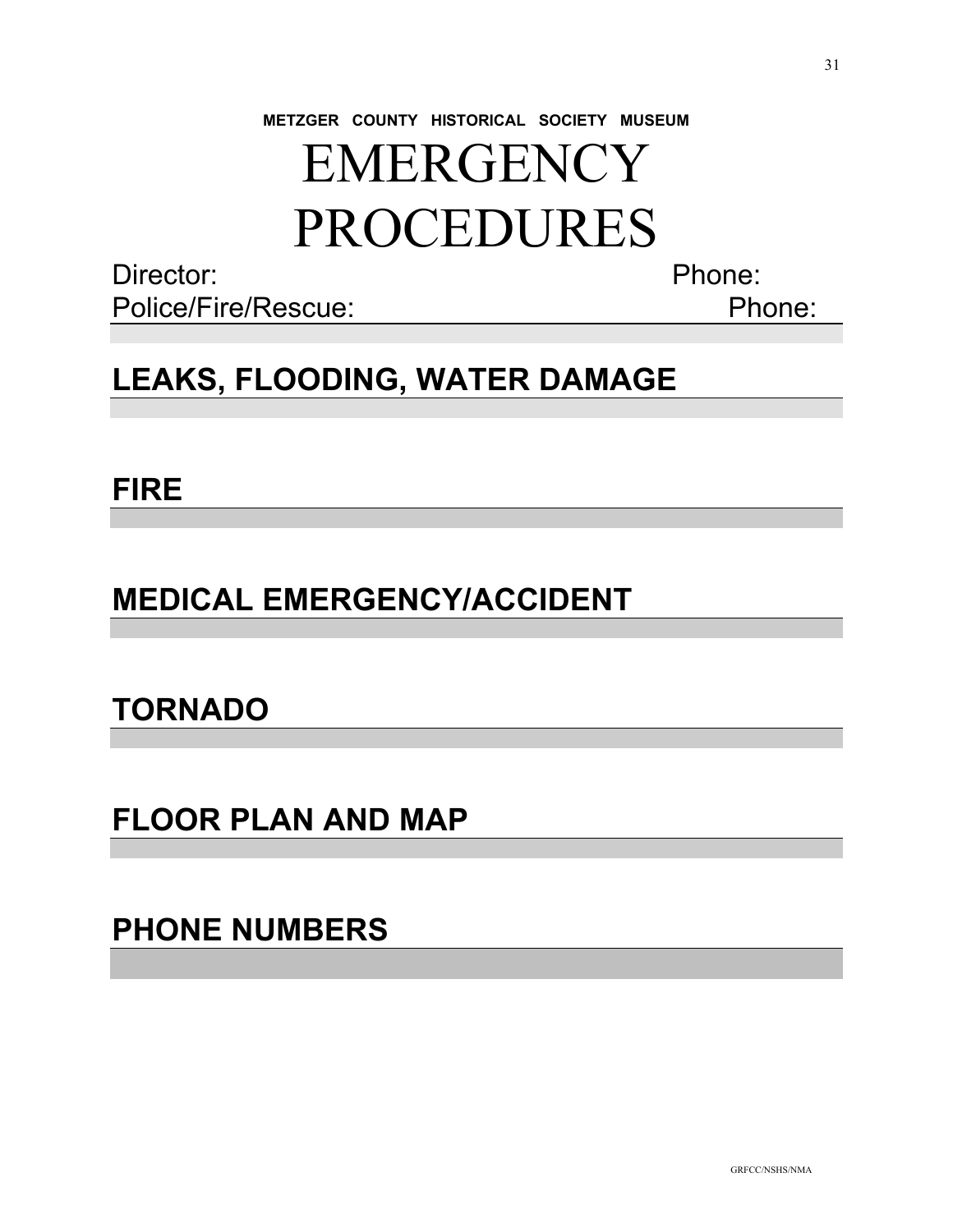# **Fire**

- 1. Remain calm.
- 2. Notify others present in the building of the danger.
- 3. Call 911.
- 4. If the fire is small and you have had fire extinguisher training, use a fire extinguisher to put out the fire.
- 5. Evacuate the building, assemble in a safe location, and await Fire Department staff.
- 6. Do not reenter the building or attempt to save any material possessions.

# **FIRE**

# **MEDICAL EMERGENCY/ACCIDENT**

# **TORNADO**

# **FLOOR PLAN AND MAP**

# **PHONE NUMBERS**

# **TORNADO**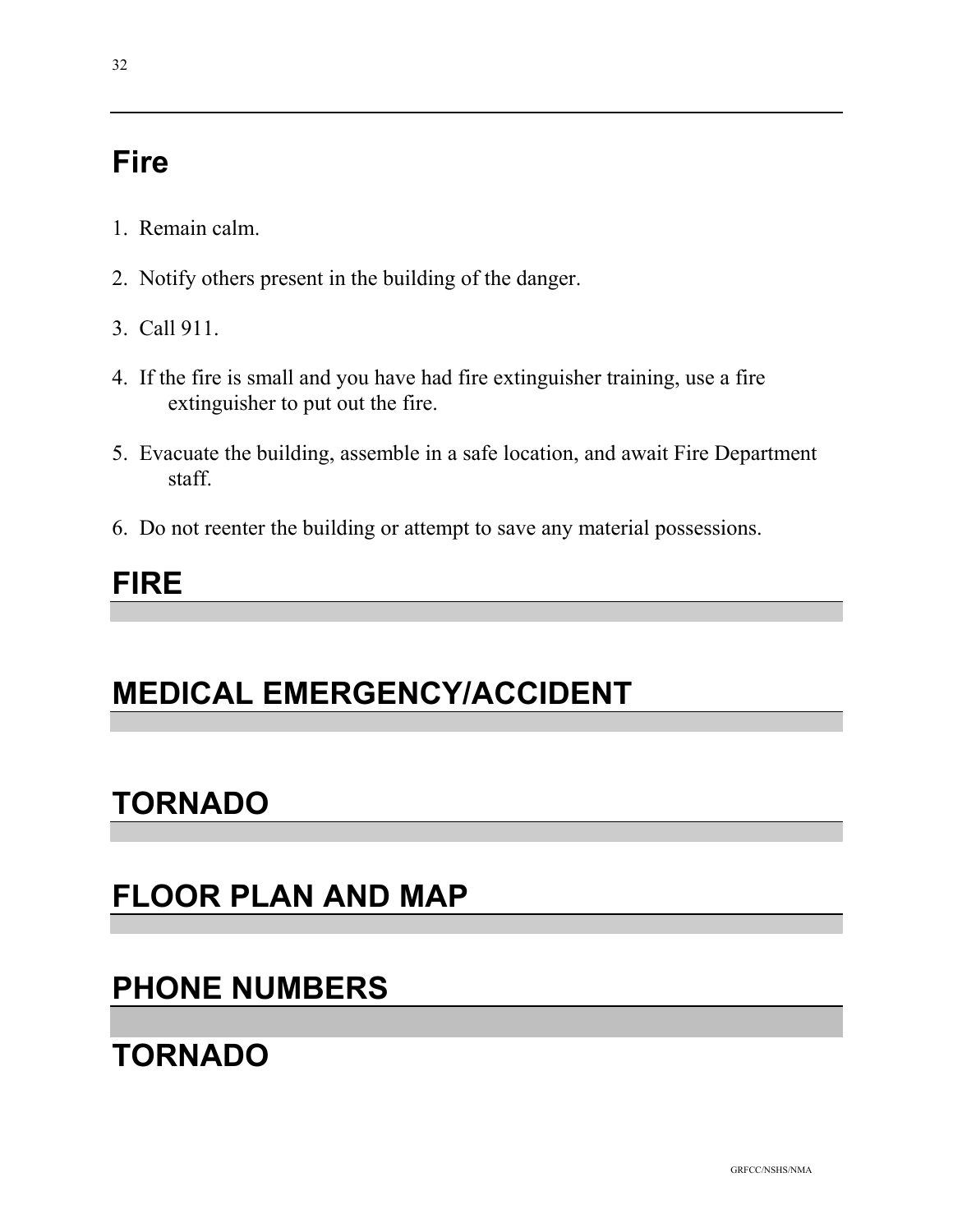1. Upon hearing the tornado sirens or a weather report of an tornado warning, go to the central hallway, basement, or interior bathroom for shelter.

2. Remain under a table, counter, or other protective covering until given the "all clear" siren or you are directed to come out by civil authorities.

3. If outdoors or in a vehicle, find the lowest ditch or depression in the ground and lay flat, face down, covering your head with your arms.

### **TORNADO**

### **FLOOR PLAN AND MAP**

### **PHONE NUMBERS**

# **PHONE NUMBERS**

Museum Director:

Museum Maintenance: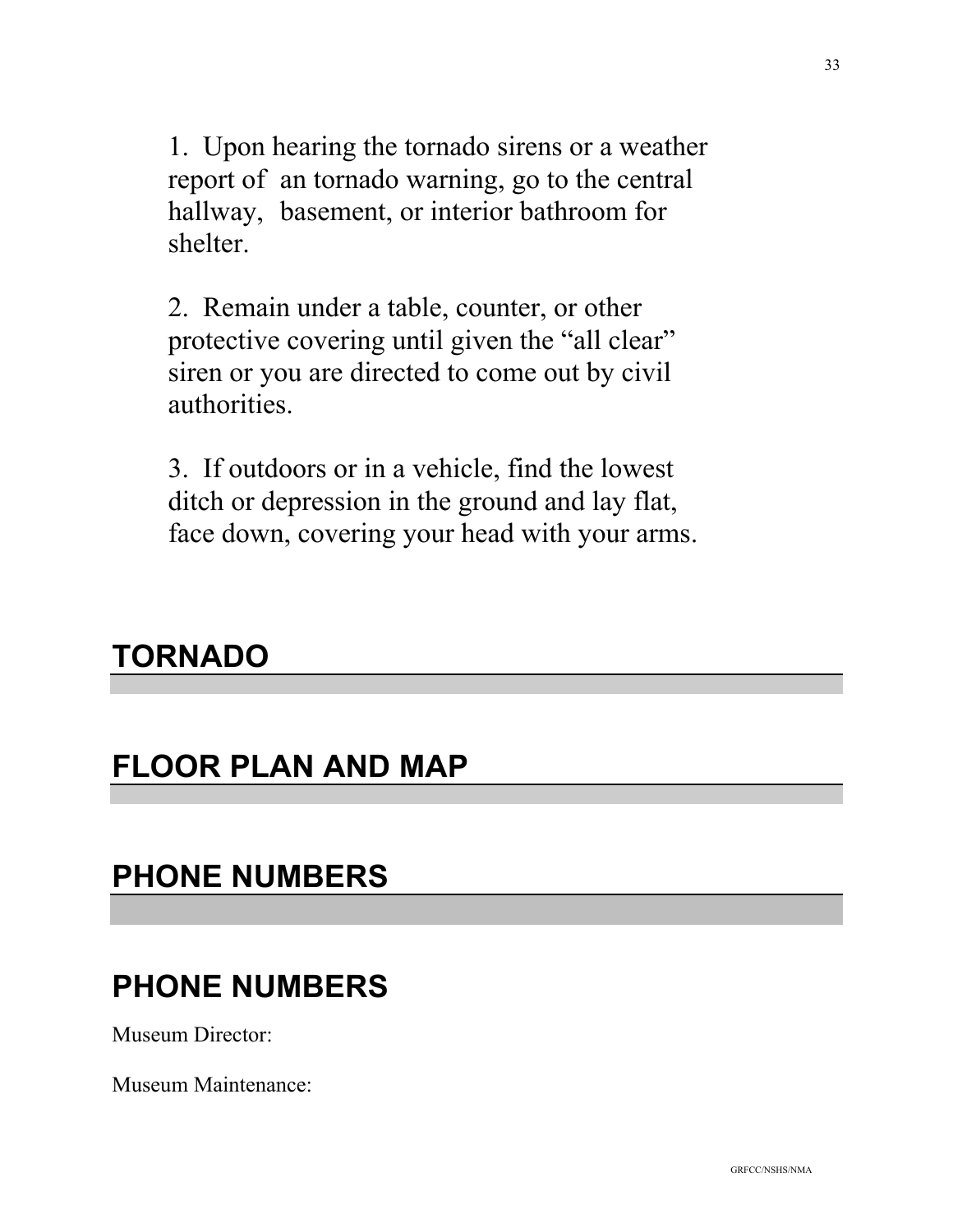Fire Department:

Police Department:

Local Utilities: Gas: Electric: Water: Sewer:

Local Newspaper/Reporter:

Museum Staff, Volunteers:

Nearest Neighbor:

Weather:

Medical Emergency Clinic/Doctor:

County Extension Agent:

# **PHONE NUMBERS**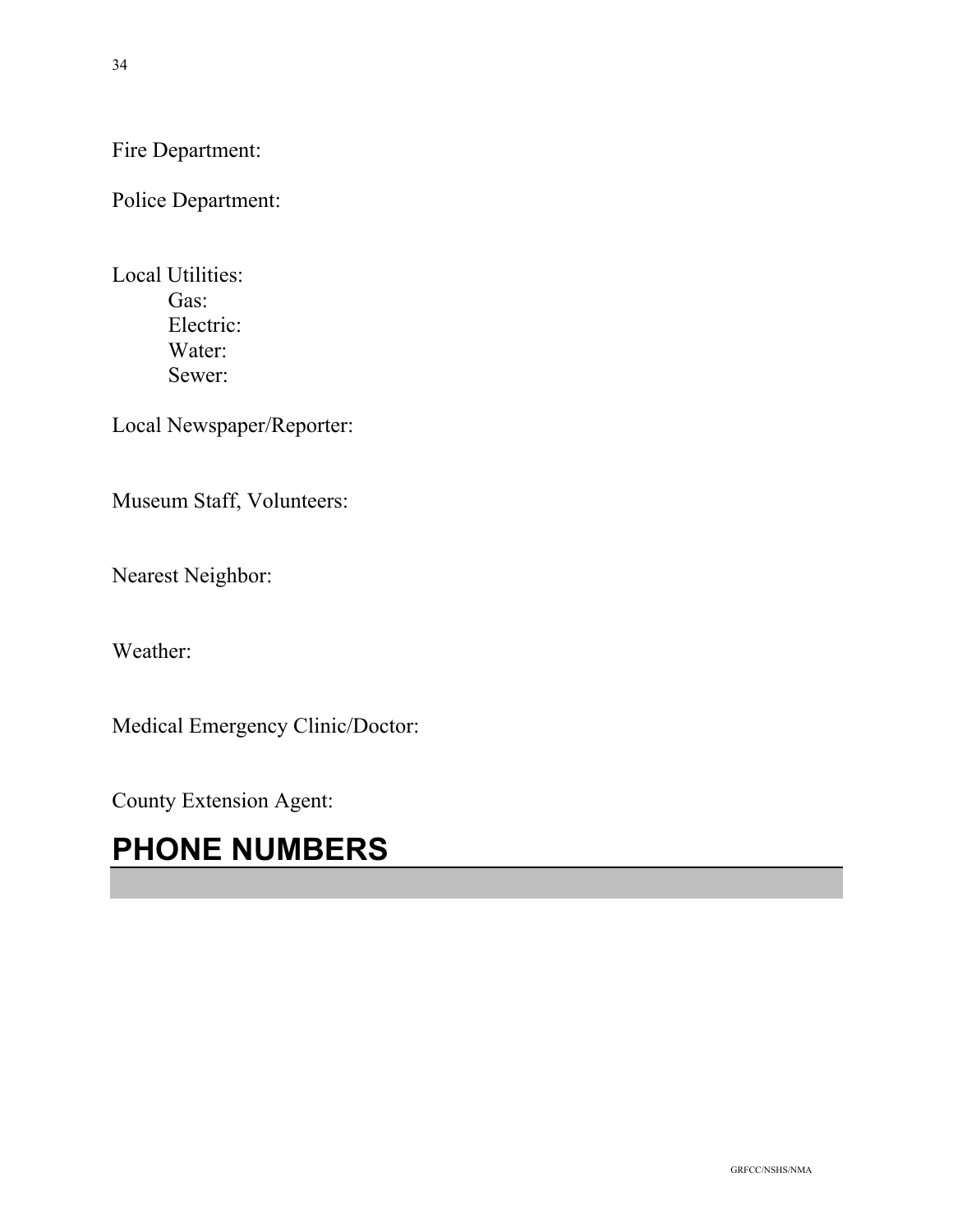### 2. ASSESSMENT OF THE EMERGENCY

The assessment phase of an emergency can vary from a few seconds to many weeks or even months. If the emergency is minor, as in the case of a visitor knocking over a table of objects, the assessment may simply involve acknowledgment of the accident and replacement of the table and objects in their proper location. Broken objects may be removed for conservation at a later time. If the emergency is major, as in the case of a large explosion or a major storm, assessment of the emergency may continue for weeks and months until all the effects of the emergency are known.

The most important purpose of the emergency assessment is to determine the type of response needed to deal with the problem. Is it so minor that the staff present can resolve the situation with no losses? Is it more threatening? Does a team leader need to be called? Should an emergency team actually be assembled? Is this a full-fledged emergency requiring the plan administrator and the institutional administration to authorize expenditures and staff response teams?

In order to answer these questions, information must be gathered and assessed. The larger the problem, the more complex and difficult the assessment. The assessor must also be in contact with any insurance carriers that hold insurance policies for the museum. In the event of a minor problem, normal insurance procedures can be followed. In a major emergency, the insurance company may wish you to follow special procedures. Documentation of the events through photography, videotape, written reports, and sketches is essential. Many institutions have learned that backup, duplicate documentation is needed in the event that one set or type of documentation is lost or does not provide the necessary information.

As a result, there are two different mechanisms built into this emergency plan template to deal with this variability in assessment activity. In minor emergencies, many different people can assess the situation (the discoverer, a team leader, other knowledgeable staff, or even local civil authorities). In larger emergencies or in major disasters a trained, authorized assessor is needed. The results of the assessment will be the selection of a course of action to deal with the problem at hand.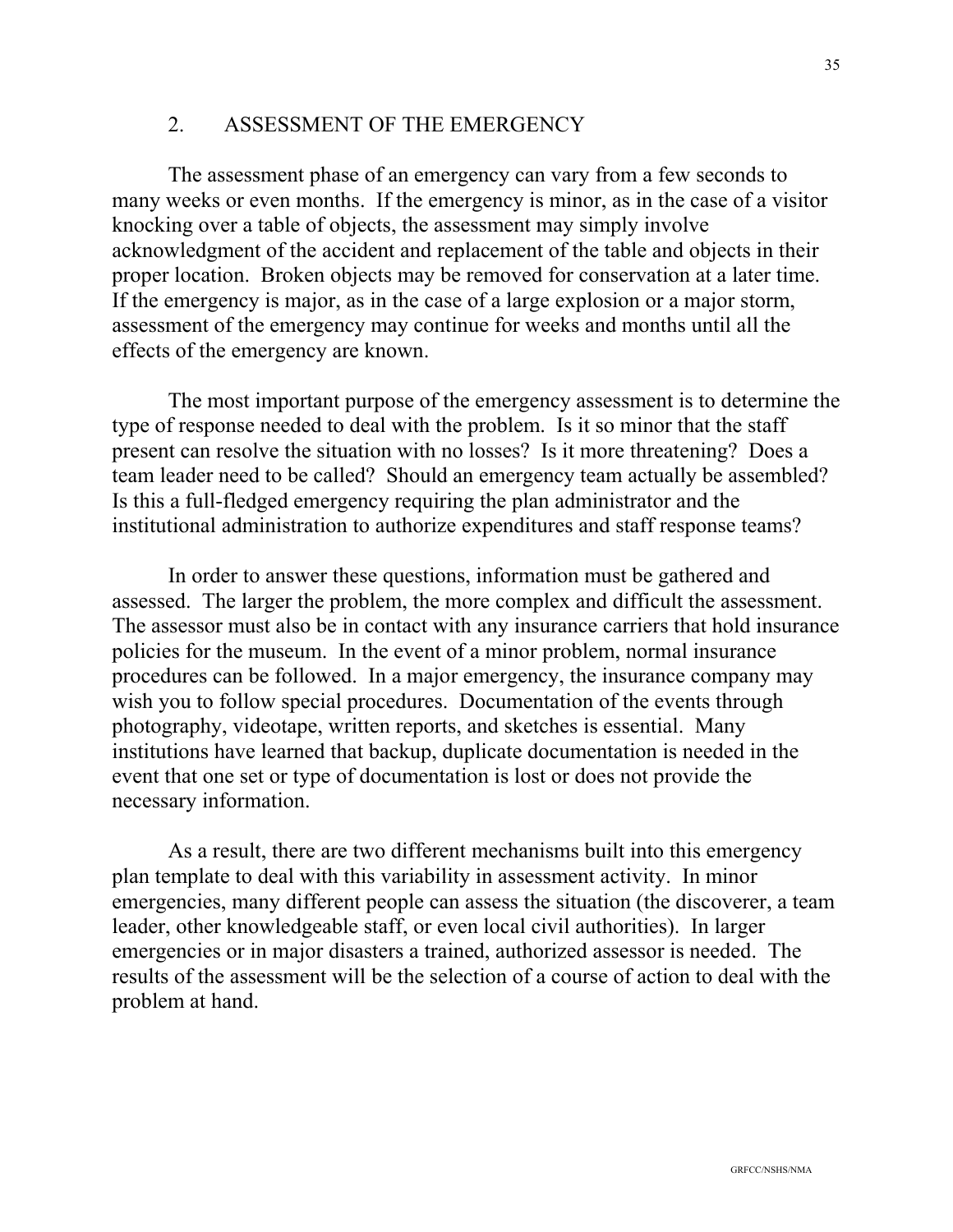### ASSESSMENT CHECKLIST

The following list offers suggested questions to be answered during the assessment of an emergency. The actual questions used will be determined by the size and extent of a disaster. This checklist should serve as a starting point for developing or conducting an assessment.

### PERSONNEL SAFETY NEEDS

Is the safety of any person threatened Are there potential sources of personal harm Is the site or location secured from further disaster

### TYPE OF EMERGENCY

Type? Fire, water damage, tornado Major, minor Regional? Localized Severity of damage and loss Duration of emergency conditions Potential for ongoing damages

### SIZE

How many buildings or sites are involved How many rooms are involved What percentage of the collection is involved

### COLLECTION

How many objects are involved What kinds of objects are affected What materials are involved What is the priority of the objects involved What levels of vulnerability do the involved objects exhibit Value of objects involved

### RESPONSE FACTORS

Number of people needed for response Kind and amount of supplies needed Special equipment needed Off-site storage or staging needed Is there someone to document the damage immediately Is there a camera or a video camera available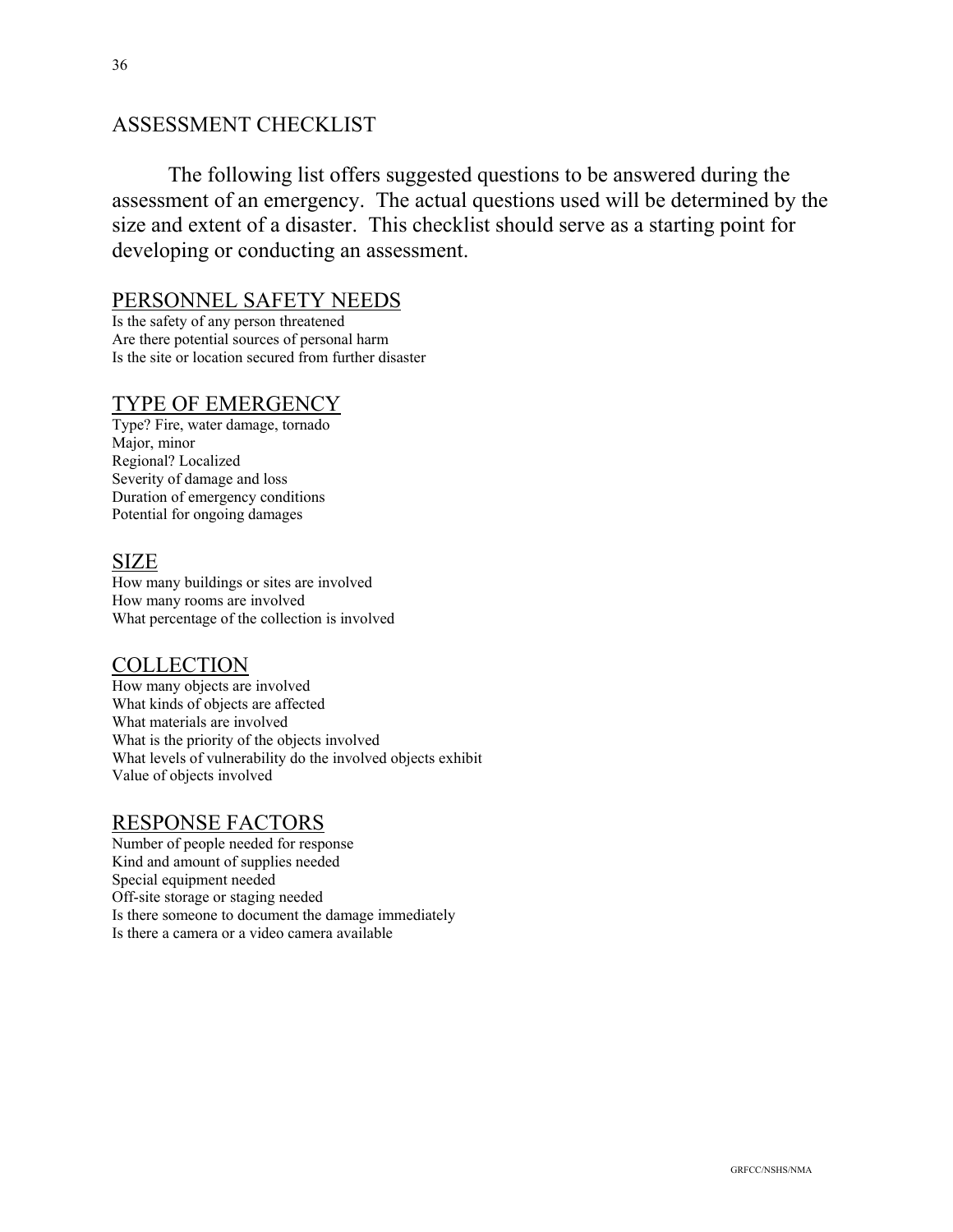### 3. RESPONSE TO AN EMERGENCY

Response to an emergency can be of three types:

- ! FOLLOW NORMAL PROCEDURES
- $\circ$  PREPARE FOR THE EMERGENCY
- ! RECOVER OBJECTS AND OTHER ASSETS

Each emergency will require one or more of these types of response. Each type of response is discussed in the following sections. Where appropriate, sample procedures are included that can be used in developing your own specific plan.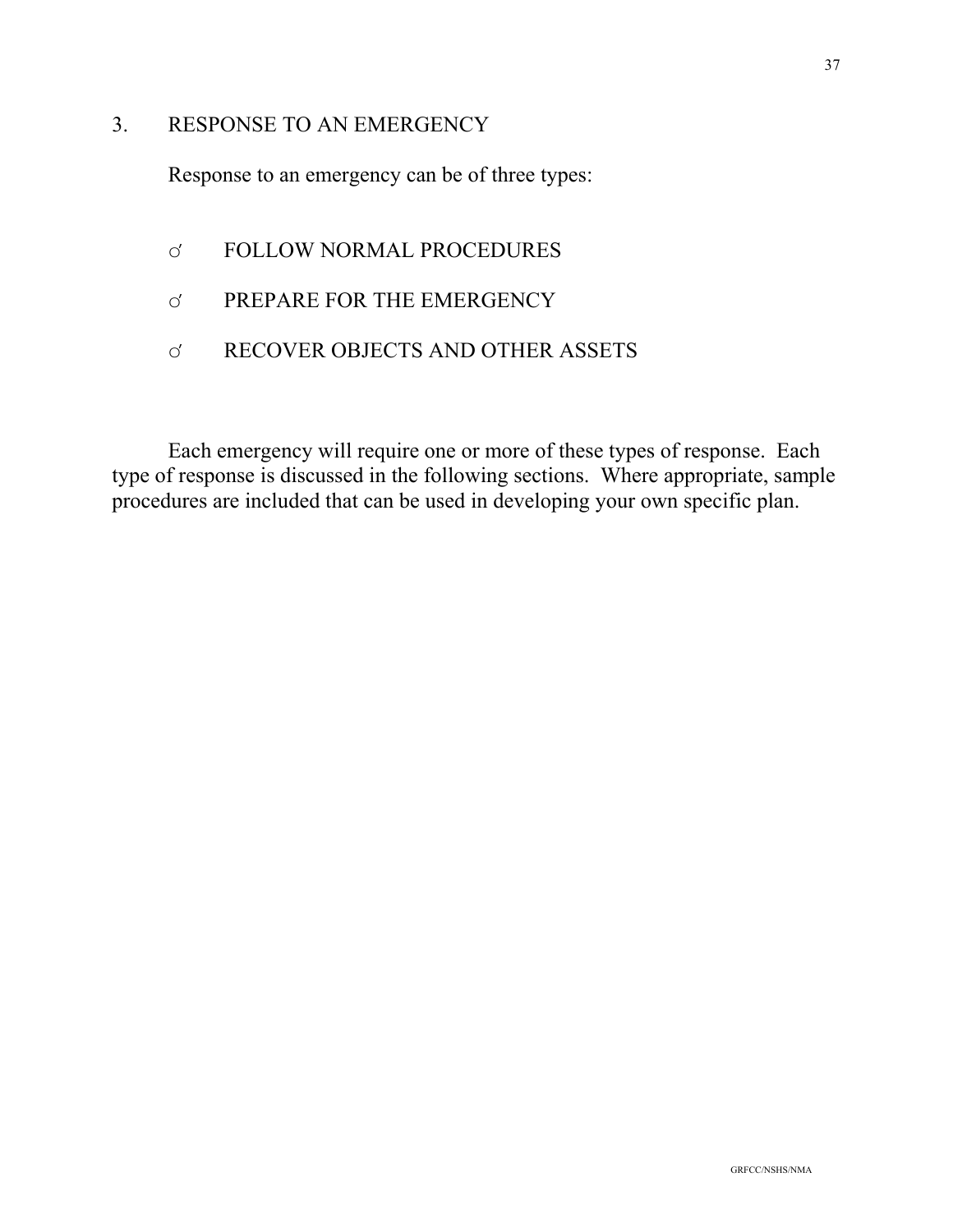### A. NORMAL OPERATING PROCEDURES

Normal operating procedures should be written to address small problems that occur during the work day. They may be as simple as a procedure to notify the director and resolve the problem right away. In a larger institution, the registrar's office, the preservation office, or the conservation office may be notified and their staff may take care of the problem. Each institution will have a different procedure. It is important to write down the proper steps and make sure that staff are familiar with the procedures.

### AN EXAMPLE OF NORMAL DAILY PROCEDURES FOR MINOR EMERGENCIES

The following is an example of procedures developed to accommodate a minor emergency discovered during the ordinary work day. Procedures like these, that are already in use, should be integrated into the emergency preparedness plan.

### Emergency Procedures

1. The employee or volunteer who discovers a problem should notify the person responsible for security. (Call  $\qquad$ ). The responsible person will take immediate appropriate action, if possible (such as shutting off the water supply to a leak) and will then notify the museum director.

2. For circumstances that involve collection objects, the person responsible for security will take immediate action and then notify the curator (Call\_\_\_\_\_) of the problem. No objects will be handled without the curator's express permission unless absolutely necessary for personal and collection protection.

3. After any event has occurred, an incident report must be completed and filed with the museum director.

Simple procedures like these should suffice for minor emergencies that occur during the normal operation of your museum.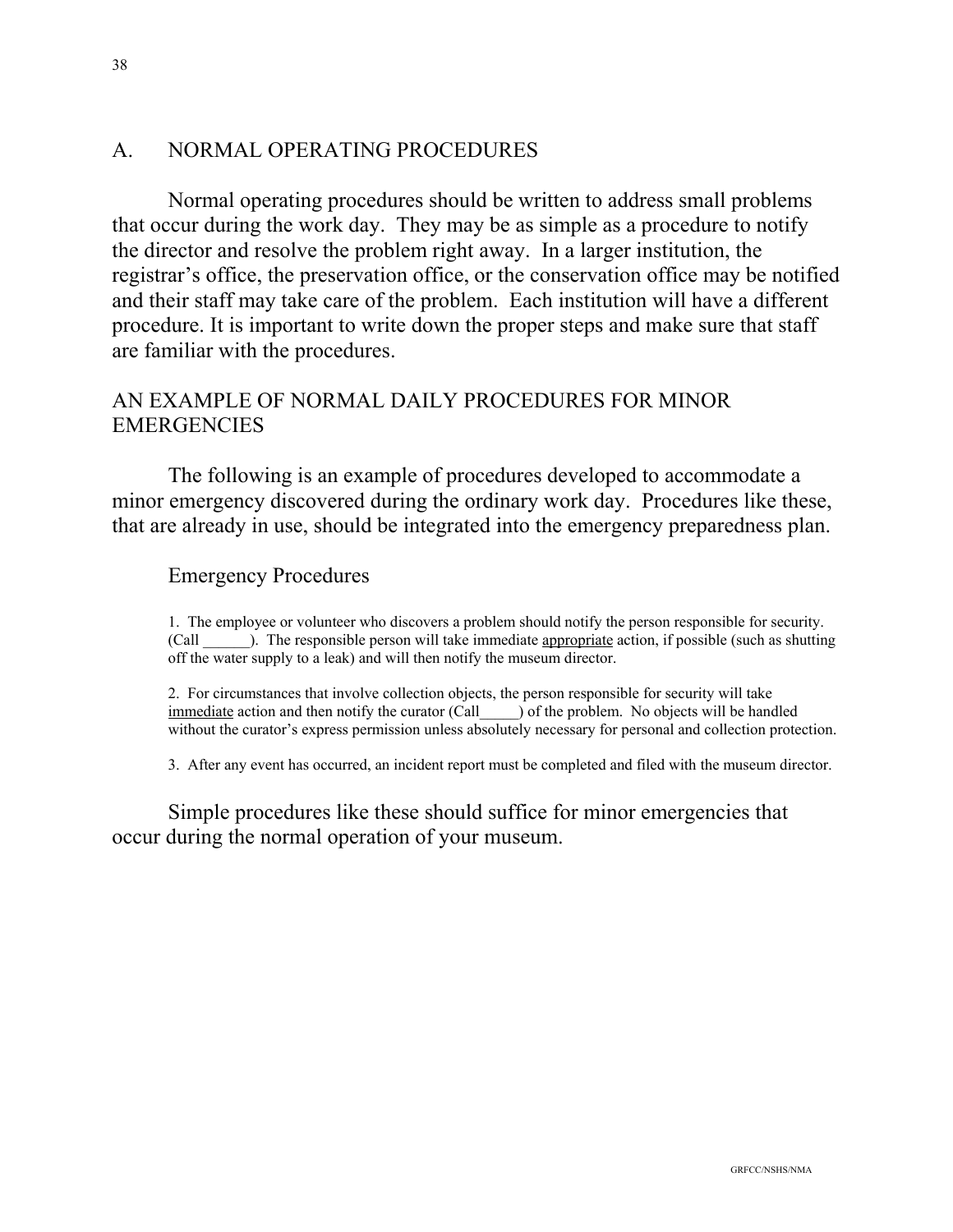### B. PREPARATION FOR AN EMERGENCY

If the emergency comes with prior warning, as in the case of a severe storm or severe winter weather, staff should be instructed to activate their "preparation plans." A preparation plan should be written for every room of the museum or institution and might include some of the following instructions:

Unplug all electrical appliances Cover computer equipment with plastic covers Cover every object with plastic Return all collection material to a safe storage location Remove fragile objects from table surfaces Move furniture away from windows Cover objects on shelving with plastic sheeting Close all shutters Fasten plywood over each window Raise all items at least four inches off the floor Move objects away from fireplace opening

These preparation plans would be used by specific teams to secure a facility prior to a storm, power outage, or other anticipated problem. Each team leader and all team members can write the preparation plans for their assigned area. Each office in an institution can prepare its own list of preventive measures. Thought should be given to the protection of electronic data and software. Staff can be assigned to back up computers and take the backup disks or tapes to a safe location. All the individual plans should be combined and included as an essential part of the Emergency Preparedness Plan.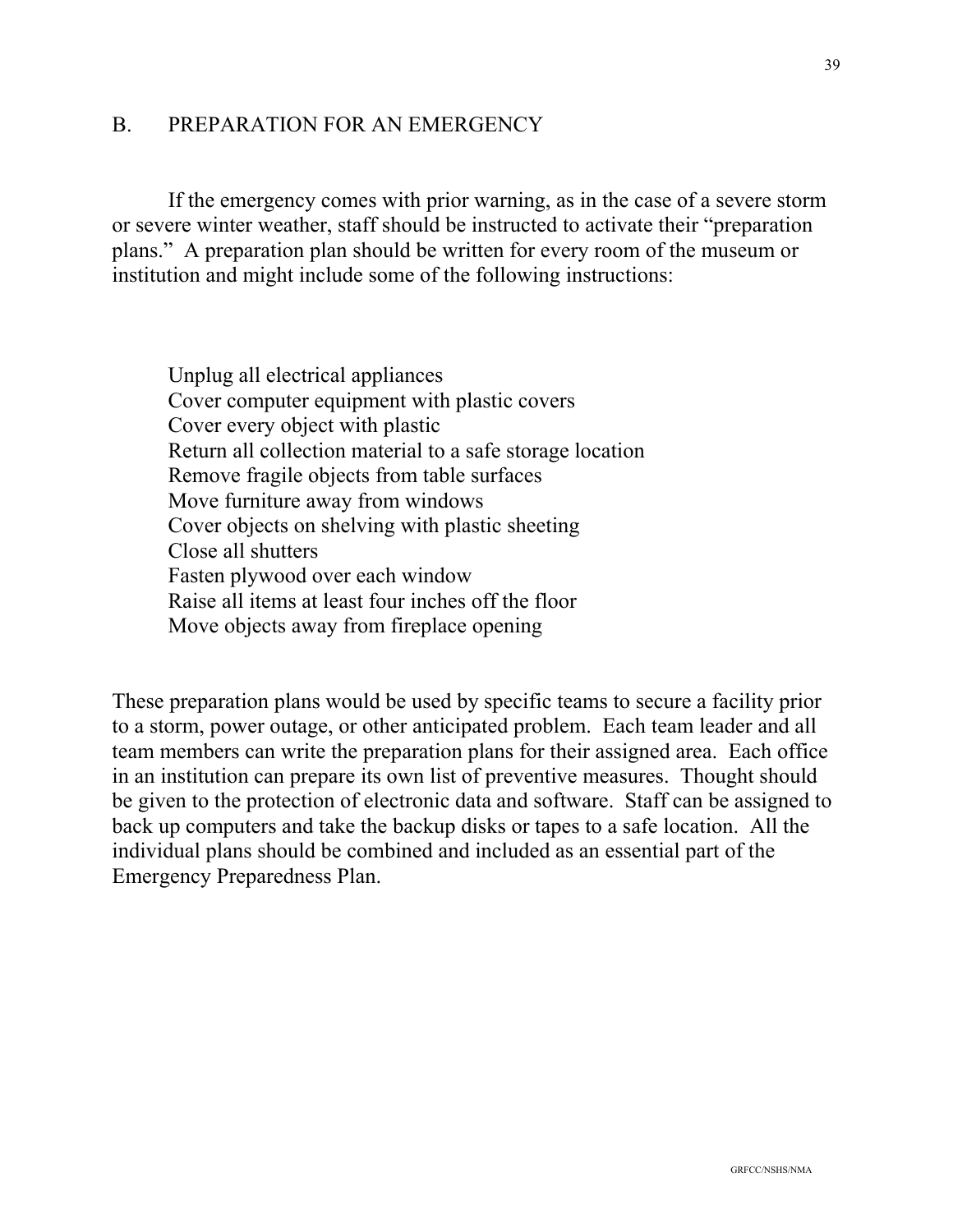### SAMPLE PREPARATION PLAN FOR A ROOM IN A HISTORIC HOUSE

WHEN NOTIFIED OF AN IMPENDING EMERGENCY SUCH AS A SEVERE WINTER STORM:

- ! NOTIFY ALL STAFF AND CALL IN EXTRA HANDS IF NEEDED
- o' INSTALL PLYWOOD COVERS OVER EXTERIOR OF THREE LARGE WINDOWS
- ! CLOSE SHUTTERS ON OUTSIDE OF SMALL WINDOW
- $\sigma$  REMOVE SMALL OBJECTS FROM TABLE IN FRONT OF LARGE WINDOW
- o' MOVE SOFA AWAY FROM WINDOW AND COVER SOFA WITH PLASTIC SHEETING
- ! PLACE SMALL ITEMS ON DRESSER IN LINED TOP DRAWER, PAD WITH TISSUE FROM EMERGENCY SUPPLY BOX
- ! LIFT EDGES OF BED LINENS OFF FLOOR AND FOLD, OVER TISSUE, ON TO THE TOP OF THE BED
- ! REMOVE ANDIRONS FROM FIREPLACE AND PUT LARGE BUCKET IN FIRE PLACE TO CATCH ANY LEAKS OR DRIPS FROM THE CHIMNEY
- ! UNPLUG ALL ELECTRICAL EQUIPMENT SUCH AS LAMPS, RECORDER, AND COMPUTER
- $\sigma$  COVER THE AUDIO EQUIPMENT WITH PLASTIC SHEETING
- $\sigma$  CALL NEIGHBOR AND DETERMINE IF HE WILL BE HOME DURING THE PERIOD OF SEVERE WEATHER. ASK HIM TO INFORM YOU OF ANY APPARENT DAMAGE
- o' LEAVE NAMES AND PHONE NUMBERS OF MUSEUM PERSONNEL ON EXTERIOR OF FRONT AND REAR DOORS
- $\sigma$  GO HOME AND PREPARE YOUR OWN HOME FOR THE SEVERE WEATHER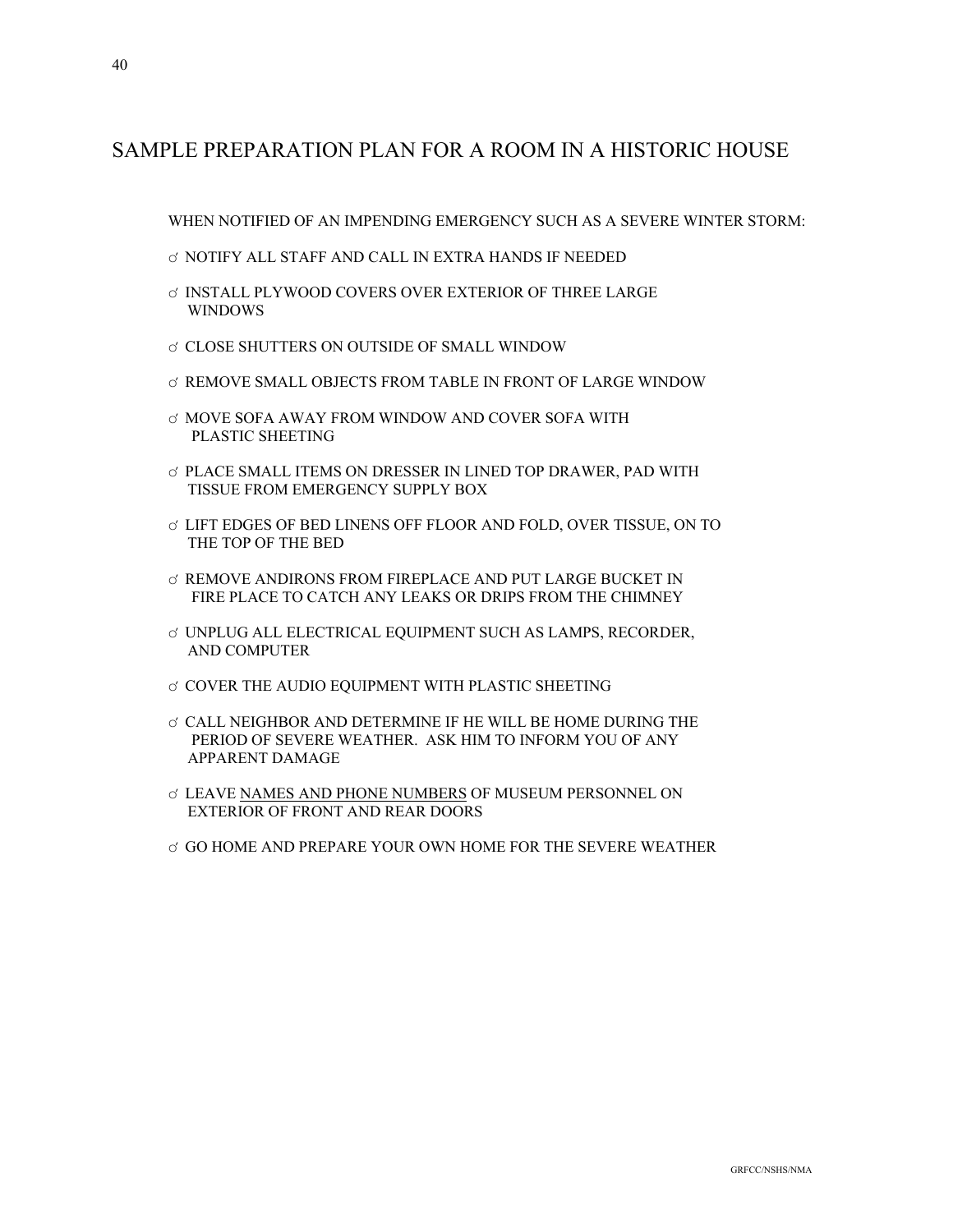### C. RECOVERY OF OBJECTS AND OTHER ASSETS

If the emergency is serious or causes significant damage to the institution, the assessor for the emergency should call out the team leaders and teams to recover items. The team leaders and members should have clear instructions for how to salvage or rescue objects of different materials that have been damaged by different types of emergencies.

There are many versions of recovery procedures. Some are presented as tables or charts, some as flip-charts, and some are written in text form with labeled dividers. You can review the available materials from a number of sources to assist you in developing your own procedures. You should have a conservator review your procedures before you adopt them. The following two pages of response charts can be used as the basis for your procedures. It might help to laminate a copy in plastic for ready reference in an emergency. The procedures in the chart are an assemblage of instructions that have been written by many conservators with experience in other institutions during many disasters, large and small.

Procedures may need to be altered or edited to fit the size of your institution and the abilities and expertise of your staff. It would be a good idea to have the procedures you select reviewed by a conservator before your plan is finalized. It would be advisable to have the entire plan reviewed by a conservator and another specialist in emergency response activity.

#### MOLD

The presence of active or inactive mold in a museum collection is a serious matter. Mold can cause weakening and staining of collection materials and can cause significant health problems for users of the collection and museum staff.

Mold spores are present in the air at all times. They require certain environmental conditions to germinate or grow on an object surface. They metabolize many organic materials such as protein and cellulose-based glues,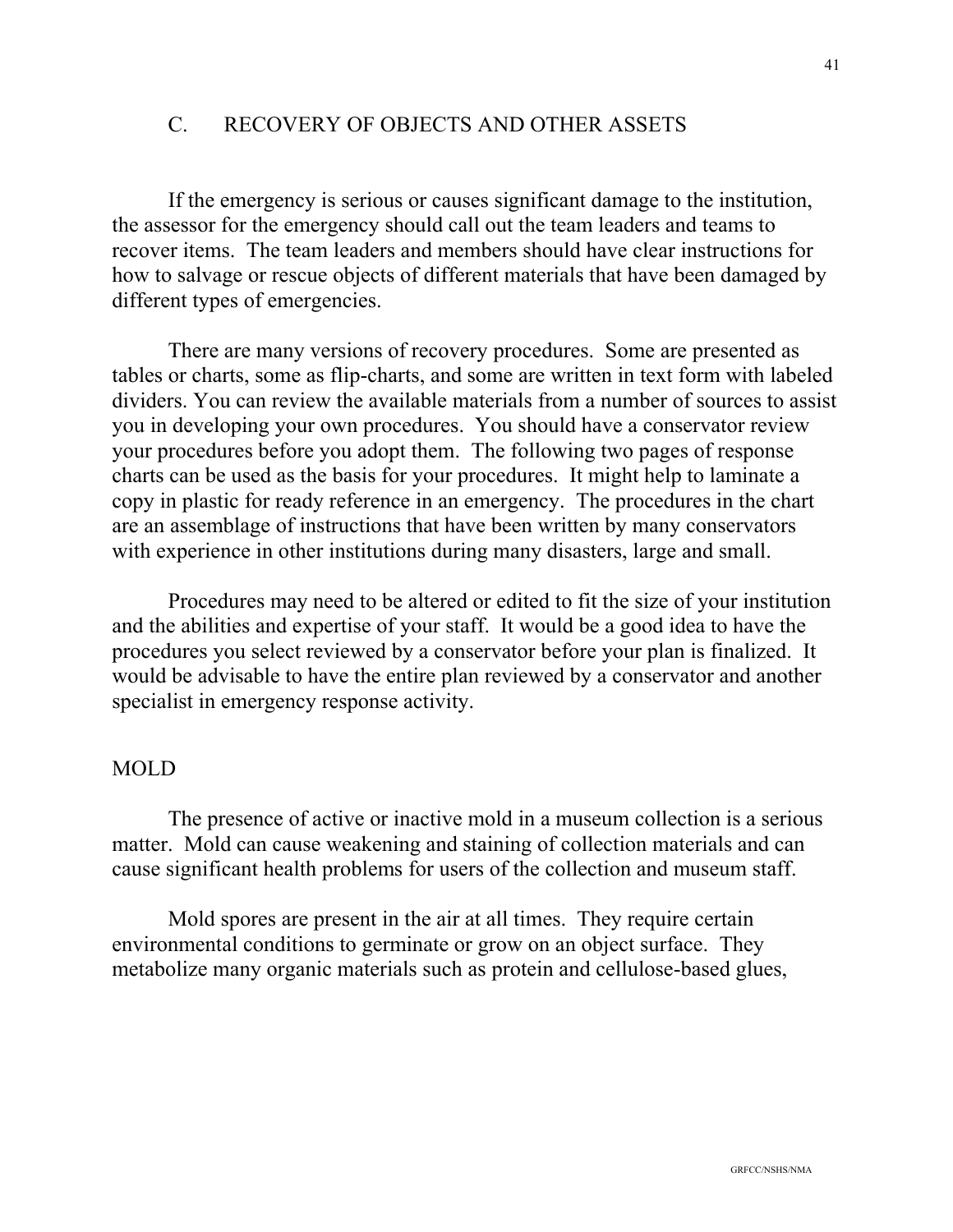cellulose fibers in paper and textiles, and dust. Mold will grow on these materials when  $\neg$  the relative humidity is above 60-65%, - the air is still, and  $\otimes$  the area is dark. If these conditions are met, mold will actively grow on collection materials. The growths will consume nutrients from the collection and surrounding materials and will often discolor them with purple, black and other colored staining.

Equally important, the mold can be a serious health threat to people. Some molds can cause illness and even death. Therefore, a mycologist should be consulted to determine the type of molds present and their toxicity. Your local university or extension agent can help you find a mycologist. After the mold type is known, you can take suitable precautions to protect yourself. Gloves, lab coats, and respirators can be used. An excellent resource about mold in your collection and how to get rid of it is Technical Series No. 1 "Mold: Managing a Mold Invasion: Guidelines for Disaster Response" published by the CCAHA in Philadelphia. This technical bulletin is a must for anyone with active, inactive or potential mold problems. A copy of this bulletin has been inserted into the back pocket of this manual.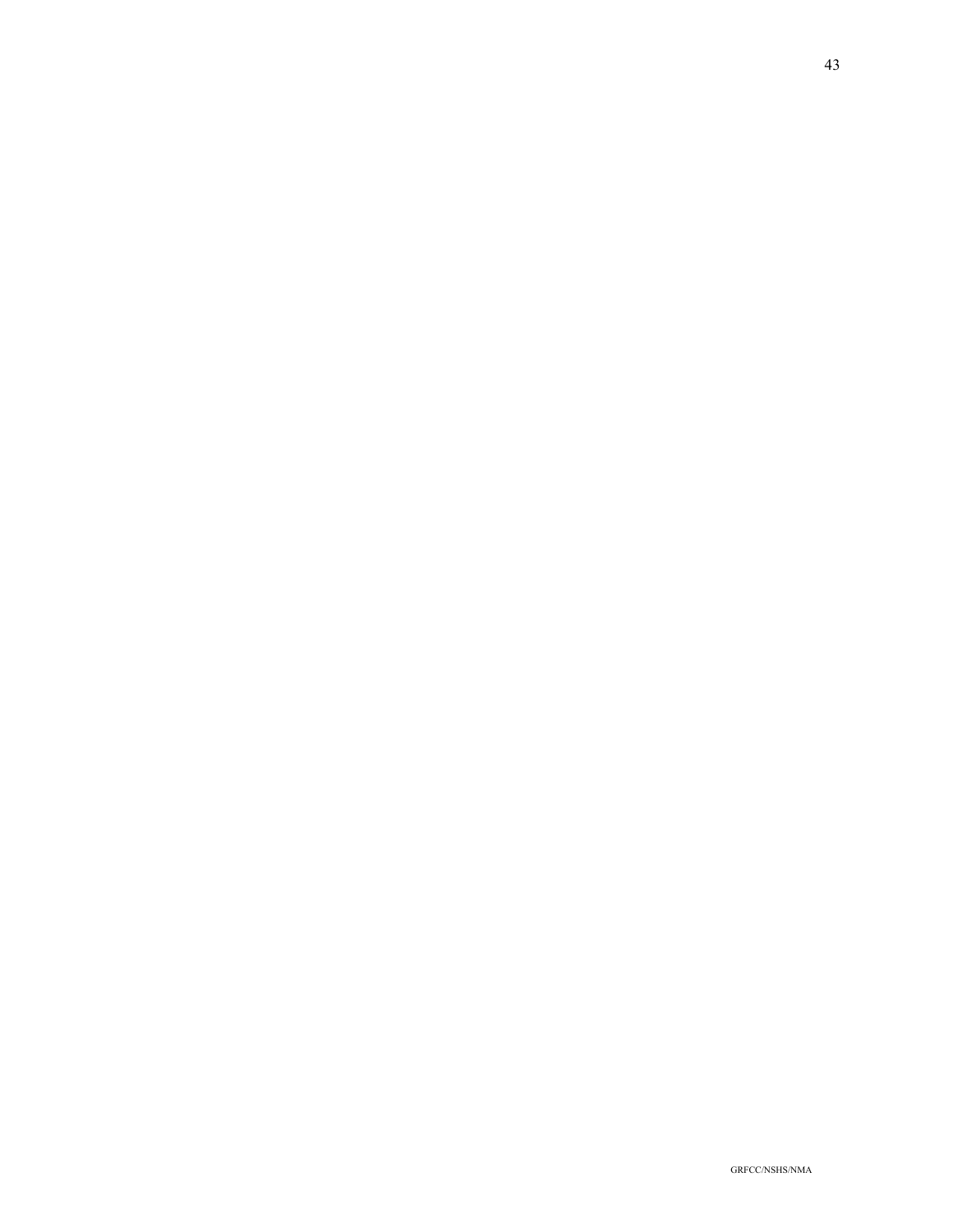### **RECOVERY PROCEDURES FOR WET COLLECTIONS**

| <b>MATERIAL</b>                                    | <b>FIRE RELATED DAMAGE</b>                                                                                                      | <b>SALT WATER</b><br><b>DAMAGE</b>                                                       | <b>FRESH WATER DAMAGE</b>                                                                | <b>MOLD</b> <sup>s</sup>                                                                                                             |
|----------------------------------------------------|---------------------------------------------------------------------------------------------------------------------------------|------------------------------------------------------------------------------------------|------------------------------------------------------------------------------------------|--------------------------------------------------------------------------------------------------------------------------------------|
| <b>TEXTILES</b>                                    | Do not attempt to clean. Handle<br>as little as possible.<br>Air or freeze dry.                                                 | Rinse to remove salts and<br>sand and grit.<br>Air or freeze dry.                        | Rinse to remove mud and<br>debris.<br>Air or freeze dry.                                 | Air or freeze dry. Arrange<br>for vacuuming through a<br>screen as soon as dry. May<br>need to use a soft brush to<br>dislodge mold. |
| <b>PAINTINGS</b>                                   | Air dry.                                                                                                                        | If saturated, rinse. Air dry.                                                            | Air dry.                                                                                 | Air dry and vacuum without<br>contacting surface with<br>attachments.                                                                |
| <b>NON-POROUS CERAMICS,</b><br><b>GLASS, STONE</b> | Consult a conservator to see if<br>cleaning with ethanol is an option.<br>Air dry.                                              | Rinse to remove salts, sand<br>and grit. Handle as little as<br>possible. Air dry.       | Rinse to remove mud and<br>debris. Air dry.                                              | After dry, vacuum and wipe<br>with a soft cloth.                                                                                     |
| <b>POROUS STONE</b><br><b>CERAMICS</b>             | If saturated, contact a conservator<br>and keep wet. Otherwise, air dry.                                                        | Rinse to remove salts and<br>sand. Air dry.                                              | Rinse to remove mud and<br>debris. Air dry.                                              | Air dry, vacuum and wipe<br>with a soft cloth. Use a soft<br>brush to dislodge mold.                                                 |
| <b>IRON</b>                                        | *Check for a coating. Air dry as<br>soon as possible.                                                                           | *Check for a coating.<br>Air dry as soon as possible.                                    | *Check for a coating.<br>Air dry as soon as possible.                                    | *Check for a coating. Air dry<br>and vacuum. Wipe with a<br>soft cloth. Use a soft brush<br>to dislodge mold.                        |
| <b>METALS</b>                                      | *Check for a coating. Consult a<br>conservator to see if cleaning with<br>ethanol is an option. Air dry as<br>soon as possible. | *Check for a coating. Rinse<br>to remove salts and sand.<br>Air dry as soon as possible. | *Check for a coating. Rinse<br>to remove mud and debris.<br>Air dry as soon as possible. | *Check for a coating. Air dry<br>and vacuum. Wipe with a<br>soft cloth. Use a soft brush<br>to dislodge mold.                        |
| <b>BONE, HORN, IVORY</b>                           | Air dry slowly.                                                                                                                 | Rinse to remove salt and<br>sand. Air dry slowly.                                        | Rinse to remove mud and<br>debris. Air dry slowly.                                       | Air dry. Vacuum. Use a soft<br>brush to dislodge mold.                                                                               |
| <b>LEATHER</b>                                     | Pad into shape. Air dry slowly.                                                                                                 | Rinse to remove salt and<br>sand. Pad into shape. Air<br>dry slowly.                     | Rinse to remove mud and<br>debris. Pad into shape. Air<br>dry slowly.                    | Air dry. Vacuum. Use a soft<br>brush to dislodge mold.                                                                               |
| <b>BASKETRY</b>                                    | Pad into shape. Air dry slowly.                                                                                                 | Rinse to remove salt and<br>sand. Pad into shape. Air<br>dry slowly                      | Rinse to remove mud and<br>debris. Pad to shape. Air<br>dry slowly.                      | Air dry. Vacuum. Use a soft<br>brush to dislodge mold.                                                                               |

Beware of repairs that may be weakened.

\*If the metal is coated, air dry, and consult a conservator as soon as practical for treatment.<br><sup>s</sup>Read instructions for safe mold mitigation. Wear protective equipment and clothing. Consult with a conservator before, du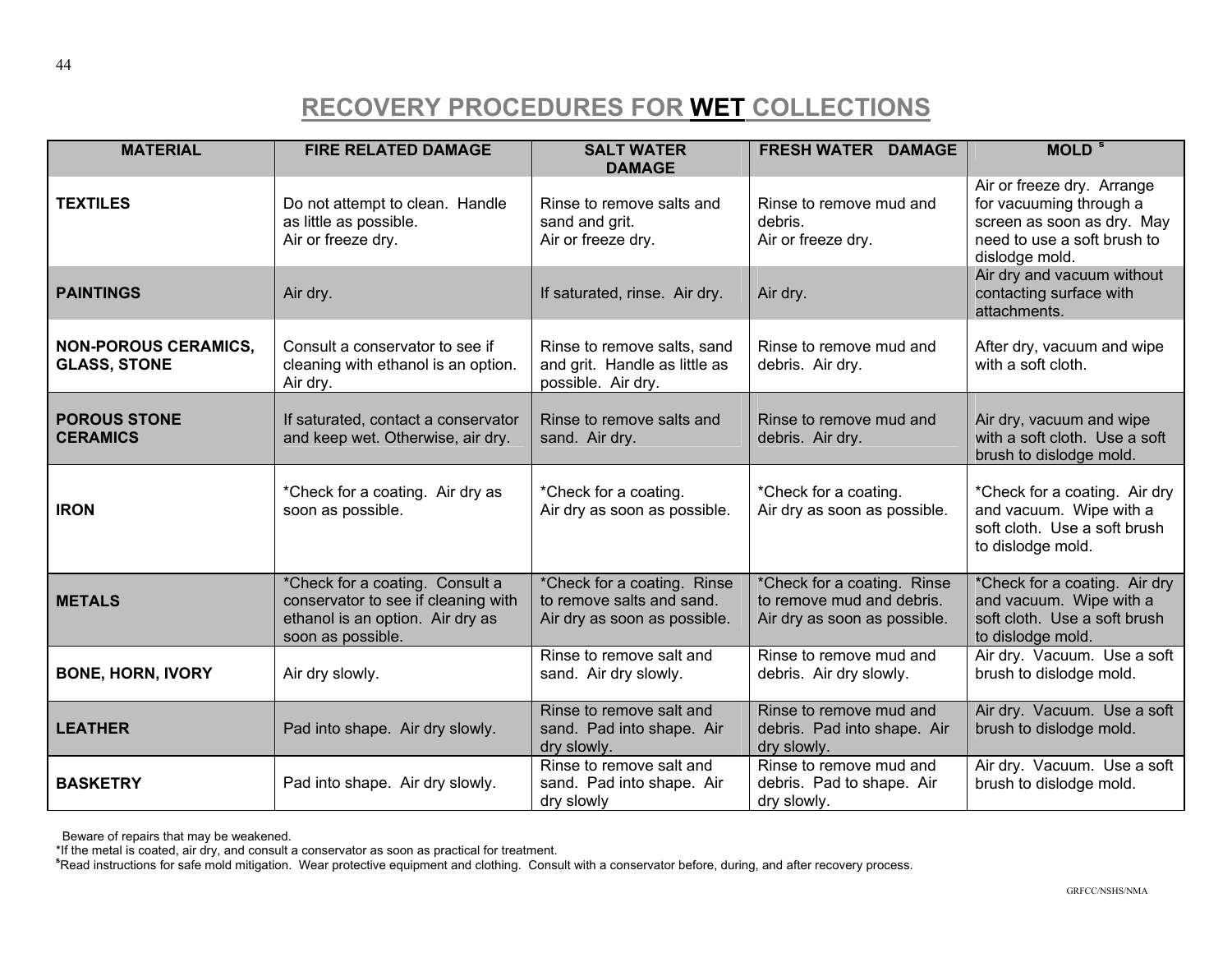GRFCC 8/97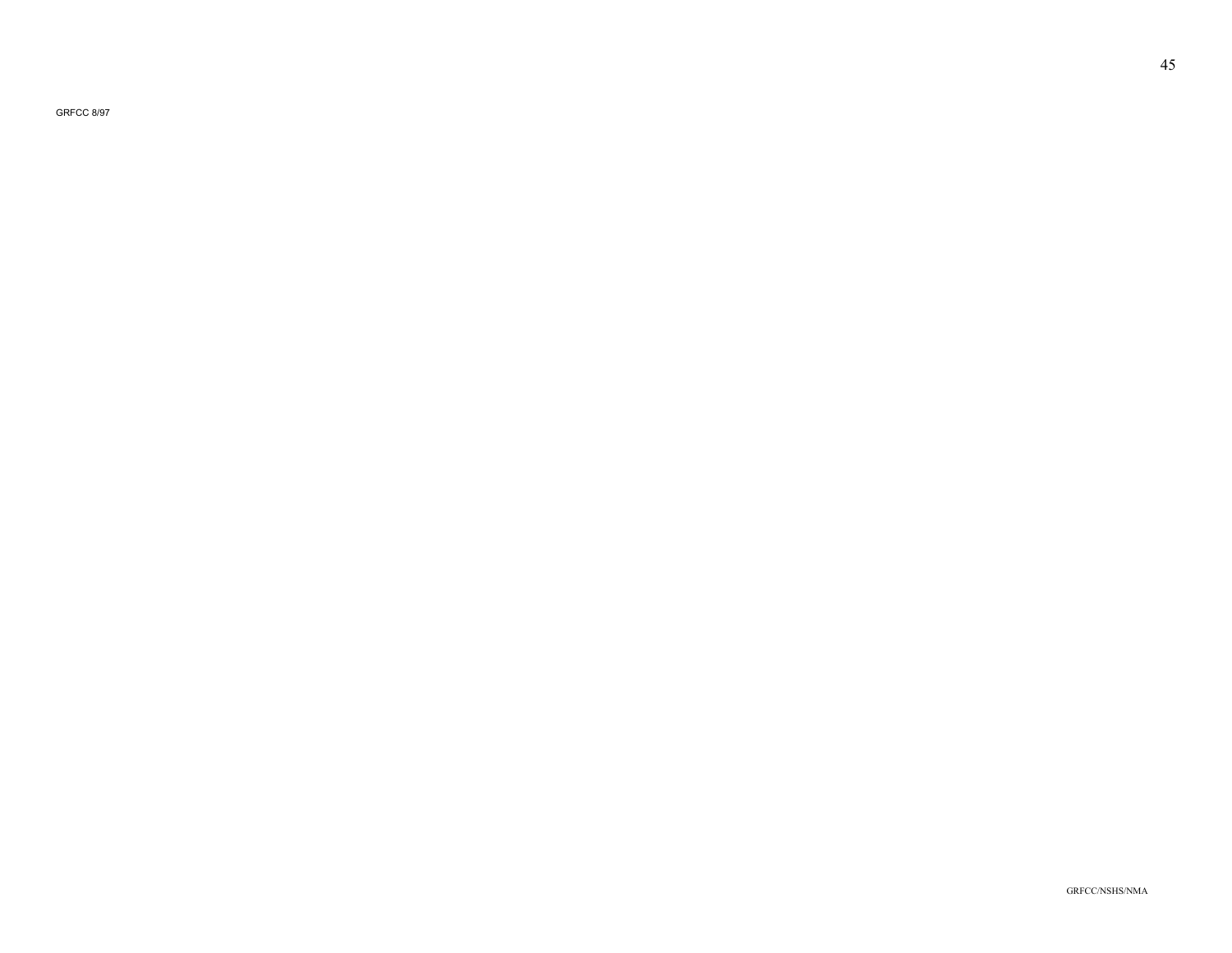### **RECOVERY PROCEDURES FOR WET COLLECTIONS**

| <b>MATERIAL</b>                            | <b>FIRE RELATED DAMAGE</b>                                | <b>SALT WATER</b><br><b>DAMAGE</b>                                                                                                               | <b>FRESH WATER DAMAGE</b>                                                                                                                        | MOLD *                                                                                                                     |
|--------------------------------------------|-----------------------------------------------------------|--------------------------------------------------------------------------------------------------------------------------------------------------|--------------------------------------------------------------------------------------------------------------------------------------------------|----------------------------------------------------------------------------------------------------------------------------|
| PAINTED WOOD,<br><b>LEATHER</b>            | Air dry slowly.                                           | Air dry slowly.                                                                                                                                  | Air dry slowly.                                                                                                                                  | Consult a conservator.                                                                                                     |
| <b>FURNITURE</b>                           | Leave object assembled.<br>Air dry slowly.                | Rinse to remove salt and<br>sand. Leave assembled and<br>air dry slowly.                                                                         | Rinse to remove mud and<br>debris. Leave assembled and<br>air dry slowly.                                                                        | Air dry. Vacuum. Wipe with a<br>soft cloth or brush.                                                                       |
| <b>UPHOLSTERED</b><br><b>FURNITURE</b>     | Remove separate cushions<br>and parts.<br>Air dry slowly. | Rinse to remove salt and<br>sand. Remove separate<br>cushions and parts and air dry<br>slowly.                                                   | Rinse to remove mud and<br>debris. Remove separate<br>cushions and parts and air dry<br>slowly.                                                  | Air dry. Vacuum through a<br>screen. May need to use a<br>soft cloth on wood or a brush<br>on the fabric to dislodge mold. |
| <b>PAINTED METAL</b>                       | Air dry as soon as possible.                              | Air dry as soon as possible.                                                                                                                     | Air dry as soon as possible.                                                                                                                     | Consult a conservator.                                                                                                     |
| <b>BOOKS</b>                               | Do not open.<br>Air or freeze dry.                        | For soaked books: hold<br>closed, rinse, and freeze dry.<br>For damp books: stand on<br>end, fan pages, close and<br>weight when almost air dry. | For soaked books: hold<br>closed, rinse, and freeze dry.<br>For damp books: stand on<br>end, fan pages, close and<br>weight when almost air dry. | After dry, vacuum and brush<br>all external surfaces.                                                                      |
| <b>PHOTOGRAPHS</b>                         | Leave face-up and<br>air dry.                             | Leave face-up and<br>air dry.                                                                                                                    | Leave face-up and<br>air dry.                                                                                                                    | Leave face-up and air dry.<br>Contact a conservator to<br>remove dry mold.                                                 |
| <b>PAPERHH</b>                             | Air or freeze dry.                                        | Air or freeze dry.                                                                                                                               | Air of Freeze dry.                                                                                                                               | Air or freeze dry.<br>Vacuum through screen. Use<br>a soft brush to dislodge mold.                                         |
| <b>FILM, OTHER</b><br><b>PLASTIC MEDIA</b> | Air dry. May need to be<br>re-washed.                     | Rinse to remove salt and<br>sand. Air dry.                                                                                                       | Rinse to remove sand and<br>debris. Air dry.                                                                                                     | Consult a conservator.                                                                                                     |

Beware of repairs that may be weakened.

\*Read instructions included in manual for safe mold mitigation. Wear protective equipment and clothing. Consult with a conservator before, during, and after recovery process.

**HH**Other than pastels, charcoal and other friable media.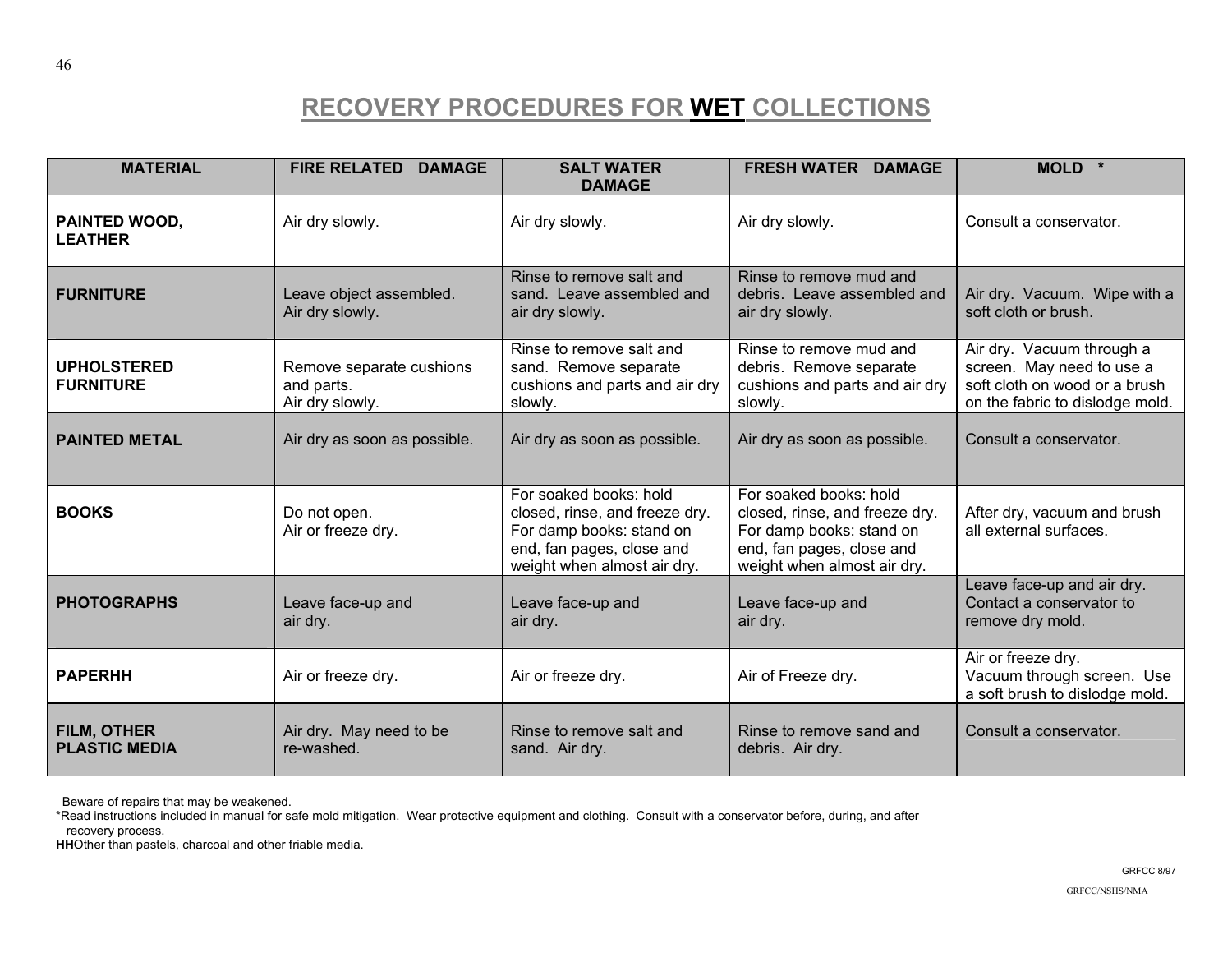### **RECOVERY PROCEDURES FOR DRY COLLECTIONS**

| <b>MATERIAL</b>                                    | <b>FIRE RELATED PARTICULATES</b>                                                             | <b>BREAKAGE</b><br><b>PHYSICAL DAMAGE</b>                                            | <b>VANDALISM</b>                                                                                   | MOLD <sup>*</sup>                                                                      |
|----------------------------------------------------|----------------------------------------------------------------------------------------------|--------------------------------------------------------------------------------------|----------------------------------------------------------------------------------------------------|----------------------------------------------------------------------------------------|
| <b>TEXTILES</b>                                    | Vacuum through a screen.<br>Consult a conservator.                                           | Save as many parts as<br>possible - even tiny<br>fragments.                          | Minimize handling. Contact a<br>conservator immediately. Do<br>not attempt to clean the<br>object. | Vacuum through a<br>screen. May need to<br>use a soft brush to<br>dislodge mold.       |
| <b>PAINTINGS</b>                                   | Vacuum without touching any<br>surfaces with vacuum attachment.<br>Consult a conservator.    | Lay face up. Save as many<br>parts as possible - even tiny<br>fragments and slivers. | Contact a conservator<br>immediately. Do not attempt<br>to clean the object.                       | Vacuum without<br>contacting canvas or<br>painting surface with<br>vacuum attachments. |
| <b>NON-POROUS CERAMICS,</b><br><b>GLASS, STONE</b> | Consult a conservator to see if<br>cleaning with ethanol is an option.<br>Otherwise, vacuum. | Save as many parts as<br>possible - even tiny fragments<br>and slivers.              | Contact a conservator<br>immediately. Do not attempt<br>to clean the object.                       | Vacuum, wipe with a<br>soft cloth.                                                     |
| <b>POROUS STONE</b><br><b>CERAMICS</b>             | Vacuum, consult with a conservator<br>to see if cleaning with ethanol is an<br>option.       | Save as many parts as<br>possible - even tiny fragments<br>and slivers.              | Contact a conservator<br>immediately. Do not attempt<br>to clean the object.                       | Vacuum, wipe with a<br>soft cloth. Use a soft<br>brush to dislodge mold.               |
| <b>IRON</b>                                        | Vacuum.<br>Consult a conservator.                                                            | Save as many parts as<br>possible - even tiny<br>fragments.                          | Contact a conservator<br>immediately. Do not attempt<br>to clean the object.                       | Vacuum. Use a soft<br>brush to dislodge mold.                                          |
| <b>METALS</b>                                      | Vacuum.<br>Consult a conservator.                                                            | Save as many parts as<br>possible - even tiny<br>fragments.                          | Contact a conservator<br>immediately. Do not attempt<br>to clean the object.                       | Vacuum. Wipe with a<br>soft cloth. Use a soft<br>brush to dislodge mold.               |
| <b>BONE, HORN, IVORY</b>                           | Vacuum.<br>Consult a conservator.                                                            | Save as many parts as<br>possible - even tiny fragments<br>and slivers.              | Contact a conservator<br>immediately. Do not attempt<br>to clean the object.                       | Vacuum, use a soft<br>brush to dislodge mold.                                          |
| <b>LEATHER</b>                                     | Vacuum.<br>Consult a conservator.                                                            | Save as many parts as<br>possible - even tiny<br>fragments.                          | Contact a conservator<br>immediately. Do not attempt<br>to clean the object.                       | Vacuum, use a soft<br>brush to dislodge mold.                                          |
| <b>BASKETRY</b>                                    | Vacuum.<br>Consult a conservator.                                                            | Save as many parts as<br>possible - even tiny<br>fragments.                          | Contact a conservator<br>immediately. Do not attempt<br>to clean the object.                       | Vacuum, use a soft<br>brush to dislodge mold.                                          |

Beware of repairs that may be weakened.

**\***Read instructions for safe mold mitigation. Wear protective equipment and clothing. Consult with a conservator before, during and after recovery process.

GRFCC 8/97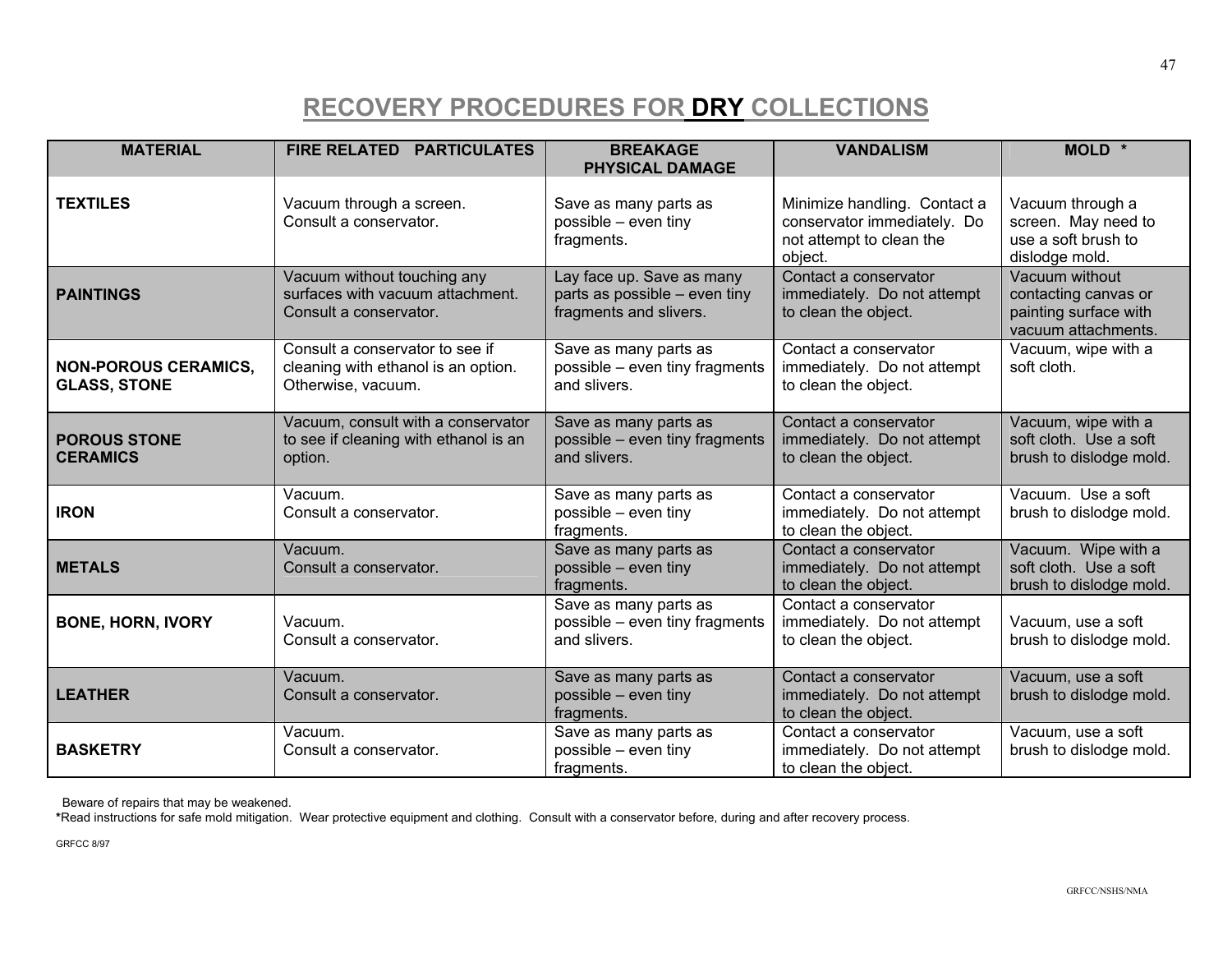### **RECOVERY PROCEDURES FOR DRY COLLECTIONS**

| <b>MATERIAL</b>                         | <b>FIRE RELATED</b><br><b>PARTICULATES</b>                                                                         | <b>BREAKAGE</b><br><b>PHYSICAL DAMAGE</b>                                                  | <b>VANDALISM</b>                                                                                   | MOLD *                                                                                                            |
|-----------------------------------------|--------------------------------------------------------------------------------------------------------------------|--------------------------------------------------------------------------------------------|----------------------------------------------------------------------------------------------------|-------------------------------------------------------------------------------------------------------------------|
| PAINTED WOOD, PAINTED<br><b>LEATHER</b> | Put aside until a conservator<br>can be contacted to examine<br>the object. Do not dust or<br>brush.               | Watch for flaking. Save as<br>many parts as possible - even<br>tiny fragments and slivers. | Contact a conservator<br>immediately. Do not attempt<br>to clean the object.                       | Consult a conservator.                                                                                            |
| <b>FURNITURE</b>                        | Vacuum, use soft brush in<br>nooks and crannies. Consult<br>a conservator.                                         | Save as many parts as<br>possible - even tiny fragments<br>and slivers.                    | Contact a conservator<br>immediately. Do not attempt<br>to clean the object.                       | Vacuum, wipe with a soft cloth<br>or brush.                                                                       |
| <b>UPHOLSTERED</b><br><b>FURNITURE</b>  | Vacuum. Consult a<br>conservator.                                                                                  | Save as many parts as<br>possible – even tiny fragments<br>and slivers.                    | Contact a conservator<br>immediately. Do not attempt<br>to clean the object.                       | Vacuum through a screen.<br>May need to use a soft cloth<br>on wood or a brush on the<br>fabric to dislodge mold. |
| <b>PAINTED METAL</b>                    | Put aside until a conservator<br>can be contacted to examine<br>the object. Do not attempt to<br>clean the object. | Watch for flaking. Save as<br>many parts as possible - even<br>tiny fragments and slivers. | Contact a conservator<br>immediately. Do not attempt<br>to clean the object.                       | Consult a conservator.                                                                                            |
| <b>BOOKS</b>                            | Do not open.<br>Vacuum exterior of book.<br>Consult a conservator.                                                 | Save as many parts as<br>possible - even tiny fragments<br>and slivers.                    | Do not open books. Contact a<br>conservator immediately. Do<br>not attempt to clean the<br>object. | Do not open books. Vacuum<br>all exterior surfaces using a<br>soft brush to dislodge mold.                        |
| <b>PHOTOGRAPHS</b>                      | Put aside until a conservator<br>can be contacted to examine<br>the objects.                                       | Save as many parts as<br>possible - even tiny fragments<br>and slivers.                    | Contact a conservator<br>immediately. Do not attempt<br>to clean the object.                       | Consult a conservator.                                                                                            |
| <b>PAPER</b>                            | Put aside until a conservator<br>can be contacted to examine<br>the objects.                                       | Save as many parts as<br>possible – even tiny fragments<br>and slivers.                    | Contact a conservator<br>immediately. Do not attempt<br>to clean the object.                       | Vacuum through a screen.<br>May need to use a soft brush<br>to dislodge mold.                                     |
| FILM, OTHER PLASTIC<br><b>MEDIA</b>     | Put objects aside until a<br>conservator can be contacted<br>to examine the objects.                               | Save as many parts as<br>possible - even tiny fragments<br>and slivers.                    | Contact a conservator<br>immediately. Do not attempt<br>to clean the object.                       | Consult a conservator.                                                                                            |

Beware of repairs that may be weakened.

\*Read instructions for safe mold mitigation. Wear protective equipment and clothing. Consult with a conservator before, during, and after the recovery process. " Other than pastels, charcoal, or other friable media.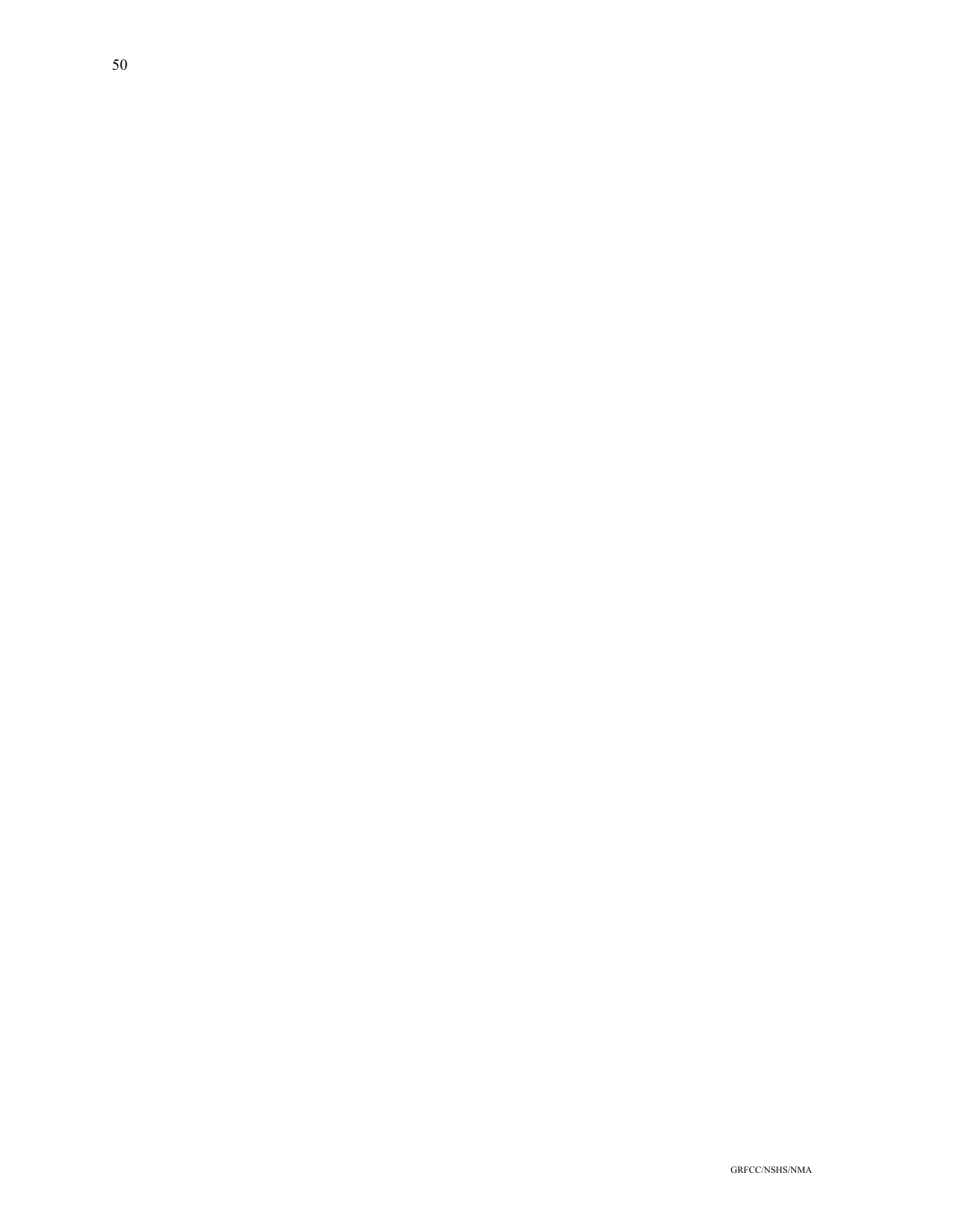### 4. THE RESTORATION OF NORMAL OPERATIONS

The final stage in emergency response involves the return of the institution to normal operating conditions. This stage may involve discussion with insurance carriers to determine the estimates of damage and the costs to replace, repair, or conserve items that have been damaged.

The restoration phase is usually the primary responsibility of the plan administrator, who will need the help and input of many other people. The conservator may need to estimate the costs to conserve collection objects. The facilities staff may need to estimate costs to repair damaged structures or utilities. The education or docent staffs may need to replace teaching materials and reschedule tours. The curators may need to replace or reinstall exhibitions. These activities can take months and may require bids, estimates, and the insurance carrier's involvement.

Meetings should be scheduled to debrief staff that participated in emergency response so that you can gather suggestions concerning parts of the plan that were effective and the parts that need to be altered or improved. Participants may suggest additional or different supplies or equipment that are needed. The Emergency Preparedness Plan should be revised and improved based on the debriefing.

Supply and equipment stocks should be refilled and replenished. Equipment must be cleaned and prepared for storage in emergency storage areas.

Finally, a report should be prepared to detail and summarize what happened and how the situation was handled. Final figures for staff time, materials costs and usage, and damage can be presented. A sample report format follows.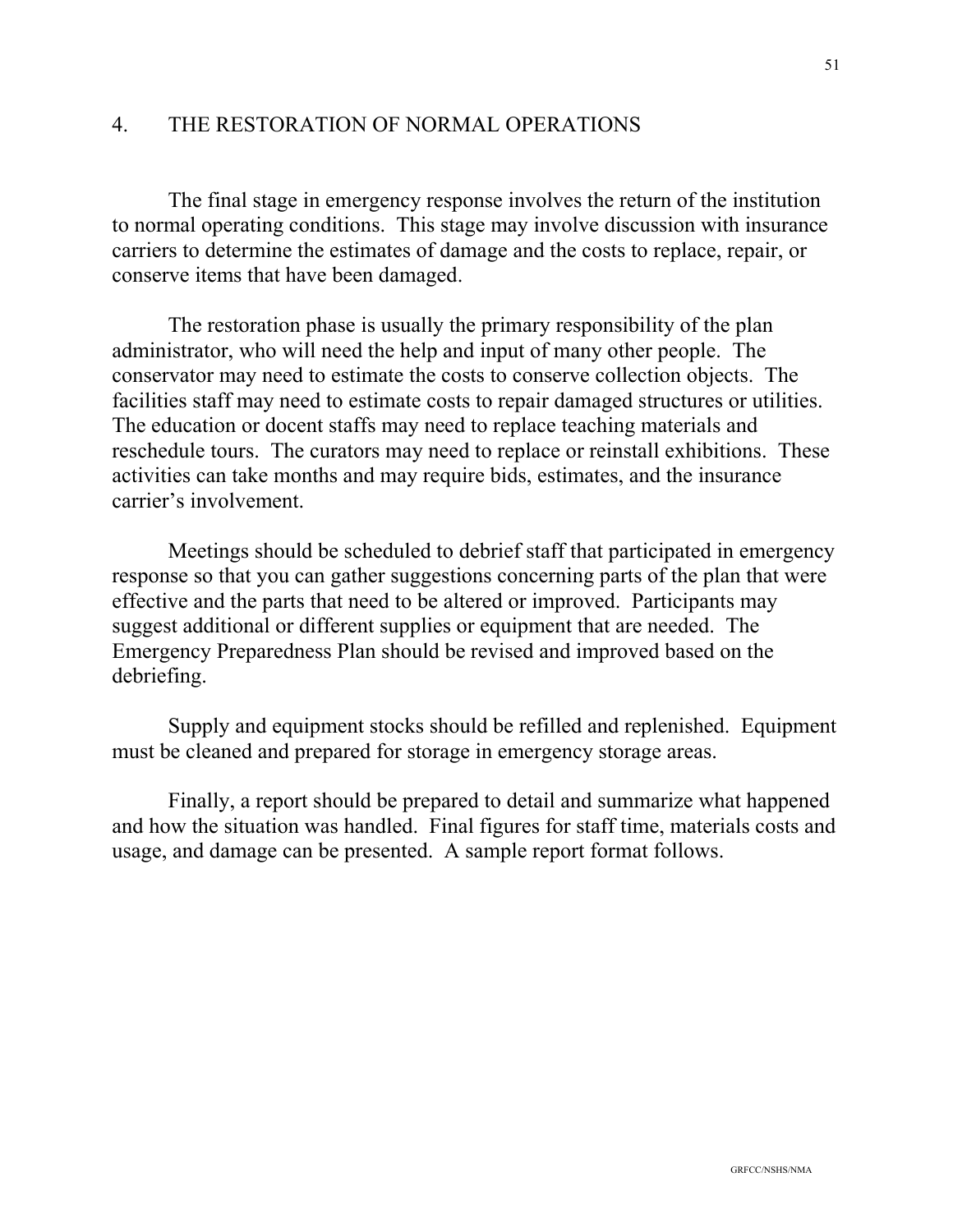### SAMPLE OUTLINE FOR AN EMERGENCY REPORT

**I. Introduction**: Describe the emergency, preparation, response, recovery, and restoration of normal operations in two succinct paragraphs.

**II. The Event**: Describe the emergency and include time of occurrence, duration, local or regional extent, and severity of effect. Include copies of news articles, photographs, and video footage, if available.

**III. The Response**: Include detailed descriptions of all responses to the emergency including staff and volunteer time expended, supplies and resources expended, equipment borrowed, purchased, and rented, and all other expenses for food, transportation, consultation, etc.

**IV. The Damage**: Include detailed accounts of all damage including personal injury and loss, collection and non-collection property damage, loss of business revenue, etc.

**V. The Insurance**: Include details of the insurance policy in effect at the time of the occurrence and the procedures requested by the insurance company for claims and documentation.

**VI. The Restoration of Normal Operations**: Include detailed information about all activities necessary to restore normal operations including recovery costs for collection treatment, replacement of losses to physical property, where possible, and any press or public relations costs.

**VII. Evaluation of the Emergency Response**: Include discussions and suggestions from all people involved in the response and recovery.

**VIII. Evaluation of the Emergency Plan**: List and implement all recommended changes and deletions or additions to the emergency plan and include a training schedule to incorporate the changes into the active plan.

**IX. Tally of Total Costs**: Prepare a simple tally of the costs of the emergency to the institution.

**X. Conclusions**: Include a summary of the event, response, recovery, and current status.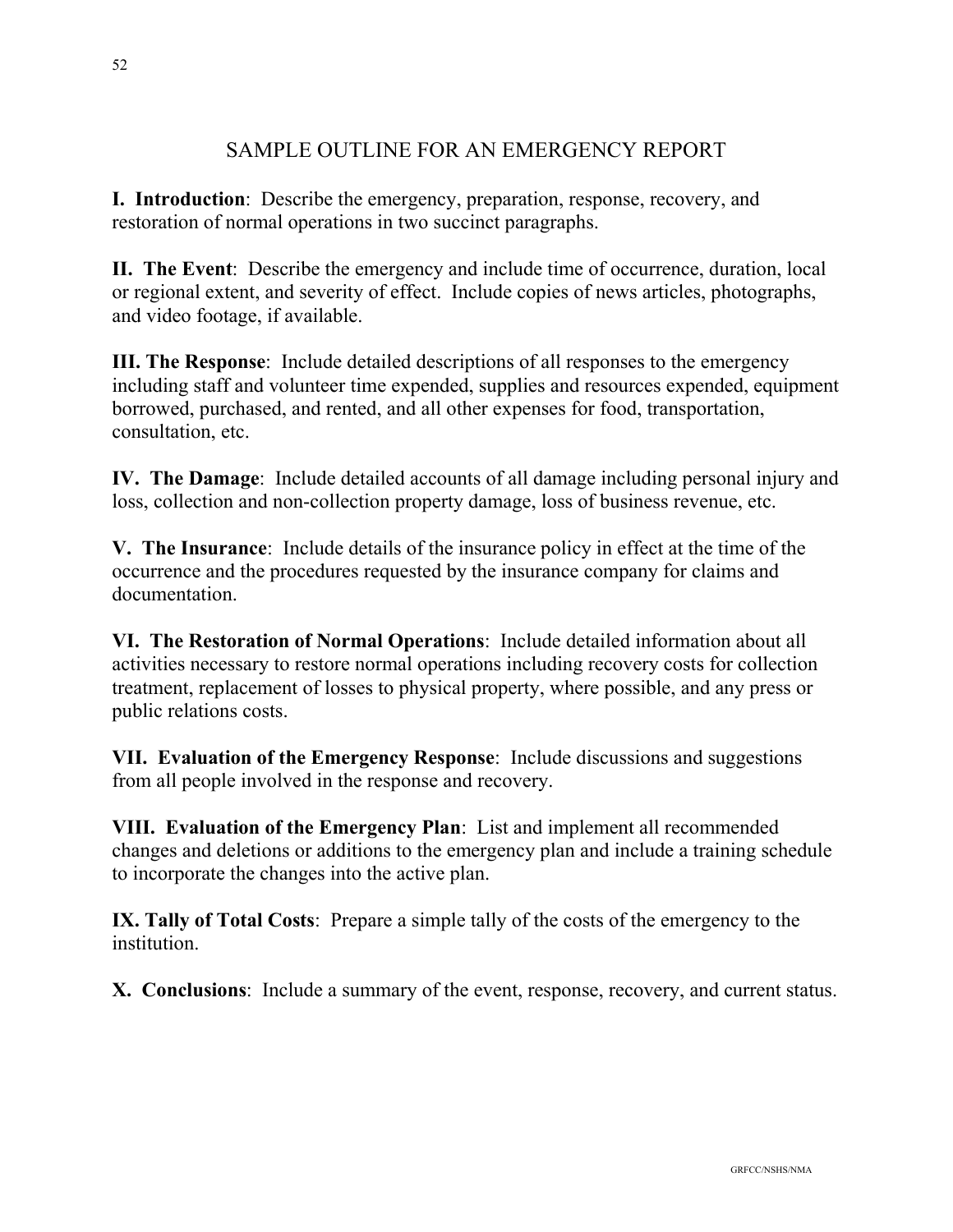#### IV. CONCLUSIONS

Preparation of your museum, library, historic house or collection for emergencies can be one of the most significant means by which to protect and preserve the cultural heritage of our country. A simple effective emergency plan, although complex and perhaps time consuming to produce, can provide the greatest single means to protect your unique and invaluable collections. We hope this manual will help you on your way to writing you own plan. The Nebraska Museums Association, the Nebraska State Historical Society, and the Gerald R. Ford Conservation Center remain committed to helping each of you prepare and implement your own emergency preparedness plans.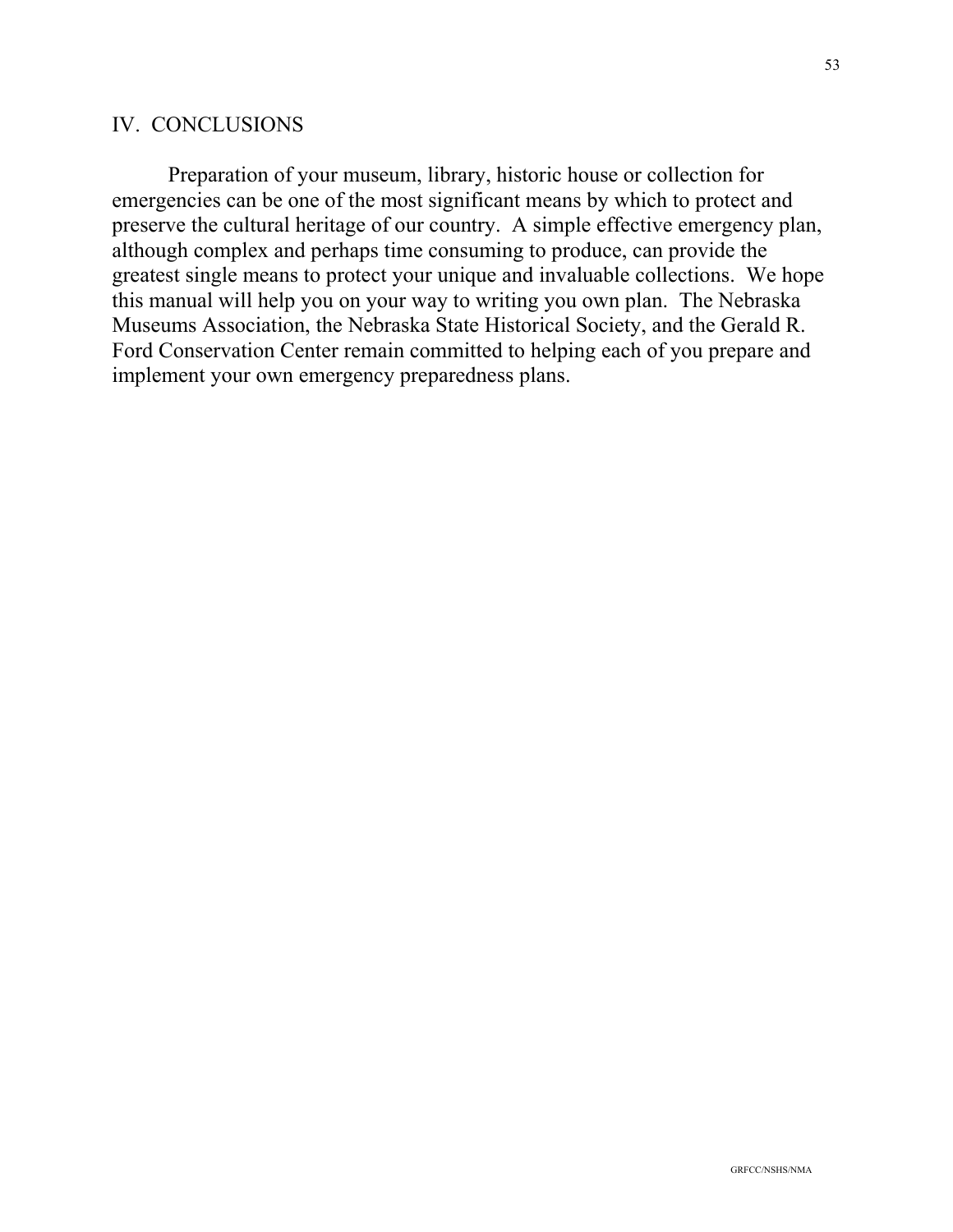### V. APPENDIX

The following sections contain samples and copies of forms, formats, and reference lists that have been assembled from many excellent references and sources addressing emergency planning and preparedness. These materials are included in the hopes that they can be modified for use at your institution.

- Emergency Phone Number and Address List
- Emergency Supply List
- Evacuation Preparation and Procedures
- Locational Guides
- Press Releases
- Incident Forms
- Maintenance Checklist
- Bibliography of Emergency Preparedness References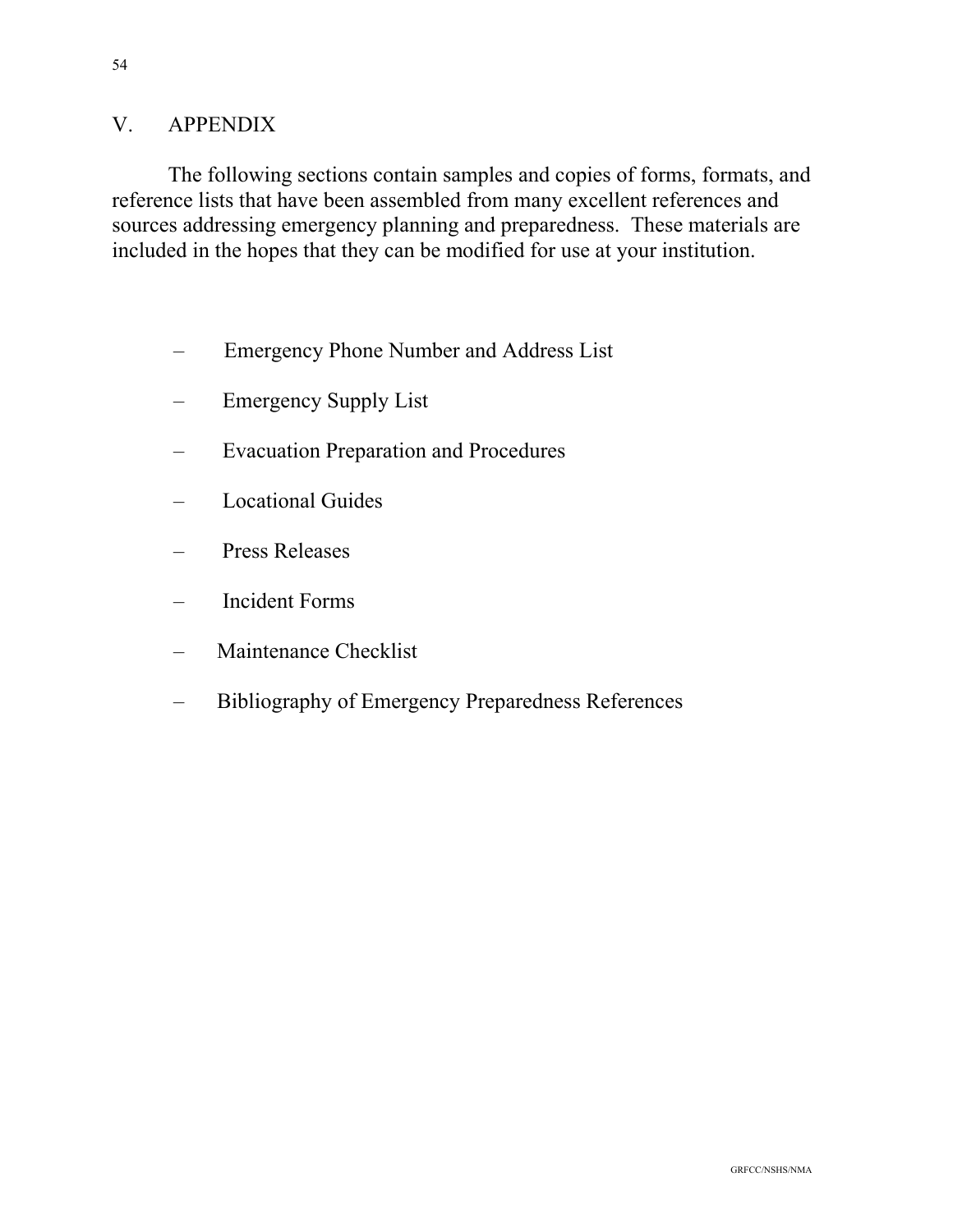### **EMERGENCY PHONE NUMBER AND ADDRESS LIST**

MUSEUM DIRECTOR

MUSEUM STAFF

MUSEUM VOLUNTEERS

NEIGHBORS

POLICE

FIRE DEPARTMENT

PUBLIC UTILITIES: GAS

 WATER SEWER **ELECTRICITY** OTHER

DEPARTMENT OF ROADS

INSURANCE COMPANY, AGENT, AND POLICY NUMBER

NEAREST MEDICAL FACILITY

REPORTER/ NEWSPAPER/ RADIO

ANIMAL RESCUE

CONTRACTORS: ROOFER

 CARPENTER PLUMBER ELECTRICIAN HVAC COMPANY

CONSERVATORS: Gerald R. Ford Conservation Center 1326 South 32<sup>nd</sup> Street Omaha, NE 68105 PHONE: 402.595.1180, FAX: 402.595.1178 E-Mail: grfcc@radiks.net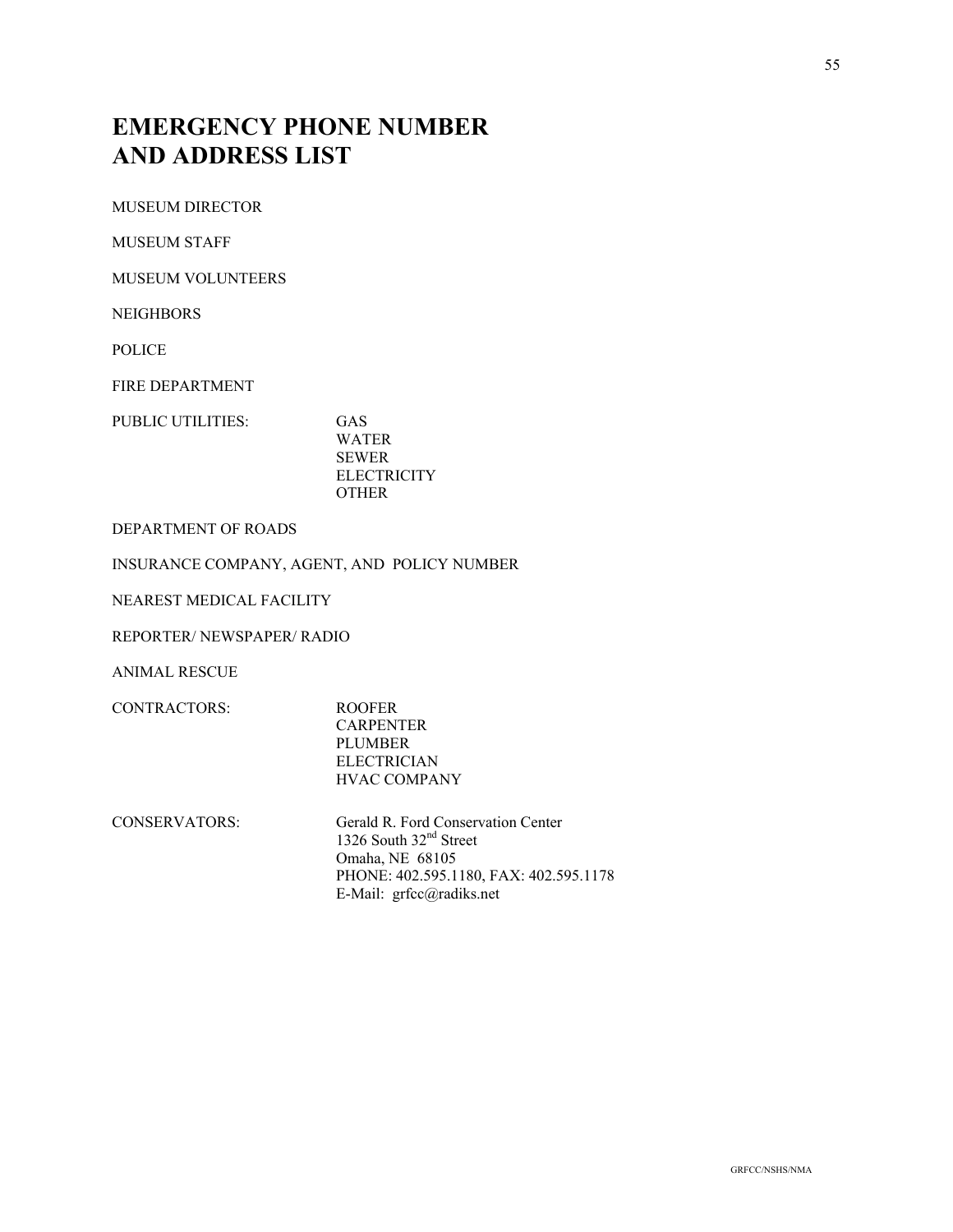### **EMERGENCY PHONE NUMBER AND ADDRESS LIST (con.)**

#### FEMA HEADQUARTERS

 Federal Emergency Management Agency 500 C Street, S. W. Washington, D. C. 20472 202.646.2500

 Regional Office Region VIII Denver 303.235.1813

#### CIVIL DEFENSE

 Nebraska Civil Defense Agency National Guard Center 1300 Military Road Lincoln, NE 68508-1090 402.473.1410

#### ARCHITECT

ENGINEER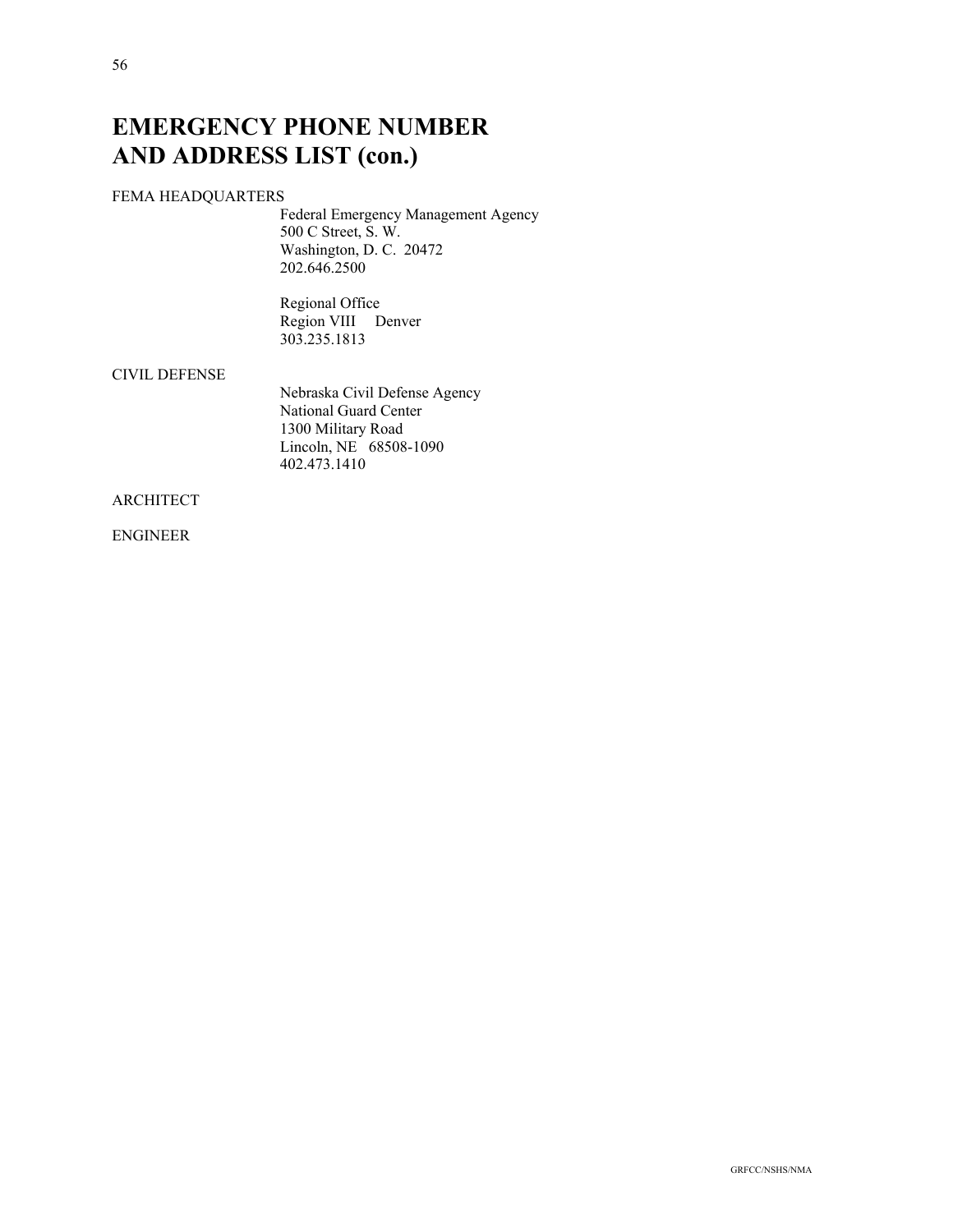### **EMERGENCY SUPPLY LIST**

Supply caches for emergency use can be as extensive as you can allow. Most institutions do not have the resources to keep everything on hand, but it will help to know where to find these materials. Keep in mind that an emergency may affect your whole community and you may not get the supplies you need before they are sold out or have been given to others. Most materials needed can be purchased from local hardware stores, art stores, or grocery stores. The following list will get you started.

| cellular phone             | flashlights      |
|----------------------------|------------------|
| batteries                  | radio            |
| first aid kit              | buckets/tubs     |
| mops                       | brooms           |
| plastic bags               | plastic sheeting |
| paper towels               | rags/towels      |
| wet/dry vacuum             | sump pump        |
| fans                       | sponges          |
| rubber gloves              | hammer and nails |
| utility knife and blades   | saw              |
| ladder                     | rope/string      |
| waterproof marking pens    | "plastic" paper  |
| staple gun and staples     | tapes            |
| rubber boots               | pencils          |
| camera and batteries       | film             |
| un-printed newsprint paper | clothesline      |
| clothes pins               | scissors         |
| emergency food and water   |                  |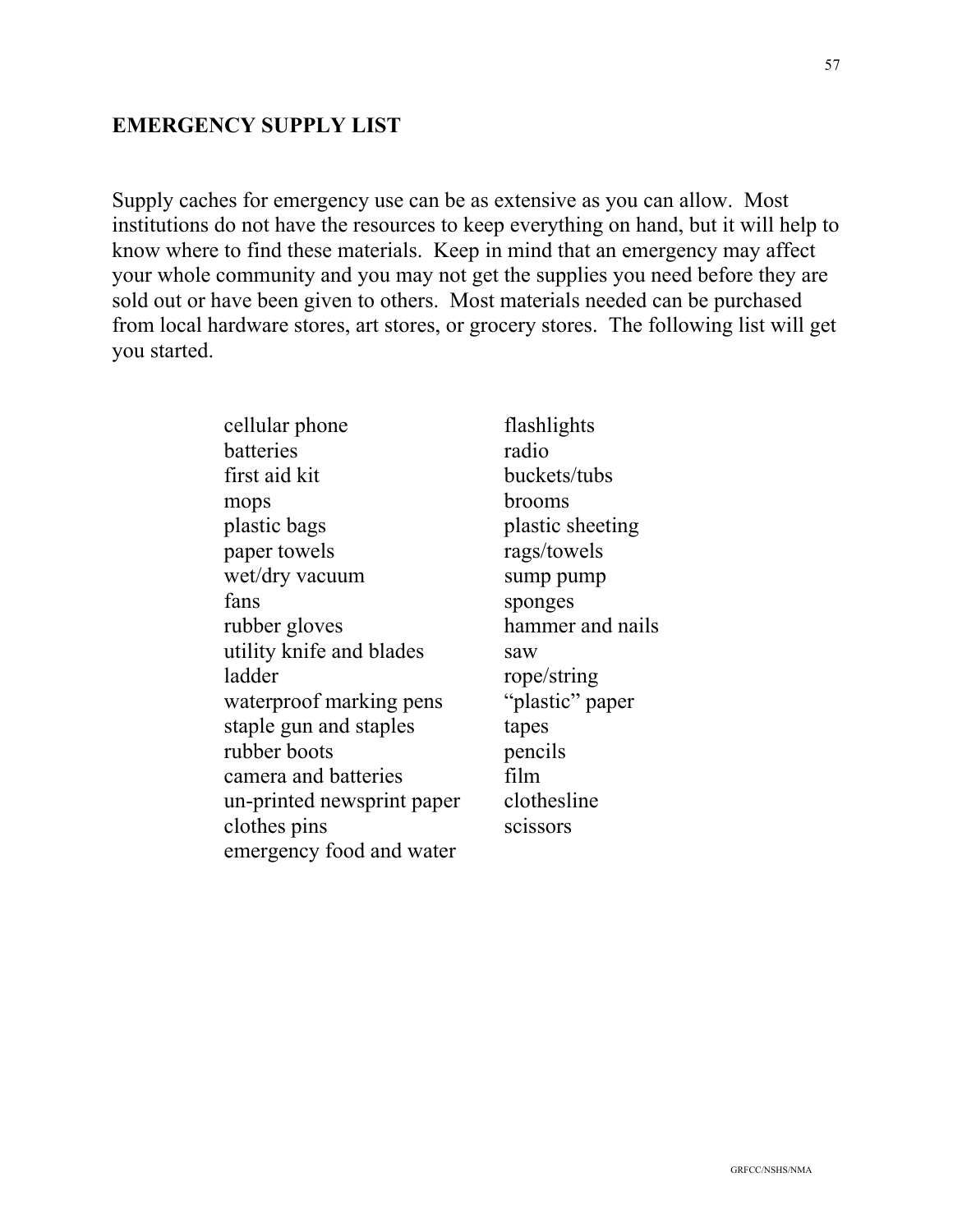### Bibliography Of Emergency Preparedness References

- Albright, Gary. "Flood Aftermath: The Preservation of Water Damaged Photographs." Topics in Photographic Preservation 3 (1989): 9-11.
- Aubitz, Shawn, and Zoriana Siokalo. Disaster Preparedness: A Resource Guide And Manual (Second Edition). Philadelphia, Pennsylvania: Risk Management Committee, Museum Council of Philadelphia & The Delaware Valley, 1994.
- Barton, John P., and Johanna G. Wellheiser (eds.). An Ounce of Prevention: A Handbook on Disaster Contingency Planning for Archives, Libraries and Record Centres. Toronto: Toronto Area Archivists Group Education Foundation, 1985.
- Brooks, Constance. Preservation Planning Program: Disaster Preparedness. Washington, D.C.: Association of Research Libraries, 1993.
- Buchanan, Sally. Disaster Planning: Preparedness and Recovery for Libraries and Archives. Paris: UNESCO, 1988.
- Candee, Mary E., and Richard Casagrande (eds.). PREP: Planning For Response & Emergency Preparedness. Austin, Texas: Texas Association of Museums, 1983.
- Conservation Analytical Laboratory and the Office of Risk Management of the Smithsonian Institution, the Preservation Policy and Services Division of National Archives and Records Administration, the Preservation Directorate of the Library of Congress and the Curatorial Services Division of National Park Service. A Primer on Disaster Preparedness: Management and Response. 1993.
- Federal Emergency Management Agency. Disaster Assistance Programs: A Guide to Federal Aid in Disasters. Washington, D.C.: Federal Emergency Management Agency, 1990.
- Federal Emergency Management Agency. Risks and Hazards: A State by State Guide. Washington, D.C.: Federal Emergency Management Agency, 1990.
- Fortson, Judith. Disaster Planning And Recovery: A How-To-Do-It Manual for Librarians and Archivists. New York City, New York: Neal-Schuman Publishers, Inc., 1992.
- Foundation of the American Institute for Conservation of Historic and Artistic Works. Perspectives on Natural Disaster Mitigation (Papers presented at a 1991 AIC workshop).

Francis, Kathy, "Disaster Prevention, Preparedness and Recovery: Special Concerns for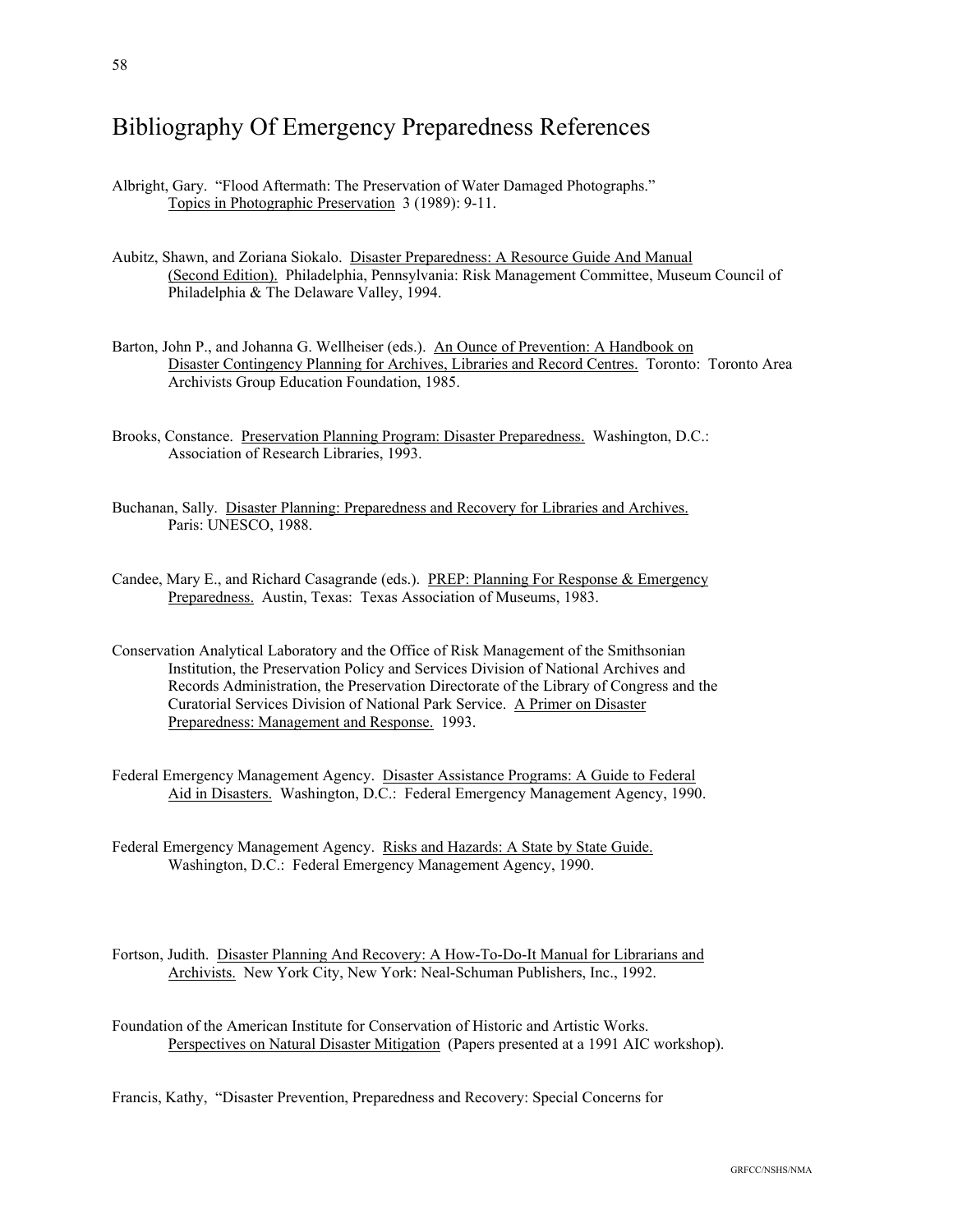Museum Textile Collections." Federation Files, Federation of Historical Services Roundtable 15, No. 1 (October/November 1990).

- Hendricks, Klaus B., and Brian Lesser. "Disaster Preparedness and Recovery: Photographic Materials." American Archivist 46, No. 1 (Winter 1983): 52-68.
- Jones, Barclay G. (ed.). Protecting Historic Architecture and Museum Collections from Natural Disasters. Boston, Massachusetts: Butterworths, 1990.
- Kahn, Miriam. Disaster Prevention and Response for Special Libraries: An Information Kit. Washington, D.C.: Special Libraries Association, 1995.
- Kahn, Miriam. Disaster Prevention and Response for Computers & Data. Columbus, Ohio: MBK Consulting, 1994.
- Lord, Allyn, Carolyn Reno and Marie Demeroukas. Steal This Handbook!: A Template for Creating a Museum's Emergency Preparedness Plan. Columbia, South Carolina: Southeastern Registrars Association, 1994.
- National Archives And Records Administration, Office Of Records Administration. Vital Records And Records Disaster Mitigation And Recovery. College Park, Maryland: National Archives And Records Administration, 1996.

National Institute For The Conservation Of Cultural Property. Emergency Preparedness And Response: Materials Developed From The NIC Seminar October 17, 1990, Washington, D.C.. Washington, D.C.: National Institute For The Conservation Of Cultural Property, 1991.

- National Trust for Historic Preservation. "Treatment Of Flood-Damaged Older And Historic Buildings." Information Booklet No. 82. Washington, D. C. : National Trust for Historic Preservation, 1993.
- New York State Program for the Conservation and Preservation of Library Research Materials. Disaster Preparedness: Planning Resource Packet. Albany, New York: The University of the State of New York, The State Education Department, The New York State Library Division of Library Development, 1988.
- New York University Libraries, The Preservation Committee. Disaster Plan Notebook. New York: New York University Libraries, 1984.
- Price, Lois Olcott. "Mold: Managing a Mold Invasion: Guidelines for Disaster Response." Technical Series No. 1. Philadelphia, Pennsylvania: Conservation Center for Art and Historic Artifacts, 1994.

Thomson, Gary. The Museum Environment. Boston, Massachusetts: Butterworths, 1981.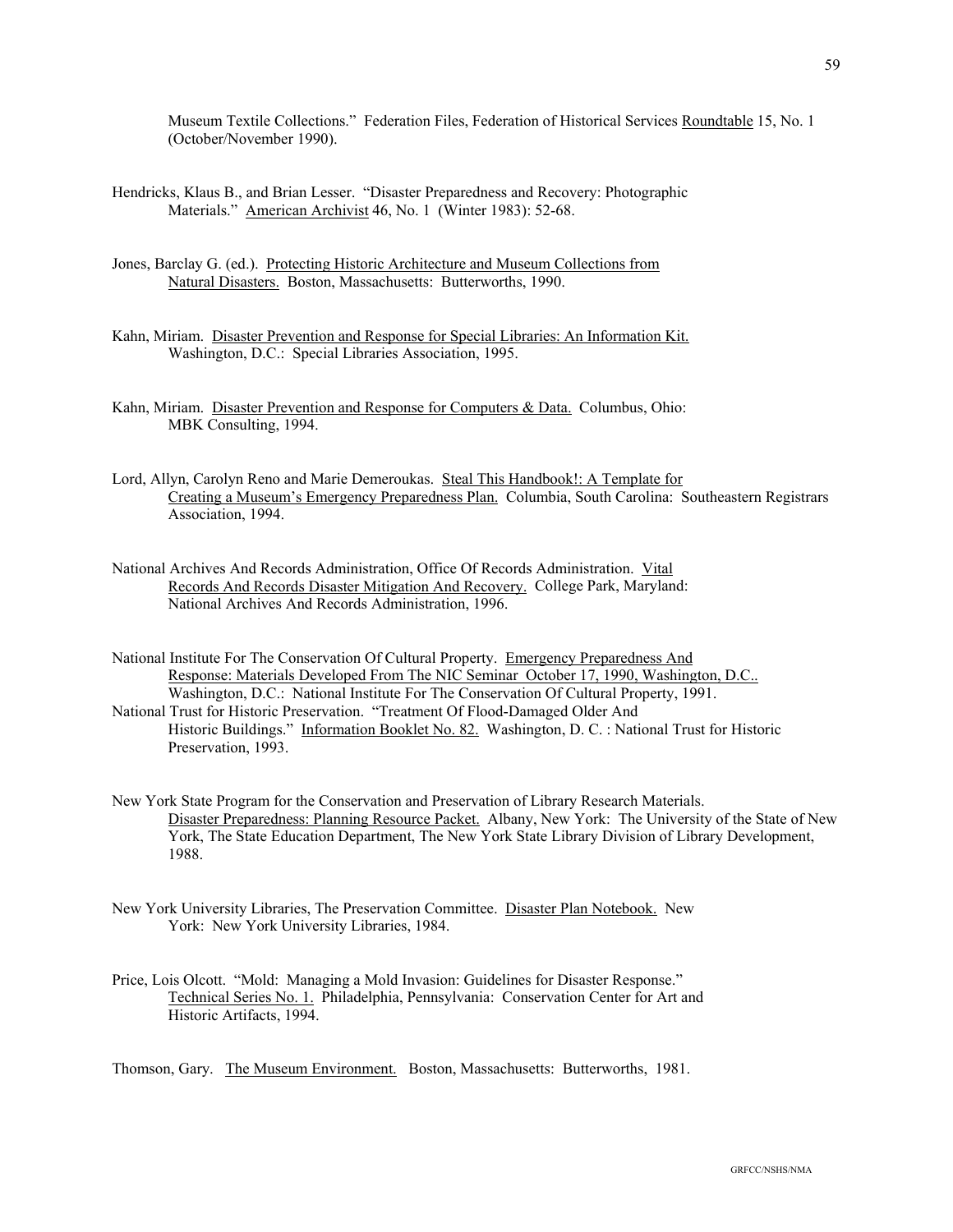- Trinkley, Michael. Can You Stand The Heat?: A Fire Safety Primer for Libraries, Archives, and Museums. Atlanta, Georgia: Southeastern Library Network, Inc. (SOLINET), 1993.
- Turchan, Carol. "The Chicago Historical Society Flood: Recovery Analysis Two Years Later." The Book And Paper Group Annual 7 (1988): 58-72.
- The Upper Midwest Conservation Association. The Guide to Emergency Planning in Cultural Collections. Minneapolis, Minnesota: The Upper Midwest Conservation Association, 1995.

Walsh, Betty. "Salvage Operations for Water Damaged Archival Collections: A Second Glance." Western Association for Art Conservation Newsletter 19, No. 2 (May 1997): 12-23.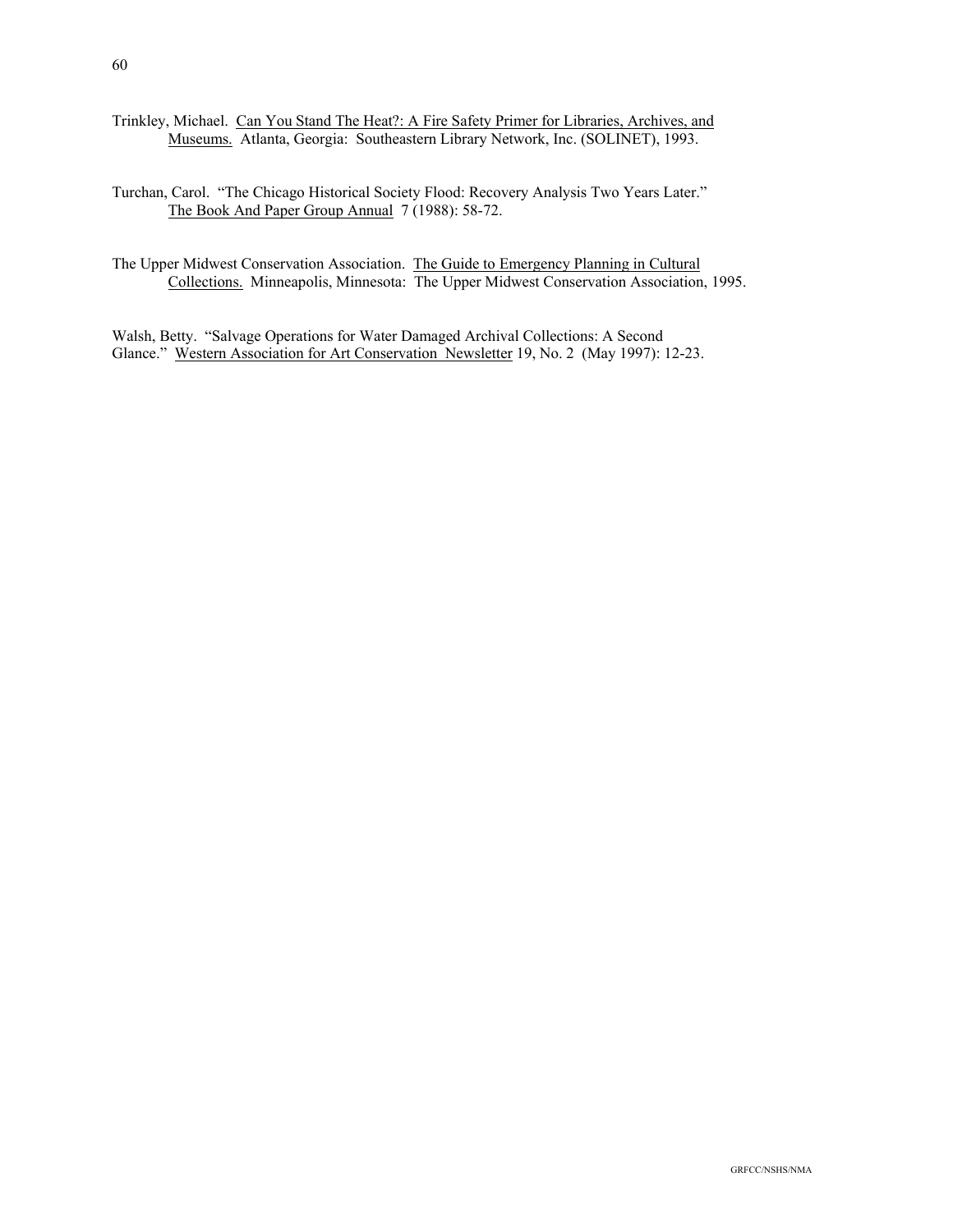### **The Nebraska Museums Association**

The mission of the Nebraska Museums Association is to create, foster, and promote interest in, advancement of, and appreciation of museums throughout Nebraska. Further, the Nebraska Museums Association is organized to increase and disseminate knowledge about the museum field and to encourage cooperation among museums and those interested in them.

To fulfill these obligations, the Nebraska Museums Association dedicates itself and its members to the following goals:

a) to improve and maintain communications among museums throughout Nebraska.

b) to promote professional standards and development for museums and their staffs.

c) to serve as a advocate to local, state, federal governmental, and other decision-making authorities on

issues relating to Nebraska museums.

d) to promote the sharing of museum resources to benefit all Nebraskans.

e) to promote the understanding of Nebraska history, culture, and natural history through public education.

f) to promote joint marketing of Nebraska museums to enhance their image as family and travel attractions.

g) to disseminate information of importance to museums through production of a newsletter, holding of

annual meetings, and other educational activities.

h) to cooperate with other professional organizations and associations both within and outside of the State

of Nebraska.

i) to solicit and receive grants, contributions, and other property, to enter into contracts, to engage needed

 personnel and services, and to transfer, hold, and invest such real property as may be required to carry out

the purposes of this association.

The membership of the Association is composed of individuals who are actively engaged in museum work on a professional or volunteer basis at non-profit institutions and educational agencies or who are interested in the fundamental functioning of museums.

The Emergency Preparedness Planning Project, underwritten by a grant from the Woods Charitable Fund, Inc., has involved a survey of emergency preparedness planning by Nebraska Museums, development of a emergency preparedness planning workbook which offers step-by-step instructions for creating a useable emergency plan, and a series of workshops offered in each region of the state. Every member of the association will receive a printed copy of the soon to be published planning guide, authored by Julie Reilly, Associate Director, Conservation Division, Nebraska State Historical Society. Future activities will include follow-up workshops related to specific emergency response and the development of regional repositories of supplies and materials available for use by museums when disaster strikes.

### **The Gerald R. Ford Conservation Center**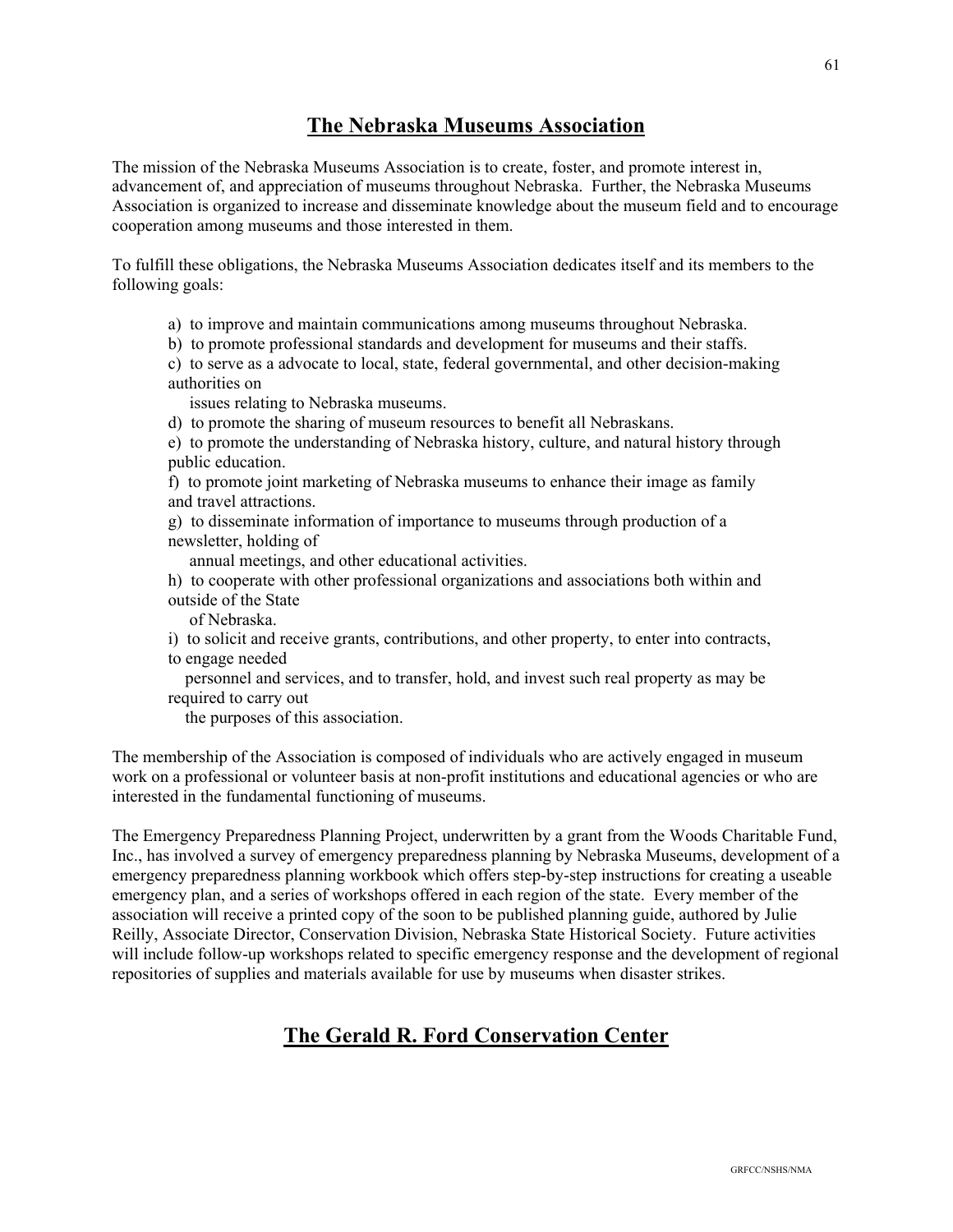The Gerald R. Ford Conservation Center, founded in 1995, is the newest division of the Nebraska State Historical Society. The center's mission is to conserve the historical, cultural, and educational collections in the State of Nebraska and surrounding areas through preservation activities and the conservation treatment of objects.

The Ford Center provides conservation services for historical, cultural, educational, private and corporate collections in Nebraska and the region. These services include consultation, assessment of collection condition and needs, education, training, and conservation treatment of collection materials.

The preservation of physical objects is crucial to the appreciation, study, and understanding of the history and cultures of the peoples who have lived in Nebraska and the region for more than 10,000 years. The Ford Center encourages and supports all efforts to safeguard these resources for future generations. Conservation practices at the center meet the highest professional standards, including those of the American Institute for Conservation's Code of Ethics and Guidelines for Practice.

The staff of the Gerald R. Ford Conservation Center brings to its work many years of professional training, study, and experience at cultural institutions in the United States and abroad. The staff keeps abreast of the latest research and innovations in conservation practice and is active in regional and national conservation organizations.

State of the art laboratories at the Ford Center provide for the care of objects, works of art on paper, archival materials, and textiles. A library of reference works on collections care and conservation, a microscopy laboratory, storage, and receiving areas support the center's work. Public spaces include an exhibit on President Gerald R. Ford, a temporary exhibition space, and a public reception area adjacent to the Ford Birthsite Gardens.

**CONSULTATION:** The conservators at the Ford Center can answer questions about collection care and conservation. Advice is available on topics such as storage techniques, exhibition materials, and object housings.

**EXAMINATION:** Objects requiring varying levels of technical study will be accepted at the Ford Center. Examinations may be requested as a prelude to conservation treatment or as an individual research project. The conservators can assist in locating specialized testing apparatus and in sampling and interpreting instrumental data produced by chemical or physical analysis.

**TREATMENT:** Treatment services are available for a wide range of object types including works of art on paper, archival collections, photographs, ceramics, glass, metals, leather, organic materials, textiles, and other composite objects. Contractual work can be arranged through the center for the treatment of other types of objects, as needed. Treatment services vary from simple preventative stabilization to complete treatment and cosmetic reintegration.

**ASSESSMENTS:** Conservation assessments of institutions that hold collections are available through the Ford Center. Conservators will provide a written overview of the institution and its efforts at collection preservation including evaluation of storage areas, exhibition techniques, pest control, housekeeping, and many other factors affecting collection care.

**SURVEYS:** Surveys to document the condition of individual objects in a collection can be conducted by Ford Center staff. A specific report detailing the condition, priority, and conservation needs for each object can be prepared with an overall review provided as a planning tool in the long-term conservation of a collection.